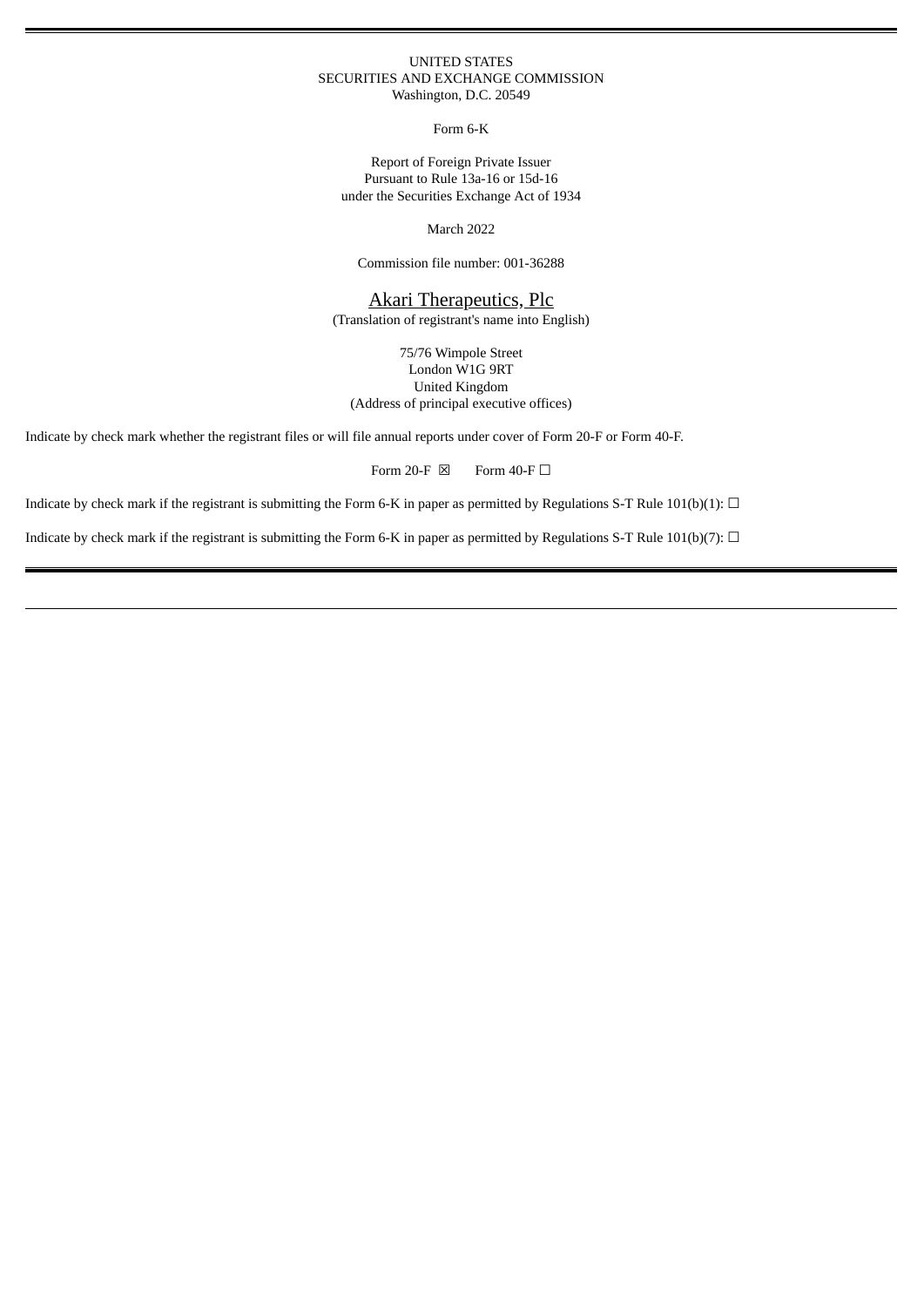## **CONTENTS**

On March 8, 2022, Akari Therapeutics, Plc (the "Company") entered into a definitive agreement (the "Purchase Agreement") with certain institutional investors and accredited investors, led by existing investors of the Company, including Dr. Ray Prudo, the Company's Chairman, providing for the issuance of an aggregate of 7,440,833 American Depositary Shares (the "ADSs") in a registered direct offering at \$1.20 per ADS for aggregate gross proceeds of approximately \$9 million. The offering is expected to close on or about March 10, 2022, subject to the satisfaction of customary closing conditions.

In addition, under the Purchase Agreement, the investors will receive registered warrants to purchase an aggregate of 3,720,409 ADSs. The warrants will be immediately exercisable at an exercise price of \$1.40 per ADS, subject to adjustment as set forth therein, and will expire five years from issuance. The warrants may be exercised immediately on a cashless basis if there is no effective registration statement registering the resale of the ADSs.

The Purchase Agreement also contains representations, warranties, indemnification and other provisions customary for transactions of this nature.

The Company also entered into a letter agreement (the "Placement Agent Agreement") with Paulson Investment Company, LLC (the "Placement Agent"), pursuant to which the Placement Agent agreed to serve as the placement agent for the Company in connection with the offering. The Company agreed to pay the Placement Agent a cash placement fee equal to 8% of the aggregate purchase price for the ADSs sold in the offering, expense reimbursement of up to \$50,000 and a non-accountable expense allowance of \$10,000. The Placement Agent will also receive compensation warrants on substantially the same terms as the investors in the offering in an amount equal to 4% of the aggregate number of ADSs sold in the offering, at an exercise price of \$1.50 per ADSs and a term expiring on March 8, 2027.

The securities described above being issued in the registered direct offering will be issued pursuant to a prospectus supplement dated March 8, 2022 which will be filed with the SEC, in connection with a takedown from the Company's shelf registration statement on Form F-3 (File No. 333- 251673) (the "Registration Statement"), which was filed on December 23, 2020 and declared effective by the SEC on December 31, 2020, and the base prospectus dated as of December 31, 2020 contained in such Registration Statement. This Report shall not constitute an offer to sell or the solicitation to buy nor shall there be any sale of the ADSs or warrants in any state or jurisdiction in which such offer, solicitation or sale would be unlawful prior to registration or qualification under the securities laws of any such state or jurisdiction.

The foregoing summaries of the terms of the Purchase Agreement and warrants are subject to, and qualified in their entirety by such documents attached hereto as Exhibits 10.1 and 10.2 respectively, and are incorporated herein by reference. The Purchase Agreement contains representations and warranties that the parties made to, and solely for the benefit of, the others, except as expressly set forth in the Purchase Agreement, in the context of all of the terms and conditions of that agreement and in the context of the specific relationship between the parties.

Copies of the opinions of McDermott Will & Emery UK LLP and McDermott Will & Emery LLP relating to the securities are attached hereto as Exhibit 5.1 and Exhibit 5.2, respectively.

On March 8, 2022, the Company issued a press release announcing it had entered into definitive agreements with certain institutional investors and accredited investors, led by existing investors of the Company, including Dr. Ray Prudo, the Company's Chairman, to receive gross proceeds of approximately \$9 million, in connection with the offering. A copy of the press release is attached hereto as Exhibit 99.1 and incorporated herein by reference.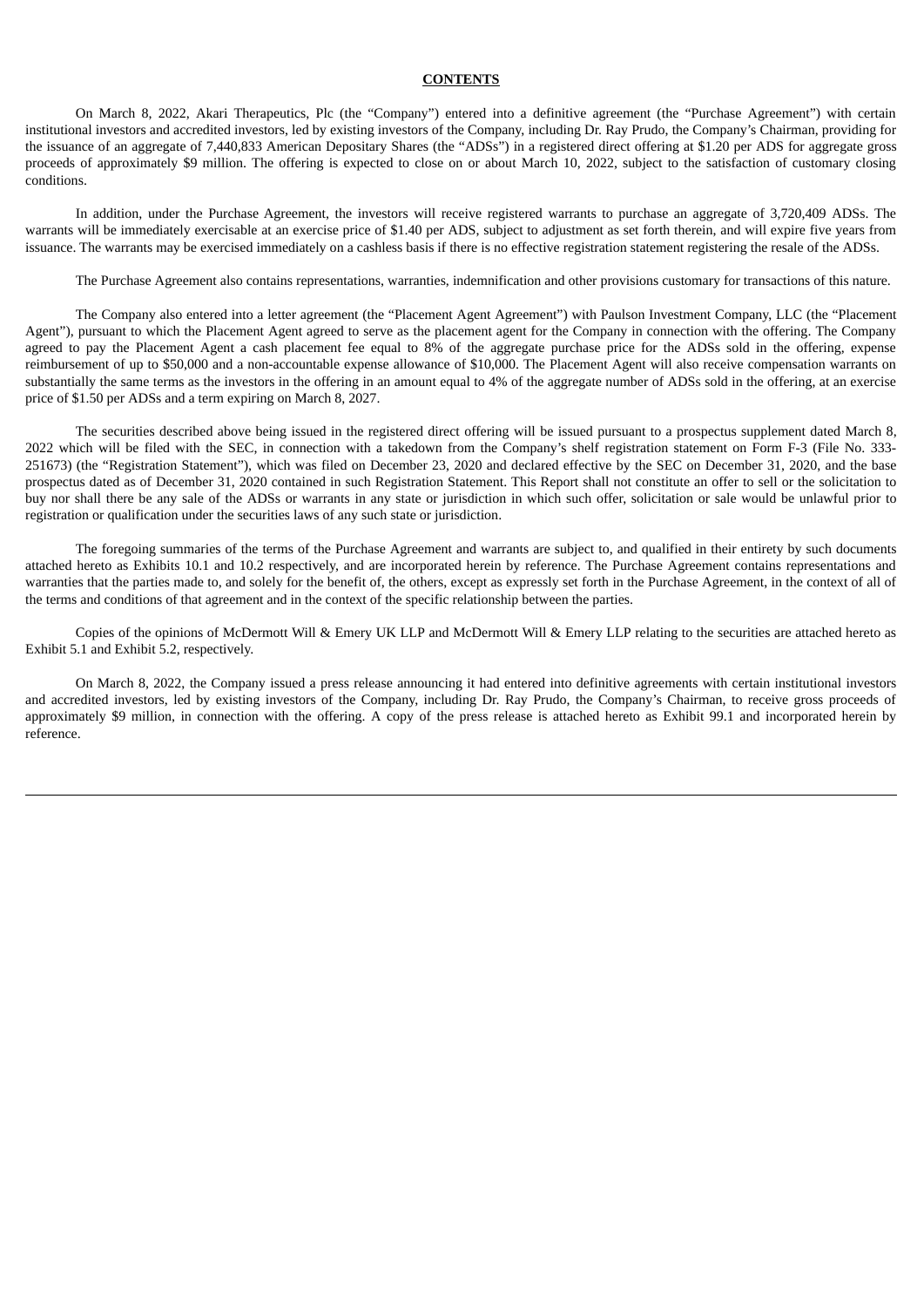#### **Cautionary Note Regarding Forward-Looking Statements**

Certain statements in this press release constitute "forward-looking statements" within the meaning of the Private Securities Litigation Reform Act of 1995 regarding, among other things, statements related to the offering, the expected gross proceeds and the expected closing of the offering. This Report states that the offering is expected to close on or about March 10, 2022. In fact, the closing of the offering is subject to various conditions and contingencies as are customary in securities purchase agreement in the United States. If these conditions are not satisfied or the specified contingencies do not occur, this offering may not close. For this reason, among others, you should not place undue reliance upon the Company's forward looking statements. Except as required by law, the Company undertakes no obligation to revise or update any forward looking statements in order to reflect any event or circumstance that may arise after the date of this Report. These forward-looking statements reflect our current views about our plans, intentions, expectations, strategies and prospects, which are based on the information currently available to us and on assumptions we have made. Although we believe that our plans, intentions, expectations, strategies and prospects as reflected in or suggested by those forward-looking statements are reasonable, we can give no assurance that the plans, intentions, expectations or strategies will be attained or achieved. Furthermore, actual results may differ materially from those described in the forward-looking statements and will be affected by a variety of risks and factors that are beyond our control. Such risks and uncertainties for our company include, but are not limited to: needs for additional capital to fund our operations, our ability to continue as a going concern; uncertainties of cash flows and inability to meet working capital needs; an inability or delay in obtaining required regulatory approvals for nomacopan and any other product candidates, which may result in unexpected cost expenditures; our ability to obtain orphan drug designation in additional indications; risks inherent in drug development in general; uncertainties in obtaining successful clinical results for nomacopan and any other product candidates and unexpected costs that may result therefrom; difficulties enrolling patients in our clinical trials; our ability to enter into collaborative, licensing, and other commercial relationships and on terms commercially reasonable to us; failure to realize any value of nomacopan and any other product candidates developed and being developed in light of inherent risks and difficulties involved in successfully bringing product candidates to market; inability to develop new product candidates and support existing product candidates; the approval by the U.S. Food and Drug Administration (FDA) and European Medicines Agency (EMA) and any other similar foreign regulatory authorities of other competing or superior products brought to market; risks resulting from unforeseen side effects; risk that the market for nomacopan may not be as large as expected; risks associated with the impact of the COVID-19 pandemic; inability to obtain, maintain and enforce patents and other intellectual property rights or the unexpected costs associated with such enforcement or litigation; inability to obtain and maintain commercial manufacturing arrangements with third party manufacturers or establish commercial scale manufacturing capabilities; the inability to timely source adequate supply of our active pharmaceutical ingredients from third party manufacturers on whom the company depends; unexpected cost increases and pricing pressures and risks and other risk factors detailed in our public filings with the SEC, including our most recently filed Annual Report on Form 20-F filed with the SEC. Except as otherwise noted, these forward-looking statements speak only as of the date of this press release and we undertake no obligation to update or revise any of these statements to reflect events or circumstances occurring after this press release. We caution investors not to place considerable reliance on the forward-looking statements contained in this press release.

The information contained in this Report is hereby incorporated by reference into all effective registration statements filed by the Company under the Securities Act of 1933.

#### **Exhibit No.**

|  | 5.1 Opinion of McDermott Will & Emery UK LLP |  |
|--|----------------------------------------------|--|
|--|----------------------------------------------|--|

- [5.2](#page-8-0) Opinion of [McDermott](#page-8-0) Will & Emery LLP
- [10.1](#page-11-0) Form of Securities Purchase Agreement dated as of March 8, 2022 between Akari [Therapeutics,](#page-11-0) Plc and the investors listed therein
- [10.2](#page-47-0) Form of Warrant to be issued by Akari [Therapeutics,](#page-47-0) Plc on March 10, 2022
- [23.1](#page-4-0) Consent of [McDermott](#page-4-0) Will & Emery UK LLP (contained in Exhibit 5.1)
- [23.2](#page-8-0) Consent of [McDermott](#page-8-0) Will & Emery LLP (contained in Exhibit 5.2)
- [99.1](#page-61-0) Press [Release](#page-61-0) dated March 8, 2022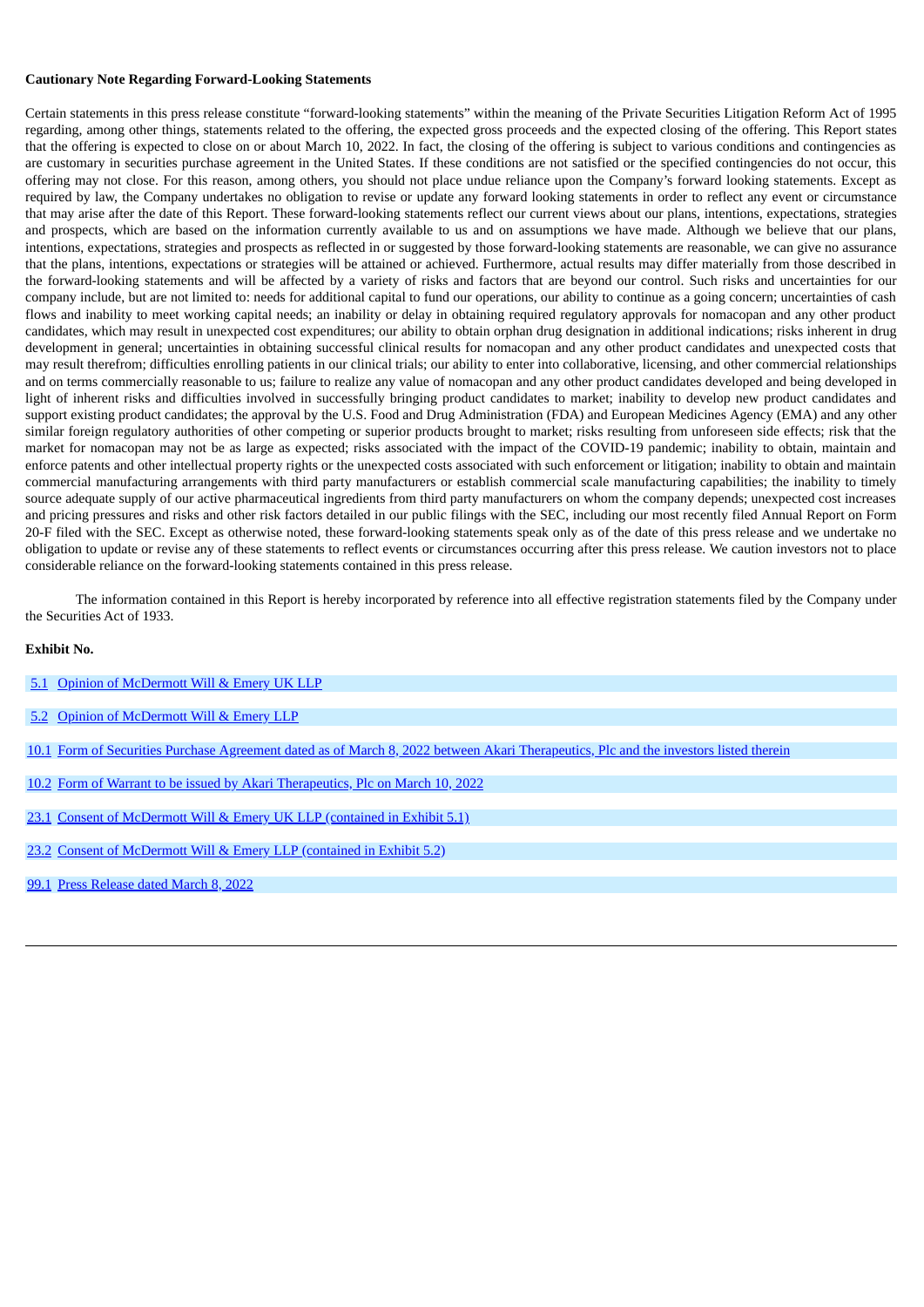# **SIGNATURES**

Pursuant to the requirements of the Securities Exchange Act of 1934, the registrant has duly caused this report to be signed on its behalf by the undersigned, thereunto duly authorized.

> Akari Therapeutics, Plc (Registrant)

By: /s/ Clive Richardson Name: Clive Richardson Chief Executive Officer and Chief Operating Officer

Date: March 9, 2022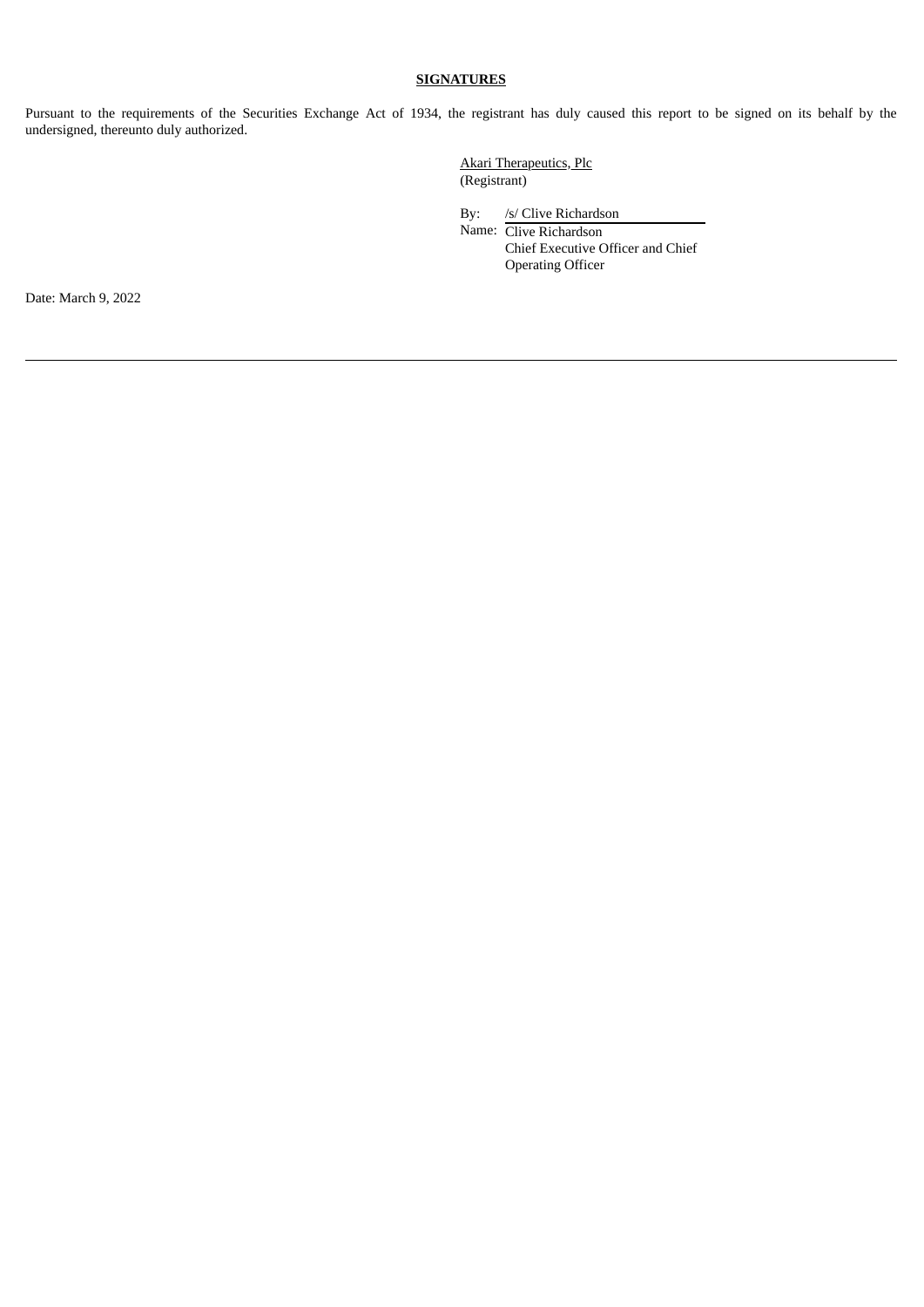<span id="page-4-0"></span>

Our Ref: NJA - 096717.0014

Akari Therapeutics, Plc Highdown House Yeoman Way **Worthing** West Sussex BN99 3HH

Dear Sirs

#### **Akari Therapeutics, Plc – Registration Statement on Form F-3 - Exhibit 5.1**

#### **1. Background**

McDermott Will & Emery

- 1.1 We have acted for Akari Therapeutics, Plc, a public limited company incorporated under the laws of England and Wales (the **Company**), as its legal advisers on English law in connection with certain securities purchase agreements dated on or around 8 March 2022 (the **Securities Purchase Agreements**) relating to the issue (the **Issue**) by the Company of up to an aggregate of 1,145,887,500 ordinary shares of US\$0.0001 each in the capital of the Company, represented by 11,458,875 American Depository Shares (**ADSs**), consisting of (i) 744,083,300 ordinary shares represented by 7,440,833 ADSs issued to the investors pursuant to the Securities Purchase Agreements, (ii) 372,040,900 ordinary shares represented by 3,720,409 ADSs issuable upon the exercise of investor warrants and (iii) 29,763,300 ordinary shares represented by 297,633 ADSs issuable upon the exercise of placement agent warrants (all such warrants together with the aforementioned investor warrants being the **Warrants**) issued in connection with the aforementioned issues pursuant to the Placement Agent Agreement dated 1 March 2022 between Paulson Investment Company, LLC and the Company (the **Placement Agent Agreement**) (all such ordinary shares together being the **New Shares**).
- 1.2 This opinion is being furnished in connection with the Registration Statement on Form F-3 (the **Registration Statement**) (File No. 333-251673) previously filed by the Company with the Securities and Exchange Commission (the **SEC**) under the Securities Act of 1933, as amended (the **Securities Act**) and the rules and regulations promulgated thereunder (the **Rules**) on 23 December 2020 and declared effective by the SEC on 31 December 2020 and the prospectus of the Company to be dated on or about the date of this opinion which will form a part of the Registration Statement.
- 1.3 In rendering this opinion, we have examined and relied upon originals or copies of such corporate records, agreements, documents and instruments as we have deemed necessary or advisable for the purposes of this opinion, including (i) certificates of incorporation and change of name of the Company and the articles of association of the Company (the **Articles**), (ii) an executed copy of the Placement Agent Agreement, (iii) executed copies of the Securities Purchase Agreements and the agreed specimen forms of the Warrants, (iv) a certificate of an officer of the Company (**Officer's Certificate**) and (v) the authorisations of the shareholders (**Shareholder Resolutions**) and the actions of the board of directors of the Company (and any committees thereof) (the **Authorising Resolutions** and, together with the Shareholder Resolutions, the **Corporate Approvals**).

110 Bishopsgate London EC2N 4AY DX 131004 CDE Houndsditch Tel +44 20 7577 6900 Fax +44 20 7577 6950

McDermott Will & Emery UK LLP is a limited liability partnership reaulated by the Solicitors Reaulation Authority and reaistered in England and Wales. registered number OC311909. The members are solicitors or registered foreign lawyers. A list of members' names and their professional qualifications is<br>available for inspection at the principal place of business and regist

9 March 2022

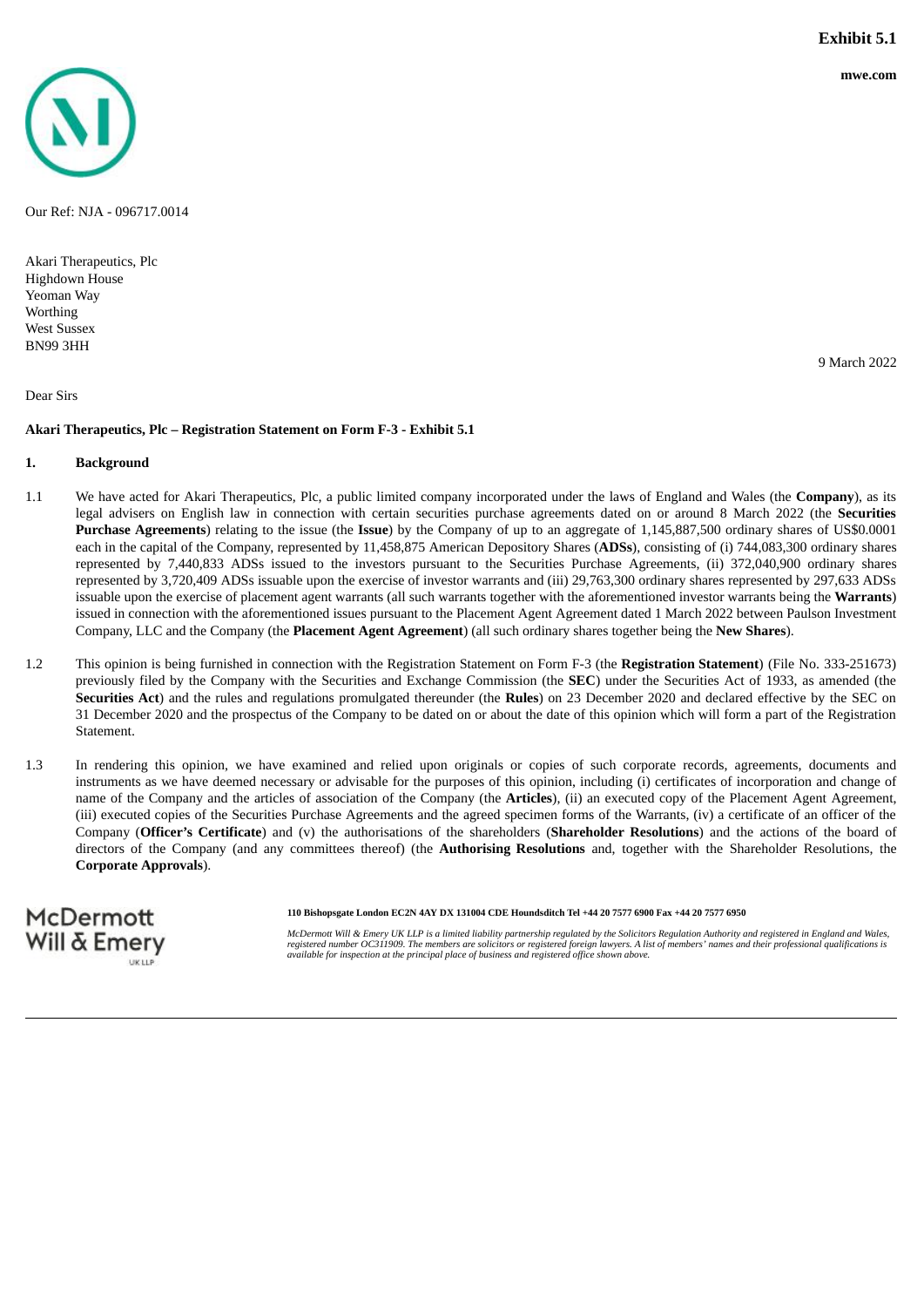- 1.4 On 9 March 2022 at 21:08 (London time) we carried out a search on an online service provided by Companies House (the **Company Search**) and on 9 March 2022 at 21:10 (London time) we made a search of the Central Registry of Winding-Up Petitions at the English High Court with respect to the Company (the **Winding-Up Enquiry** and, together with the Company Search, the **Searches**).
- 1.5 Those documents and searches set out in paragraphs 1.3 and 1.4 are the only documents or records we have examined and the only searches and enquiries we have carried out for the purposes of this opinion. We have made no further enquiries concerning the Company or any other matter in connection with the giving of this opinion.

#### **2. Assumptions**

- 2.1 We have not been responsible for investigating or verifying the accuracy of any facts or the reasonableness of any statement of opinion or intention contained in or relevant to any document.
- 2.2 This opinion applies as at the date of this letter. We expressly disclaim any obligation to update this opinion for changes in law or events occurring after that date.
- 2.3 In giving this opinion we have assumed:
	- 2.3.1 the genuineness of all signatures, seals and stamps;
	- 2.3.2 that each of the individuals who signs as, or otherwise claims to be, an officer of the Company is the individual whom he or she claims to be and holds the office he or she claims to hold;
	- 2.3.3 the authenticity and completeness of all documents submitted to us as originals;
	- 2.3.4 the conformity with the original documents and due execution of all documents reviewed by us as drafts, specimens, pro formas or copies and the authenticity and completeness of all such original documents;
	- 2.3.5 that any documents examined by us which are governed by the laws of any jurisdiction other than England and Wales are legal, valid and binding under the laws by which they are (and are expressed to be) governed;
	- 2.3.6 that each of the statements contained in the Officer's Certificate is true and correct as at the date hereof;
	- 2.3.7 that each of the Authorising Resolutions was duly passed at a meeting of the directors of the Company (or a committee of them) duly convened and held and throughout which a valid quorum of directors entitled to vote on the resolution were present, that the minutes we inspected are a true record of the proceedings of the relevant meeting and that each resolution recorded therein has not been and will not be amended or rescinded and remains in full force and effect;
	- 2.3.8 that the Shareholder Resolutions were duly passed at a meeting of the shareholders of the Company duly convened and held and throughout which a valid quorum of shareholders entitled to vote on the resolutions were present, , that the minutes we inspected are a true record of the proceedings of the relevant meeting and that each resolution recorded therein has not been and will not be amended or rescinded and remains in full force and effect;
	- 2.3.9 that the directors of the Company have exercised, or will exercise, their powers in accordance with their duties under all applicable laws and the Articles in respect of the performance of the Placement Agent Agreement, the Securities Purchase Agreements and the Warrants and any actions contemplated by, or authority under, the Corporate Approvals;

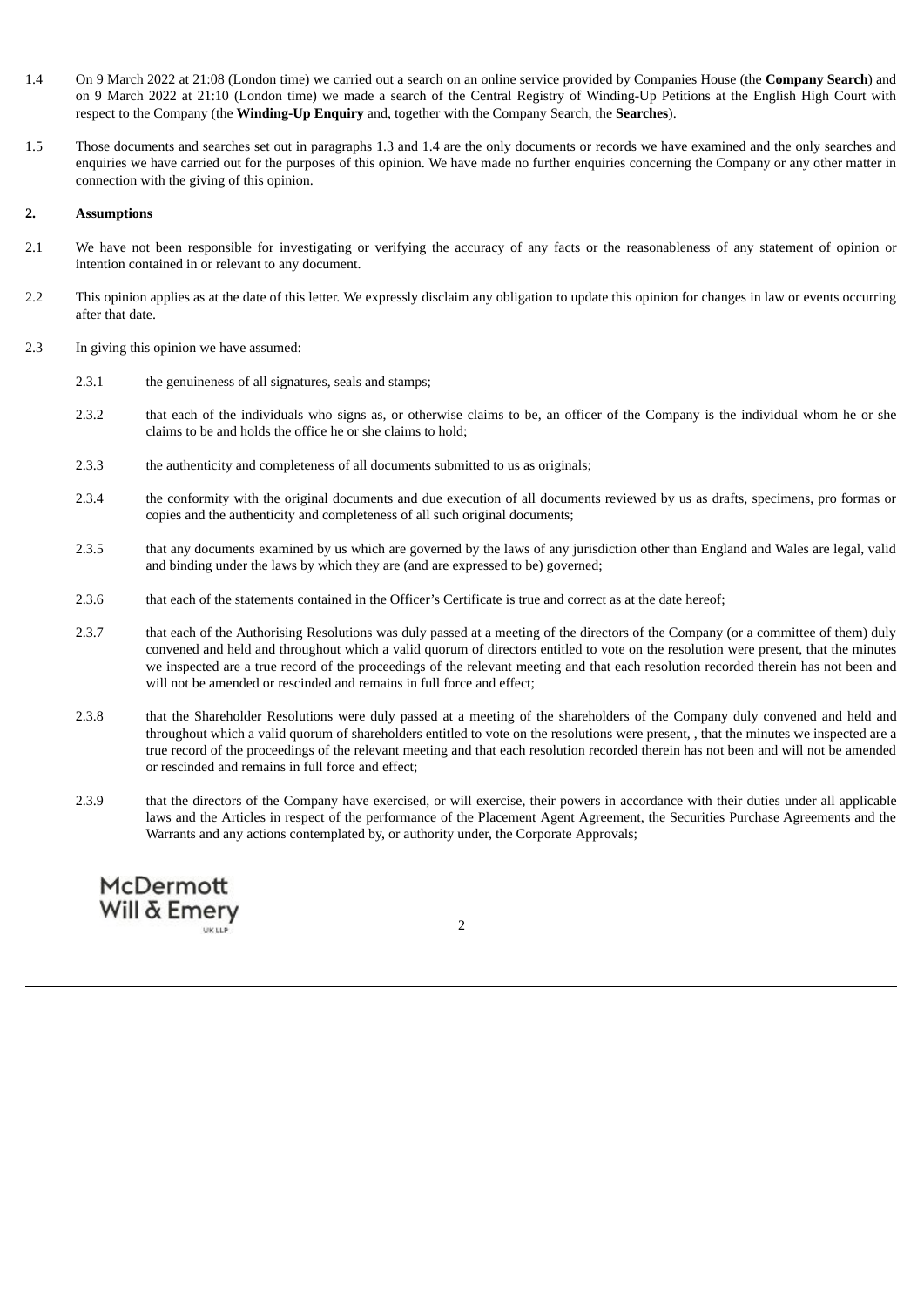- 2.3.10 that no agreement, document or obligation to or by which the Company (or its assets) is a party or bound and no injunction or other court order against or affecting the Company would be breached or infringed by the matters contemplated by the performance of the actions to be carried out pursuant to, or any other aspect of the transactions contemplated by, the Corporate Approvals;
- 2.3.11 that the information disclosed by the Searches is true, accurate, complete and up-to-date and that there is no information which, for any reason, should have been disclosed by those Searches but was not so disclosed;
- 2.3.12 that all consents, approvals, authorisations, notices, filings, recordations, publications and registrations, and the payment of any stamp duties or documentary taxes, that are necessary under any applicable laws or regulations in order to permit the performance of the actions to be carried out pursuant to the Corporate Approvals have been or will be duly made or obtained and are, or will be, in full force and effect;
- 2.3.13 that there are no provisions of the laws of any jurisdiction outside England and Wales that would have any implication for the opinions we express and that, insofar as the laws of any jurisdiction outside England and Wales may be relevant to this opinion letter, such laws have been and will be complied with;
- 2.3.14 that on each date on which any New Shares are allotted and issued (each an **Allotment Date**) the Company will have complied with its Articles and all applicable laws relevant to the allotment and issue of those New Shares;
- 2.3.15 that as at each Allotment Date the documents examined, and the results of the searches and enquiries made, as set out in paragraph 1, would not be rendered untrue, inaccurate, incomplete or out of date by reference to subsequent facts, matters, circumstances or events; and
- 2.3.16 that there will be no fact or matter (such as bad faith, coercion, duress, undue influence or a mistake or misrepresentation before or at the time after any agreement or instrument is entered into, a subsequent breach, release, waiver or variation of any right or provision, an entitlement to rectification or circumstances giving rise to an estoppel) which might affect the allotment and issue of any New Shares and no additional document between any relevant parties which would or might affect this opinion and which was not revealed to us by the documents examined or the searches and enquiries made by us in connection with the giving of this opinion.
- 2.4 In relation to paragraph 1.4, it should be noted that this information may not be true, accurate, complete or up to date. In particular, but without limitation:
	- 2.4.1 there may be matters which should have been registered but which have not been registered or there may be a delay between the registration of those matters and the relevant entries appearing on the register of the relevant party;
	- 2.4.2 there is no requirement to register with the Registrar of Companies notice of a petition for the winding up of, or application for an administration order in respect of, a company. Such a notice or notice of a winding-up or administration order having been made, a resolution having been passed for the winding up of a company or a receiver, manager, administrative receiver, administrator or liquidator having been appointed may not be filed with the Registrar of Companies immediately and there may be a delay in any notice appearing on the register of the relevant party;
	- 2.4.3 the results of the Winding-Up Enquiry relate only to petitions for the compulsory winding up of, or applications for an administration order in respect of, the Company presented prior to the enquiry and entered on the records of the Central Registry of Winding-Up Petitions. The presentation of such a petition, or the making of such an application, may not have been notified to the Central Registry or entered on its records immediately or, if presented to a County Court, at all; and

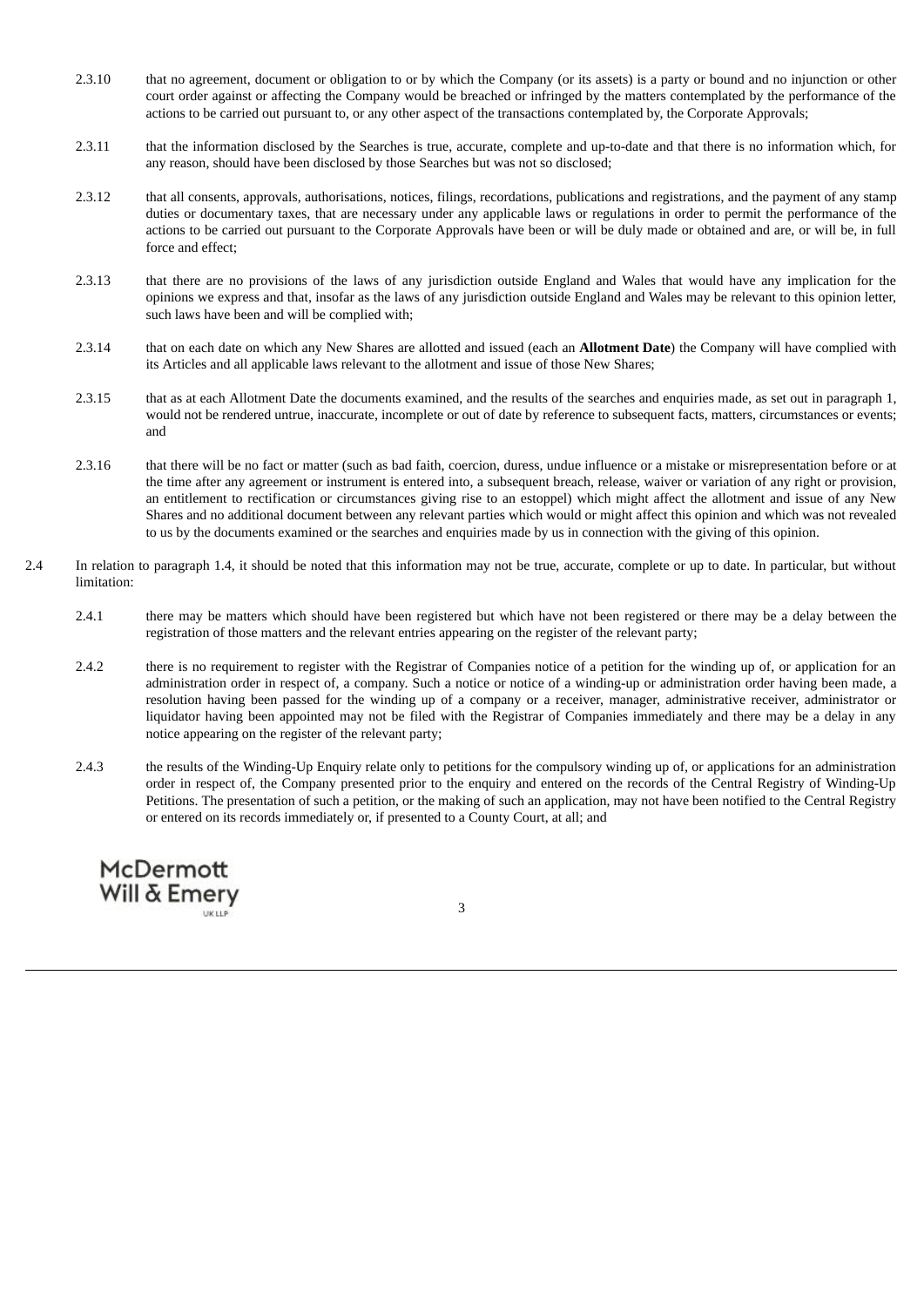2.4.4 in each case, further information might have become available on the relevant register after the Searches were made.

## **3. Opinion**

- 3.1 On the basis of the examination and enquiries referred to in paragraph 1 (*Background*) and the assumptions made in paragraph 2 (*Assumptions*), we are of the opinion that the New Shares will, when the names of the holders of such New Shares are entered into the register of members of the Company and subject to their being issued upon due exercise of the relevant Warrant in accordance with its terms (in the case of shares issuable pursuant to Warrants) and the receipt by the Company of the aggregate issue price in respect of all the New Shares in accordance with the relevant Securities Purchase Agreements or Warrants and the Registration Statement, be validly issued and fully paid and no further amount may be called thereon.
- 3.2 This opinion is strictly limited to the matters expressly stated in this paragraph 3 and is not to be construed as extending by implication to any other matter.

#### **4. Law**

- 4.1 This opinion and any non-contractual obligations arising out of or in connection with this opinion shall be governed by, and construed in accordance with, English law.
- 4.2 This opinion relates only to English law as applied by the English courts as at today's date.
- 4.3 We do not undertake or accept any obligation to update this opinion to reflect subsequent changes in English law or factual matters.
- 4.4 We express no opinion as to, and we have not investigated for the purposes of this opinion, the laws of any jurisdiction other than England. It is assumed that no foreign law which may apply to the matters contemplated by the Registration Statement, the Issue, the Company, any document or any other matter contemplated by any document would or might affect this opinion.

We hereby consent to the filing of this opinion as an exhibit to the Registration Statement. In giving such consent, we do not admit that we are in the category of persons whose consent is required under section 7 of the Securities Act or the Rules.

Yours faithfully

M. Datt Is Ushang un cul

**McDermott Will & Emery UK LLP**

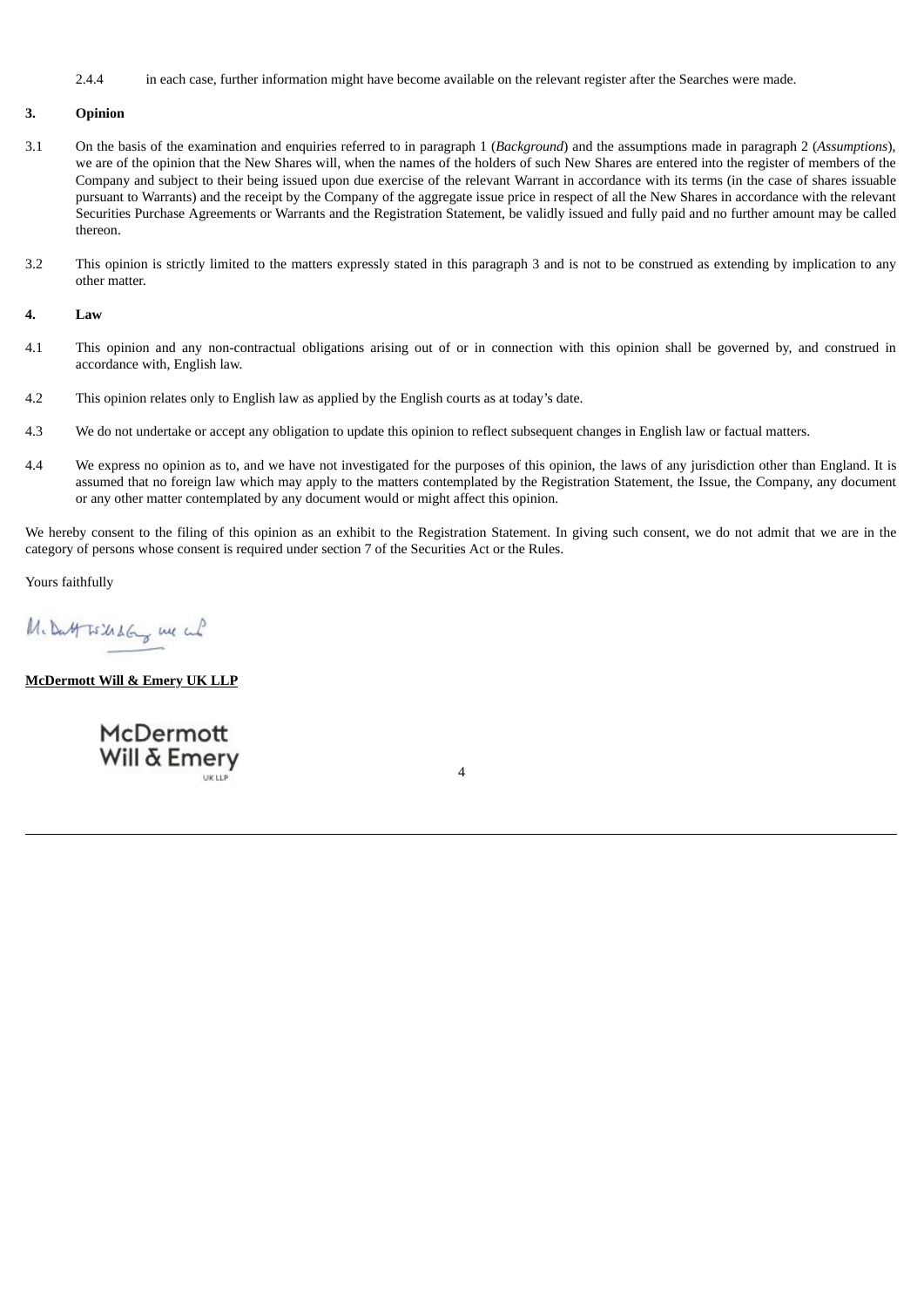<span id="page-8-0"></span>

March 9, 2022

Akari Therapeutics, 75/76 Wimpole Street London W1G 9RT United Kingdom

#### Re: Akari Therapeutics, PLC - Prospectus Supplemental Pursuant to Rule 424(b)(5)

Dear Ladies and Gentlemen:

**McDermott** Will & Emery

We have acted as U.S. counsel to Akari Therapeutics, PLC, a public company with limited liability incorporated under the laws of England and Wales (the "Company") in connection with a Prospectus Supplement pursuant to Rule 424(b)(5) (the "Prospectus Supplement") filed by the Company with the Securities and Exchange Commission (the "Commission"), relating to the offer and sale of the following securities (collectively, the "Securities"): (a) approximately 7,440,833 of the Company's American Depository Shares ("ADSs"), each representing one hundred (100) ordinary shares of the Company (the "Shares"), nominal value \$0.0001 per share, (b) together with each Share, a warrant to purchase ADSs (the "Investor Warrants"), and (c) placement agent warrants to purchase ADSs (the "Placement Agent Warrants" and, together with the Investor Warrants, the "Warrants", and such Shares underlying the Warrants, the "Warrant Shares").

The Prospectus Supplement supplements the registration statement on Form F-3 (File No. 333-251673) (the "Registration Statement") filed by the Company with the Commission under the Securities Act of 1933, as amended (the "Securities Act") on December 23, 2020.

The Shares and the Warrants are to be sold by the Company pursuant to a securities purchase agreement by and between the Company and those certain investors signatory thereto, the form of which has been filed as Exhibit 10.1 to the Report of Foreign Private Issuer on Form 6-K that is incorporated by reference into the Registration Statement (together with all schedules, exhibits and ancillary documents and agreements thereto, the "Securities Purchase Agreement").

**One Vanderbilt Avenue New York NY 10017-3852 Tel +1 212 547 5400 Fax +1 212 547 5444**

*US practice conducted through McDermott Will & Emery LLP.*

**mwe.com**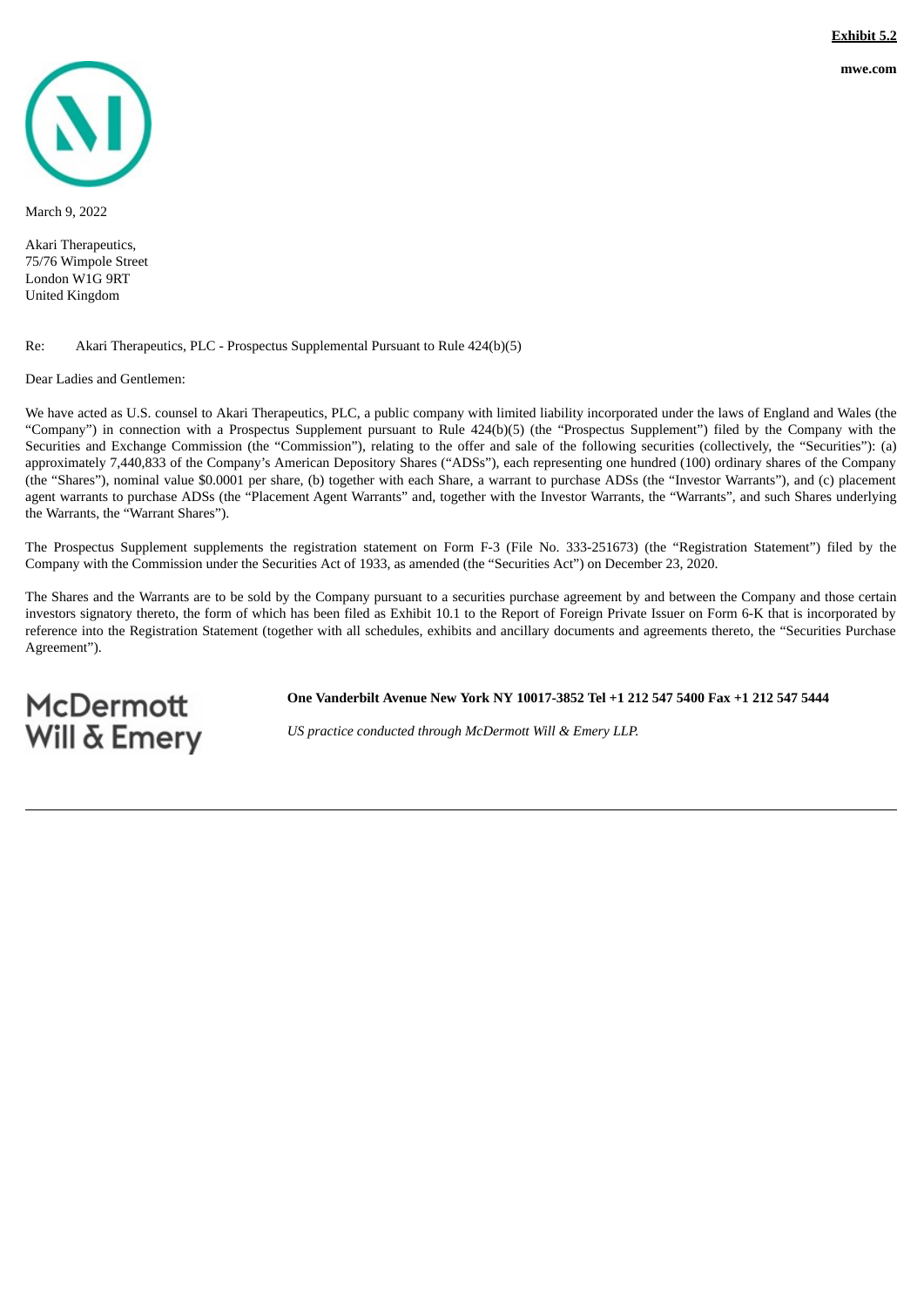Akari Therapeutics, PLC March 9, 2022 Page 2

This opinion is being furnished in connection with the requirements of Item 601(b)(5) of Regulation S-K under the Securities Act, and no opinion is expressed herein as to any matter pertaining to the contents of the Registration Statement or the Prospectus Supplement that is a part of the Registration Statement, other than as expressly stated herein.

In connection with this opinion, we have examined originals or copies, certified or otherwise identified to our satisfaction, of such records of the Company and such agreements, certificates and statements of public officials, certificates of officers or representatives of the Company, and such other documents, certificates and records as we have deemed necessary or appropriate as a basis for the opinion set forth herein. In our examination, we have assumed the legal capacity of all natural persons, the genuineness of all signatures, the authenticity of all documents submitted to us as originals, the conformity to original documents of all documents submitted to us as certified or photostatic copies and the authenticity of all originals of such latter documents. In making our examination of the documents executed by the parties, we have assumed that such parties had the power, corporate or other, to enter into and perform all obligations thereunder and have also assumed the due authorization by all requisite action, corporate or other, and execution and delivery by such parties of such documents and the validity and binding effect thereof. In addition, we have assumed that when issued and paid for pursuant to the Securities Purchase Agreement, the Shares, the Warrants and the Warrant Shares will be validly issued, fully paid and non-assessable. Except as expressly set forth herein, we have not undertaken any independent investigation to determine the existence or absence of facts material to the opinions expressed herein and no inference as to our knowledge concerning such facts should be drawn from the fact that such representation has been relied upon by us in connection with the preparation and delivery of this opinion. As to any facts material to the opinions expressed herein which were not independently established or verified, we have relied upon oral or written statements and representations of officers and other representatives of the Company and others, including those set forth in the Securities Purchase Agreement.

We are admitted to the Bar in the State of New York. We express no opinion as to the laws of any jurisdiction other than the laws of the State of New York.

You are separately reviewing an opinion from McDermott Will & Emery UK LLP with respect to the corporate proceedings relating to the issuance of the **Securities** 

Based upon the foregoing and subject to the assumptions and qualifications set forth herein, we are of the opinion that each Warrant, when issued and sold by the Company and delivered by the Company in accordance with and in the manner described in the Prospectus Supplement and the Securities Purchase Agreement, when executed and delivered by the Company will constitute the valid and binding obligation of the Company, enforceable against the Company in accordance with its terms, subject to applicable bankruptcy, insolvency, fraudulent conveyance, moratorium and similar laws affecting creditors' rights generally and equitable principles of general applicability.

# **McDermott** Will & Emery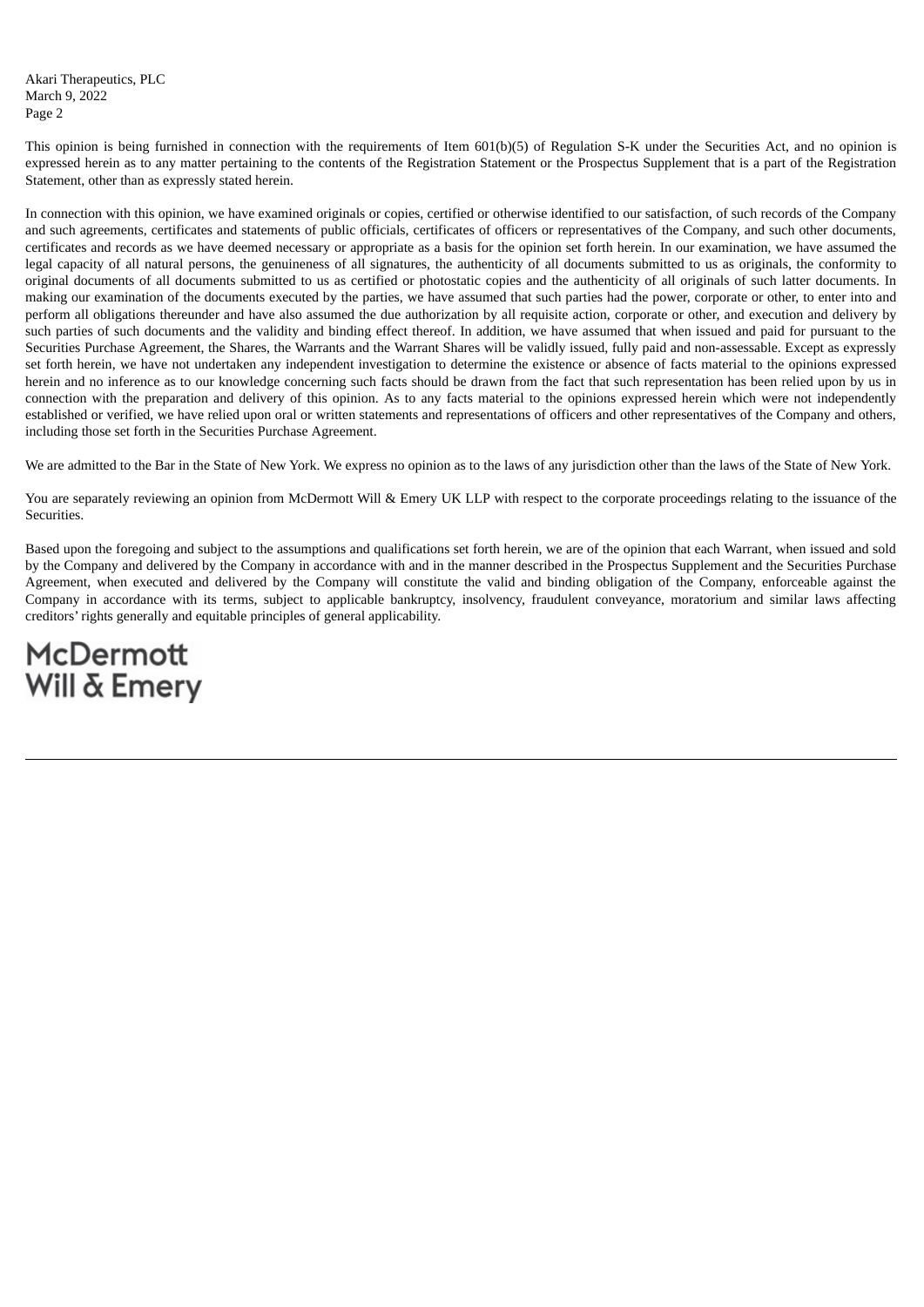Akari Therapeutics, PLC March 9, 2022 Page 3

We express no opinion as to the enforceability of any rights to indemnification or contribution provided for in the Securities Purchase Agreement that are violative of the public policy underlying any law, rule or regulation.

We consent to the filing of this opinion as an exhibit to the Registration Statement (as an exhibit to a Report of Foreign Private Issuer on Form 6-K that is incorporated by reference into the Registration Statement), and we further consent to the use of our name under the caption "Legal Matters" in the Registration Statement and the Prospectus Supplement that forms a part thereof. In giving these consents, we do not thereby admit that we are within the category of persons whose consent is required under Section 7 of the Securities Act or the rules and regulations of the Commission.

This opinion letter is limited to the matters expressly set forth herein and no opinion is implied or may be inferred beyond the matters expressly so stated. This opinion letter is given as of the date hereof and we do not undertake any liability or responsibility to inform you of any change in circumstances occurring, or additional information becoming available to us, after the date hereof which might alter the opinions contained herein.

Very respectfully yours,

*/s/* McDermott Will & Emery LLP McDermott Will & Emery LLP

**McDermott** Will & Emery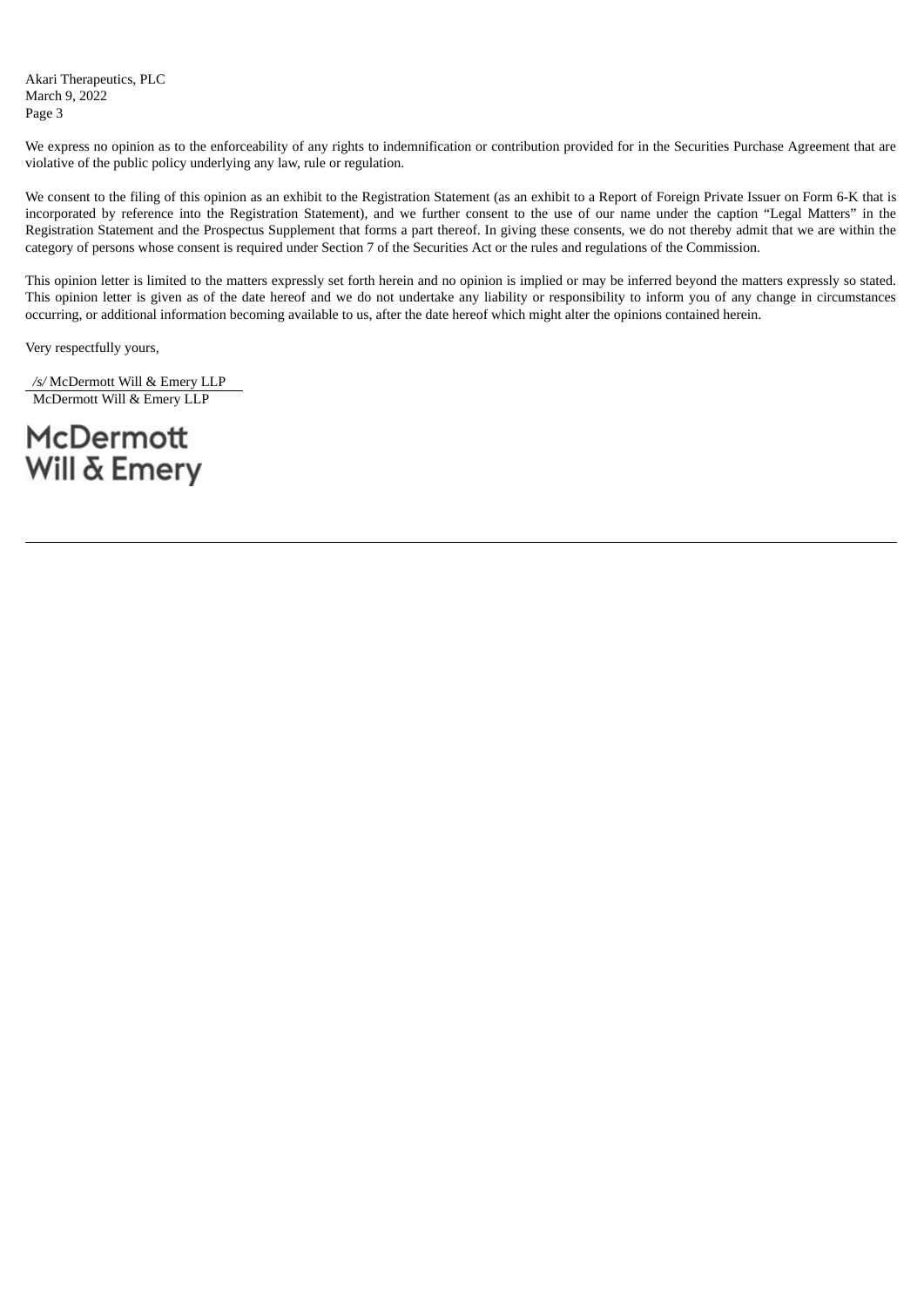## **SECURITIES PURCHASE AGREEMENT**

<span id="page-11-0"></span>This Securities Purchase Agreement (this "Agreement") is dated as of March 8, 2022, between Akari Therapeutic, Plc, a public company with limited liability incorporated under the laws of England and Wales (the "Company"), and each purchaser identified on the signature pages hereto (each, including its successors and assigns, a "Purchaser" and collectively the "Purchasers").

WHEREAS, subject to the terms and conditions set forth in this Agreement and pursuant to (i) an effective registration statement under the Securities Act (as defined below), the Company desires to issue and sell to each Purchaser, and each Purchaser, severally and not jointly, desires to purchase from the Company, securities of the Company as more fully described in this Agreement.

NOW, THEREFORE, IN CONSIDERATION of the mutual covenants contained in this Agreement, and for other good and valuable consideration the receipt and adequacy of which are hereby acknowledged, the Company and each Purchaser agree as follows:

#### **ARTICLE I.** DEFINITIONS

1.1 Definitions. In addition to the terms defined elsewhere in this Agreement, for all purposes of this Agreement, the following terms have the meanings set forth in this Section 1.1:

"Acquiring Person" shall have the meaning ascribed to such term in Section 4.5.

"Action" shall have the meaning ascribed to such term in Section 3.1(j).

"ADS(s)" means American Depositary Shares issued pursuant to the Deposit Agreement (as defined below), each representing 100 Ordinary Shares.

"Affiliate" means any Person that, directly or indirectly through one or more intermediaries, controls or is controlled by or is under common control with a Person as such terms are used in and construed under Rule 405 under the Securities Act.

"Board of Directors" means the board of directors of the Company.

"Business Day" means any day except any Saturday, any Sunday, any day which is a federal legal holiday in the United States or London or any day on which banking institutions in the State of New York and London are authorized or required by law or other governmental action to close.

"Closing" means the closing of the purchase and sale of the Securities pursuant to Section 2.1.

"Closing Date" means the Trading Day on which all of the Transaction Documents have been executed and delivered by the applicable parties thereto, and all conditions precedent to (i) the Purchasers' obligations to pay the Subscription Amount and (ii) the Company's obligations to deliver the Securities, in each case, have been satisfied or waived, but in no event later than the second (2<sup>nd</sup>) Trading Day following the date hereof.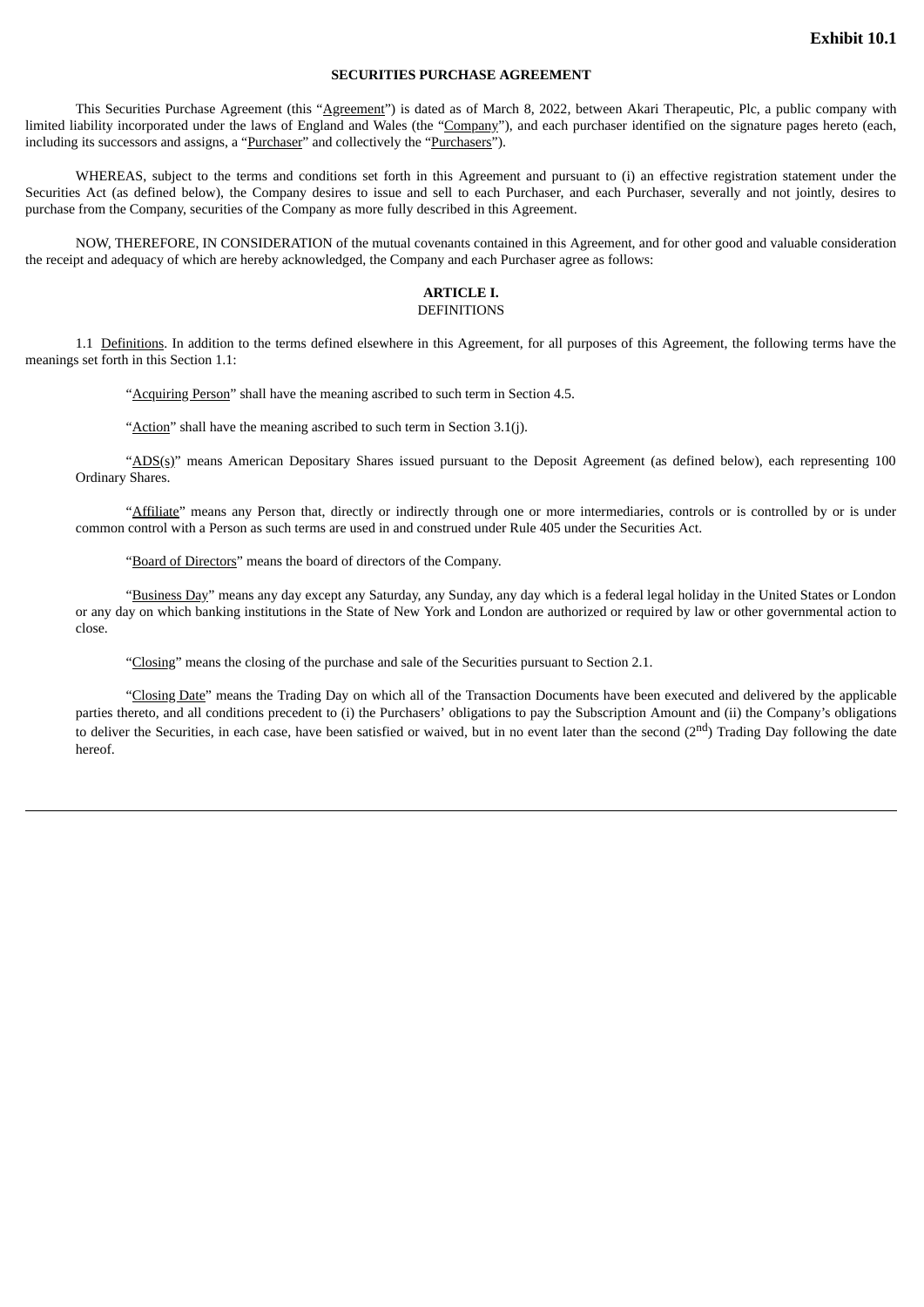"Commission" means the United States Securities and Exchange Commission.

"Company UK Counsel" means McDermott Will & Emery UK LLP, with offices located at 110 Bishopsgate, London EC2N 4AY, United Kingdom.

"Company US Counsel" means McDermott Will & Emery LLP, with offices located at 340 Madison Avenue, New York, NY 10173.

"Dentons" means Dentons US LLP, with offices located at 1221 Avenue of the Americas, New York, NY 10020.

"Deposit Agreement" means the Deposit Agreement dated as of December 7, 2012 (as amended December 24, 2013 and September 9, 2015), among the Company, Deutsche Bank Trust Company Americas, as Depositary, and the owners and holders of ADSs from time to time, as such agreement may be amended or supplemented.

"Disclosure Schedules" means the Disclosure Schedules of the Company delivered concurrently herewith.

"Disclosure Time" means, (i) if this Agreement is signed on a day that is not a Trading Day or after 9:00 a.m. (New York City time) and before midnight (New York City time) on any Trading Day, 9:01 a.m. (New York City time) on the Trading Day immediately following the date hereof, unless otherwise instructed as to an earlier time by the Placement Agent, and (ii) if this Agreement is signed between midnight (New York City time) and 9:00 a.m. (New York City time) on any Trading Day, no later than 9:01 a.m. (New York City time) on the date hereof, unless otherwise instructed as to an earlier time by the Placement Agent.

"Evaluation Date" shall have the meaning ascribed to such term in Section 3.1(s).

"Exchange Act" means the Securities Exchange Act of 1934, as amended, and the rules and regulations promulgated thereunder.

"FCPA" means the Foreign Corrupt Practices Act of 1977, as amended.

"FDA" shall have the meaning ascribed to such term in Section 3.1(hh).

"FDCA" shall have the meaning ascribed to such term in Section 3.1(hh).

"Federal Reserve" shall have the meaning ascribed to such term in 3.1(ll).

"GAAP" shall have the meaning ascribed to such term in Section 3.1(h).

"Indebtedness" shall have the meaning ascribed to such term in Section 3.1(aa).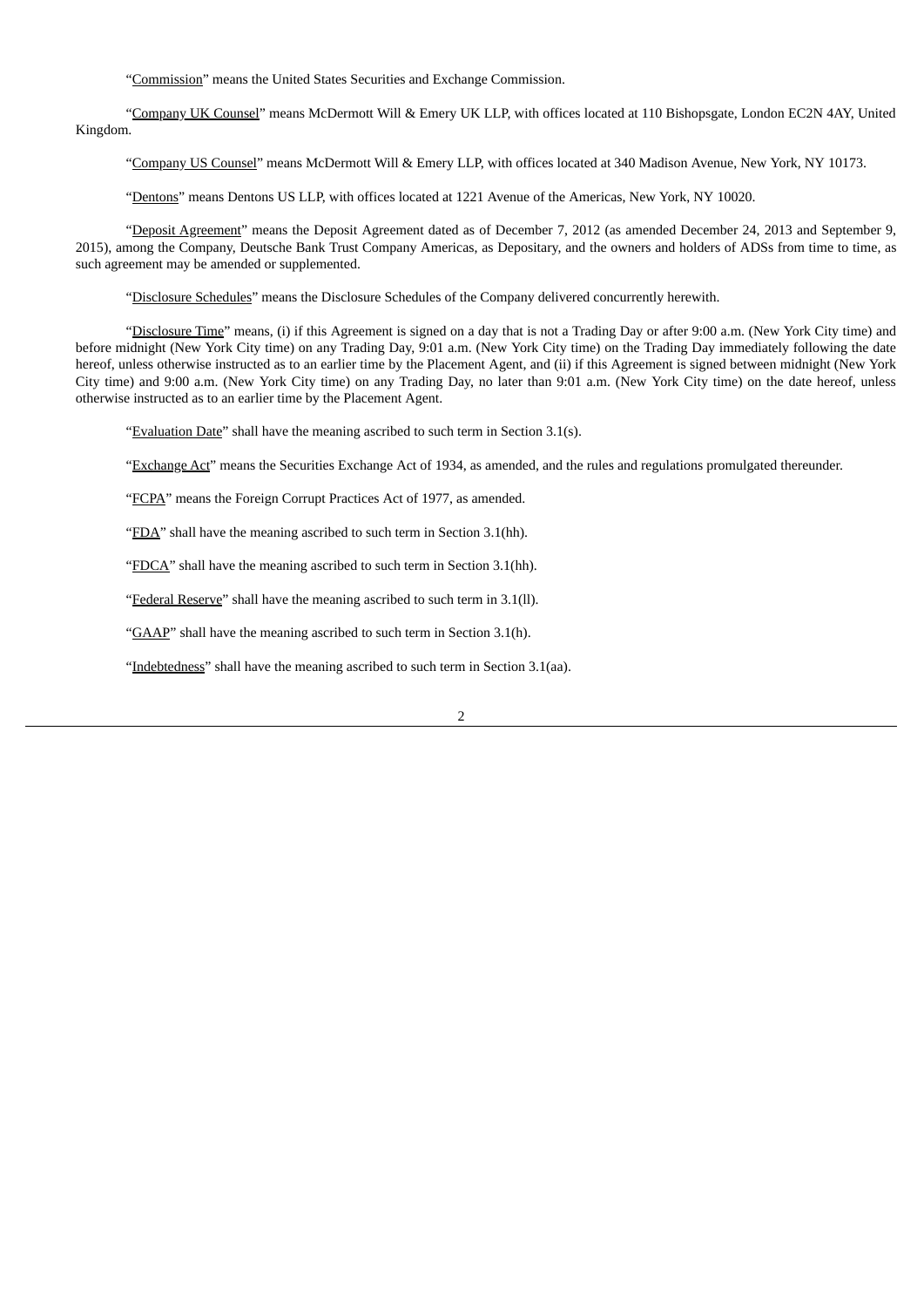"Intellectual Property Rights" shall have the meaning ascribed to such term in Section 3.1(p).

"Liens" means a lien, charge, pledge, security interest, encumbrance, right of first refusal, preemptive right or other restriction.

"Material Adverse Effect" shall have the meaning assigned to such term in Section 3.1(b).

"Material Permits" shall have the meaning ascribed to such term in Section 3.1(n).

"Money Laundering Laws" shall have the meaning assigned to such term in Section 3.1(mm).

"Ordinary Share(s)" means the ordinary shares of the Company, par value \$0.0001 per share, and any other class of securities into which such securities may hereafter be reclassified or changed, as represented by ADSs issued pursuant to the Deposit Agreement, each ADS representing 100 Ordinary Shares, issued and issuable to each Purchaser pursuant to this Agreement.

"Ordinary Share Equivalents" means any securities of the Company or the Subsidiaries which would entitle the holder thereof to acquire at any time Ordinary Shares or ADSs, including, without limitation, any debt, preferred stock, right, option, warrant or other instrument that is at any time convertible into or exercisable or exchangeable for, or otherwise entitles the holder thereof to receive, Ordinary Shares or ADSs.

"Per Placed ADS Purchase Price" equals \$1.20, subject to adjustment for reverse and forward stock splits, stock dividends, stock combinations and other similar transactions of ADSs and/or Ordinary Shares that occur after the date of this Agreement.

"Person" means an individual or corporation, partnership, trust, incorporated or unincorporated association, joint venture, limited liability company, joint stock company, government (or an agency or subdivision thereof) or other entity of any kind.

"Pharmaceutical Product" shall have the meaning ascribed to such term in Section 3.1(hh).

"Placed ADSs" means the ADSs deliverable and delivered at Closing pursuant to this Agreement.

"Placement Agent" means Paulson Investment Company, LLC., a Delaware limited liability company.

"Placement Agency Agreement" means that certain Placement Agency Agreement dated as of the date hereof between the Company and the Placement Agent.

"Placed Shares" means the Ordinary Shares underlying the Placed ADSs.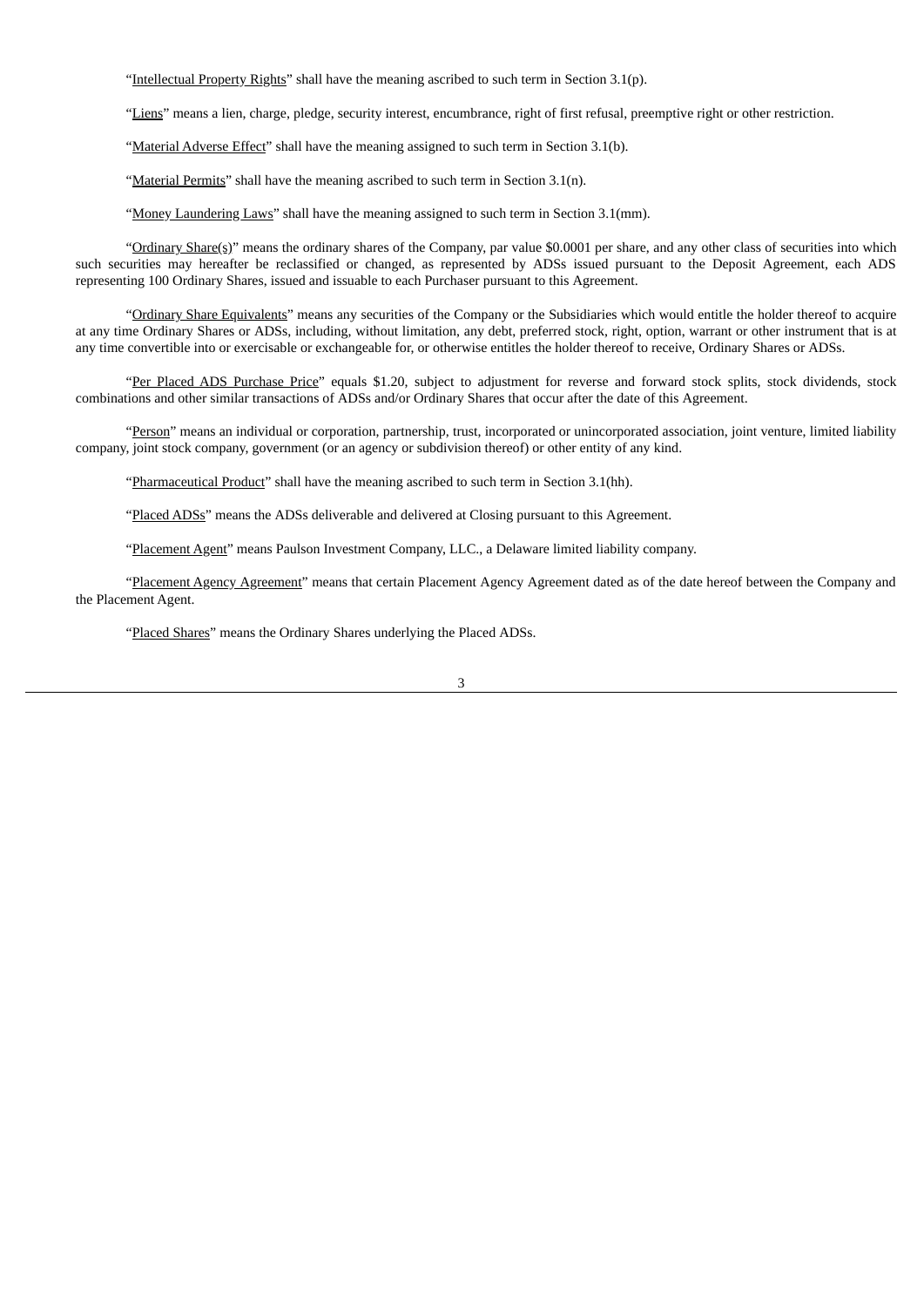"Proceeding" means an action, claim, suit, investigation or proceeding (including, without limitation, an informal investigation or partial proceeding, such as a deposition), whether commenced or threatened.

"Prospectus" means the final base prospectus filed for the Registration Statement.

"Prospectus Supplement" means the supplement to the Prospectus complying with Rule 424(b) of the Securities Act that is filed with the Commission and delivered by the Company to each Purchaser at the Closing.

"Purchaser Party" shall have the meaning ascribed to such term in Section 4.8.

"Registration Statement" means the effective shelf registration statement on Form F-3 (Registration No. 333-251673), originally with Commission on December 23, 2020 and declared effective by the Commission on December 31, 2020.

"Required Approvals" shall have the meaning ascribed to such term in Section 3.1(e).

"Rule 144" means Rule 144 promulgated by the Commission pursuant to the Securities Act, as such Rule may be amended or interpreted from time to time, or any similar rule or regulation hereafter adopted by the Commission having substantially the same purpose and effect as such Rule.

"Rule 424" means Rule 424 promulgated by the Commission pursuant to the Securities Act, as such Rule may be amended or interpreted from time to time, or any similar rule or regulation hereafter adopted by the Commission having substantially the same purpose and effect as such Rule.

"SEC Reports" shall have the meaning ascribed to such term in Section 3.1(h).

"Securities" means the Placed ADSs, the Placed Shares, the Warrants and the Warrant Shares.

"Securities Act" means the Securities Act of 1933, as amended, and the rules and regulations promulgated thereunder.

"Short Sales" means all "short sales" as defined in Rule 200 of Regulation SHO under the Exchange Act (but shall not be deemed to include locating and/or borrowing Ordinary Shares and/or ADSs).

"Subscription Amount" means, as to each Purchaser, the aggregate amount to be paid for ADSs, each ADS representing 100 Ordinary Shares and Warrants purchased hereunder as specified below such Purchaser's name on the signature page of this Agreement and next to the heading "Subscription Amount," in United States dollars and in immediately available funds.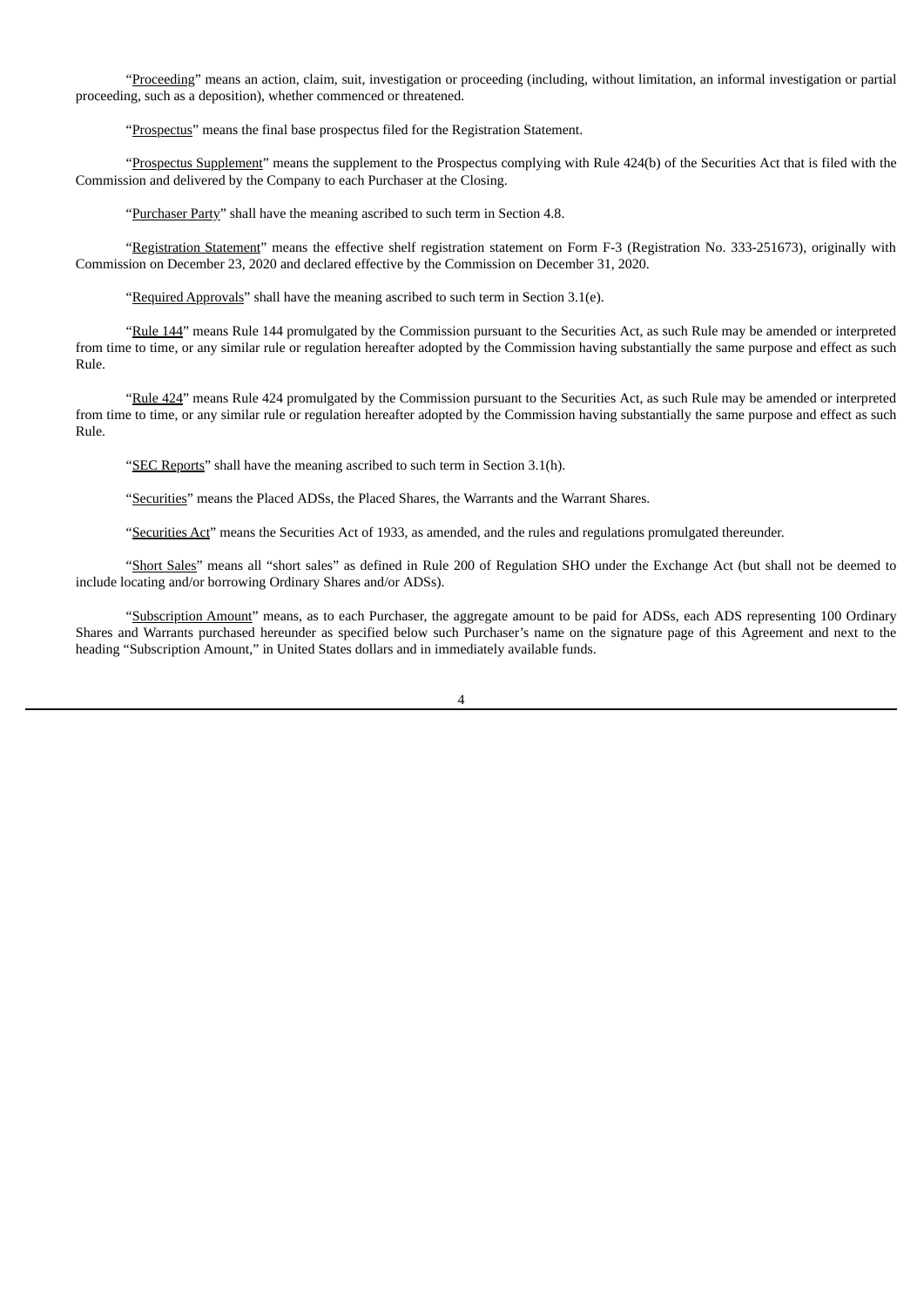"Subsidiary" means any subsidiary of the Company as set forth on Schedule 3.1(a), and shall, where applicable, also include any direct or indirect subsidiary of the Company formed or acquired after the date hereof.

"Trading Day" means a day on which the principal Trading Market is open for trading.

"Trading Market" means any of the following markets or exchanges on which the ADSs are listed or quoted for trading on the date in question: the NYSE American, the Nasdaq Capital Market, the Nasdaq Global Market, the Nasdaq Global Select Market or the New York Stock Exchange (or any successors to any of the foregoing).

"Transaction Documents" means this Agreement, the Warrants, all exhibits and schedules thereto and hereto and any other documents or agreements executed in connection with the transactions contemplated hereunder.

"Warrant ADSs" means the ADSs issuable upon exercise of the Warrants.

"Warrant Shares" means the Ordinary Shares represented by ADSs issuable upon exercise of the Warrants.

"Warrants" means, collectively, the ADS purchase warrants delivered to the Purchasers at the Closing in accordance with Section 2.2(a) hereof, which Warrants shall be exercisable immediately and have a term of exercise equal to five (5) years from the initial date of issuance, in the form of Exhibit A attached hereto.

## **ARTICLE II.**

## PURCHASE AND SALE

2.1 Closing. On the Closing Date, upon the terms and subject to the conditions set forth herein, the Company agrees to sell, and the Purchasers, severally and not jointly, agree to purchase, up to an aggregate of \$12.5 million of ADSs and Warrants. Each Purchaser's Subscription Amount as set forth on the signature page hereto executed by such Purchaser shall be made available for "Delivery Versus Payment" settlement with the Company or its designees. The Company shall deliver to each Purchaser its respective Placed ADSs and a Warrant as determined pursuant to Section 2.2(a), and the Company and each Purchaser shall deliver the other items set forth in Section 2.2 deliverable at the Closing. Upon satisfaction of the covenants and conditions set forth in Sections 2.2 and 2.3, the Closing shall occur at the offices of Dentons or such other location as the parties shall mutually agree. Unless otherwise directed by the Placement Agent, settlement of the Placed ADSs shall occur via "Delivery Versus Payment" ("DVP") (i.e., on the Closing Date, the Company shall issue the Placed ADSs registered in the Purchasers' names and addresses and released by the Depositary directly to the account(s) at the Placement Agent identified by each Purchaser; upon receipt of such ADSs, the Placement Agent shall promptly electronically deliver such ADSs to the applicable Purchaser, and payment therefor shall be made by the Placement Agent (or its clearing firm) by wire transfer to the Company).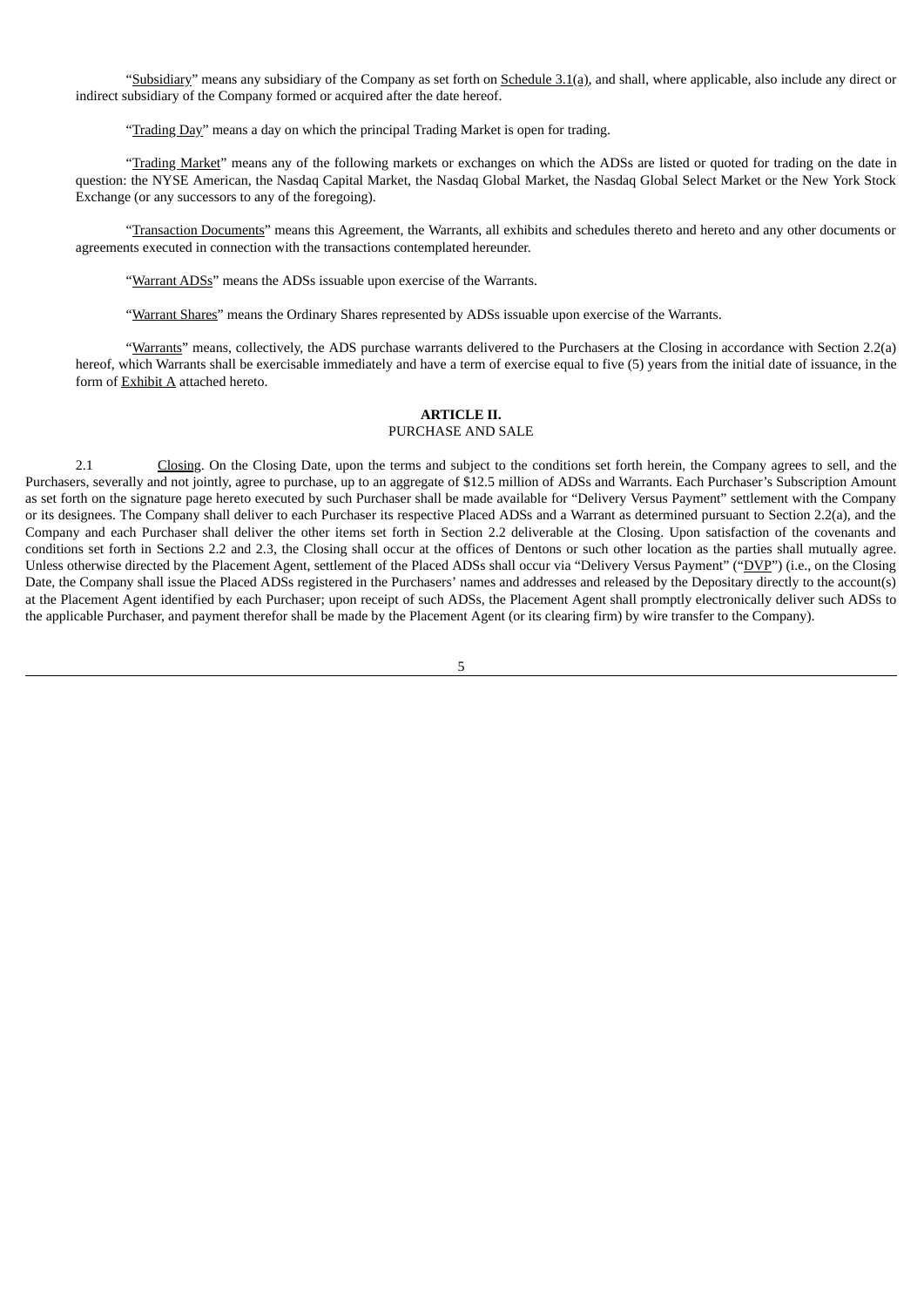# 2.2 Deliveries.

(a) On or prior to the Closing Date, the Company shall deliver or cause to be delivered to each Purchaser the following:

(i) this Agreement duly executed by the Company;

(ii) a legal opinion of UK Company Counsel and Company US Counsel, in a form reasonably acceptable to the Placement Agent, Purchasers and the Depositary;

(iii) subject to the last sentence of Section 2.1, the Company shall have provided each Purchaser with the Company's wire instructions, on Company letterhead and executed by the Chief Executive Officer or Chief Financial Officer;

(iv) subject to the last sentence of Section 2.1a copy of the irrevocable instructions to the Depositary instructing the Depositary to deliver on an expedited basis via The Depository Trust Company Deposit or Withdrawal at Custodian system ("DWAC") ADSs equal to such Purchaser's Subscription Amount divided by the Per ADS Purchase Price, registered in the name of such Purchaser; and

(v) a Warrant registered in the name of such Purchaser to purchase up to a number of ADSs equal to 50% of such Purchaser's ADSs, with an exercise price equal to \$1.40, subject to adjustment therein;

(vi) the Prospectus and Prospectus Supplement (which may be delivered in accordance with Rule 172 under the Securities Act);

(vii) Officer's Certificate, in form and substance satisfactory to the Placement Agent; and

(viii) Secretary's Certificate, in form and substance satisfactory to the Placement Agent.

(b) On or prior to the Closing Date, each Purchaser shall deliver or cause to be delivered to the Company, the following:

(i) this Agreement duly executed by such Purchaser; and

(ii) such Purchaser's Subscription Amount, which shall be made available for "Delivery Versus Payment" settlement with the Company or its designee.

# 2.3 Closing Conditions.

(a) The obligations of the Company hereunder in connection with the Closing are subject to the following conditions being met: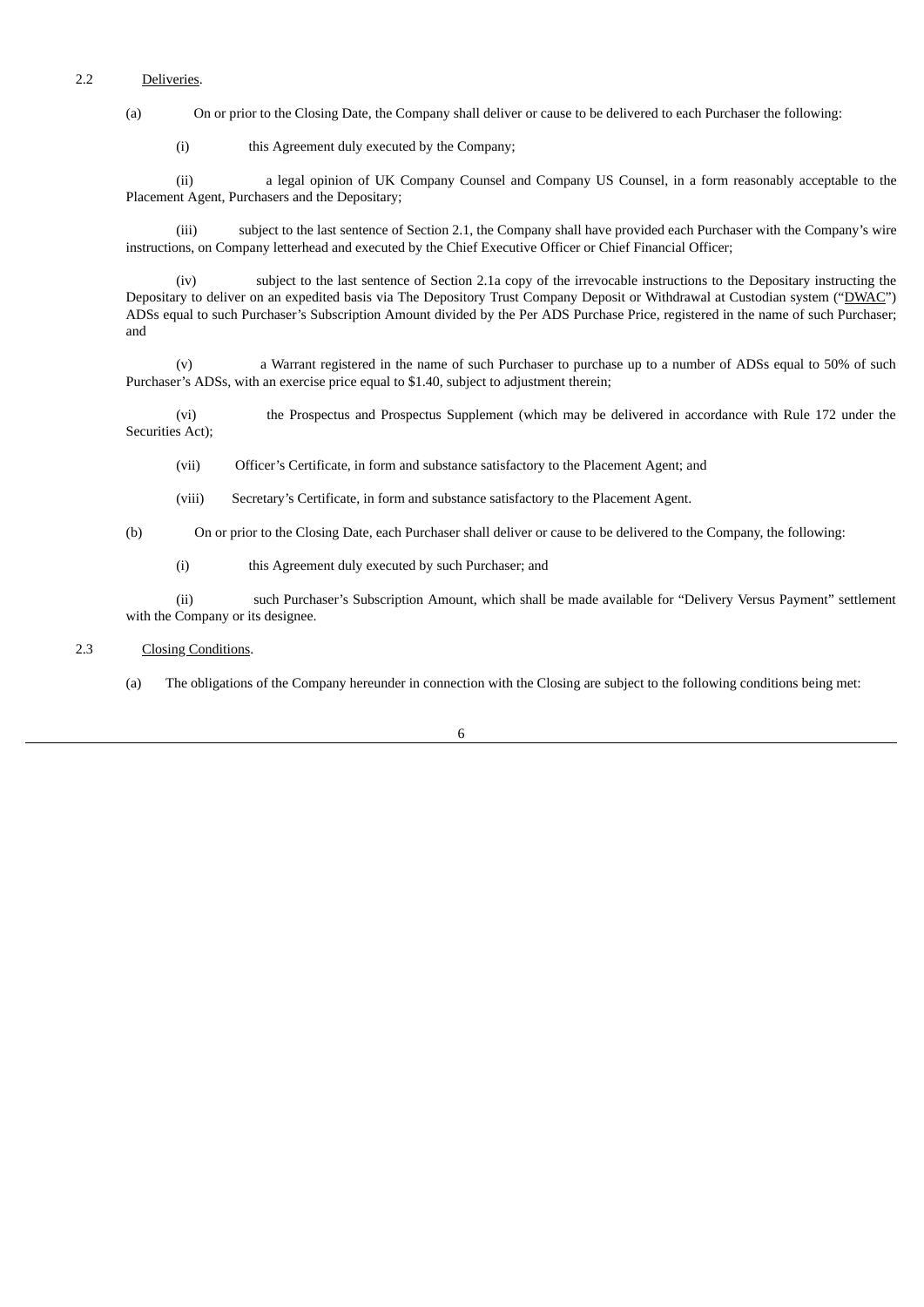(i) the accuracy in all material respects (or, to the extent representations or warranties are qualified by materiality or Material Adverse Effect, in all respects) on the Closing Date of the representations and warranties of the Purchasers contained herein (unless as of a specific date therein in which case they shall be accurate as of such date);

(ii) all obligations, covenants and agreements of each Purchaser required to be performed at or prior to the Closing Date shall have been performed; and

(iii) the delivery by each Purchaser of the items set forth in Section 2.2(b) of this Agreement.

(b) The respective obligations of the Purchasers hereunder in connection with the Closing are subject to the following conditions being met:

(i) the accuracy in all material respects (or, to the extent representations or warranties are qualified by materiality or Material Adverse Effect, in all respects) when made and on the Closing Date of the representations and warranties of the Company contained herein (unless as of a specific date therein in which case they shall be accurate as of such date);

(ii) all obligations, covenants and agreements of the Company required to be performed at or prior to the Closing Date shall have been performed;

(iii) the delivery by the Company of the items set forth in Section 2.2(a) of this Agreement;

(iv) there shall have been no Material Adverse Effect with respect to the Company since the date hereof; and

(v) from the date hereof to the Closing Date, trading in the ADSs and Ordinary Shares shall not have been suspended by the Commission or the Company's principal Trading Market, and, at any time prior to the Closing Date, trading in securities generally as reported by Bloomberg L.P. shall not have been suspended or limited, or minimum prices shall not have been established on securities whose trades are reported by such service, or on any Trading Market, nor shall a banking moratorium have been declared either by the United States or New York State authorities nor shall there have occurred any material outbreak or escalation of hostilities or other national or international calamity of such magnitude in its effect on, or any material adverse change in, any financial market which, in each case, in the reasonable judgment of such Purchaser, makes it impracticable or inadvisable to purchase the Securities at the Closing.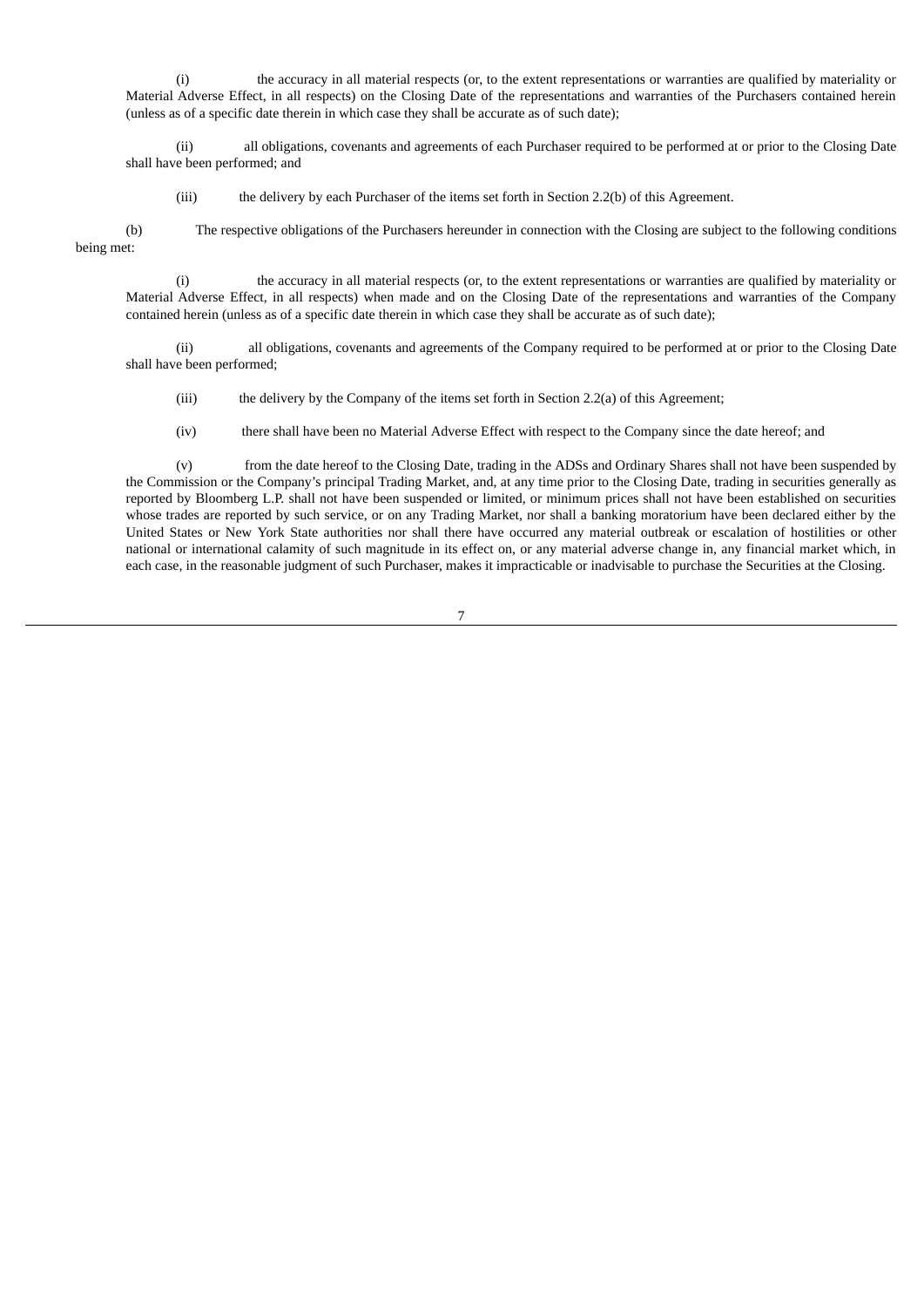#### **ARTICLE III.** REPRESENTATIONS AND WARRANTIES

3.1 Representations and Warranties of the Company. Except as set forth in the Disclosure Schedules, which Disclosure Schedules shall be deemed a part hereof and shall qualify any representation or otherwise made herein to the extent of the disclosure contained in the corresponding section of the Disclosure Schedules, the Company hereby makes the following representations and warranties to each Purchaser:

(a) Subsidiaries. All of the direct and indirect subsidiaries of the Company are set forth on Schedule 3.1(a). The Company owns, directly or indirectly, all of the capital stock or other equity interests of each Subsidiary free and clear of any Liens, and all of the issued and outstanding shares of capital stock of each Subsidiary are validly issued and are fully paid, non-assessable and free of preemptive and similar rights to subscribe for or purchase securities. If the Company has no subsidiaries, all other references to the Subsidiaries or any of them in the Transaction Documents shall be disregarded.

(b) Organization and Qualification. The Company and each of the Subsidiaries is an entity duly incorporated or otherwise organized, validly existing and, if such concept is applicable, in good standing under the laws of the jurisdiction of its incorporation or organization, with the requisite power and authority to own and use its properties and assets and to carry on its business as currently conducted. Neither the Company nor any Subsidiary is in violation nor default of any of the provisions of its respective certificate or articles of association, bylaws or other organizational or charter documents. Each of the Company and the Subsidiaries is duly qualified to conduct business and is in good standing as a foreign corporation or other entity in each jurisdiction in which the nature of the business conducted or property owned by it makes such qualification necessary, except where the failure to be so qualified or in good standing, as the case may be, could not have or reasonably be expected to result in: (i) a material adverse effect on the legality, validity or enforceability of any Transaction Document, (ii) a material adverse effect on the results of operations, assets, business, prospects or condition (financial or otherwise) of the Company and the Subsidiaries, taken as a whole, (iii) a material adverse effect on the Company's ability to perform in any material respect on a timely basis its obligations under any Transaction Document , or (iv) would result in the Prospectus or any amendment thereto containing a misrepresentation within the meaning of applicable securities laws (any of (i), (ii), (iii) or (iv), a "Material Adverse Effect") and no Proceeding has been instituted in any such jurisdiction revoking, limiting or curtailing or seeking to revoke, limit or curtail such power and authority or qualification.

(c) Authorization; Enforcement. The Company has the requisite corporate power and authority to enter into and to consummate the transactions contemplated by this Agreement and each of the other Transaction Documents and otherwise to carry out its obligations hereunder and thereunder. The execution and delivery of this Agreement and each of the other Transaction Documents by the Company and the consummation by it of the transactions contemplated hereby and thereby have been duly authorized by all necessary action on the part of the Company and no further action is required by the Company, the Board of Directors or the Company's shareholders in connection herewith or therewith other than in connection with the Required Approvals. This Agreement and each other Transaction Document to which the Company is a party has been (or upon delivery will have been) duly executed by the Company and, when delivered in accordance with the terms hereof and thereof, will constitute the valid and binding obligation of the Company enforceable against the Company in accordance with its terms, except (i) as limited by general equitable principles and applicable bankruptcy, insolvency, reorganization, moratorium and other laws of general application affecting enforcement of creditors' rights generally, (ii) as limited by laws relating to the availability of specific performance, injunctive relief or other equitable remedies and (iii) insofar as indemnification and contribution provisions may be limited by applicable law.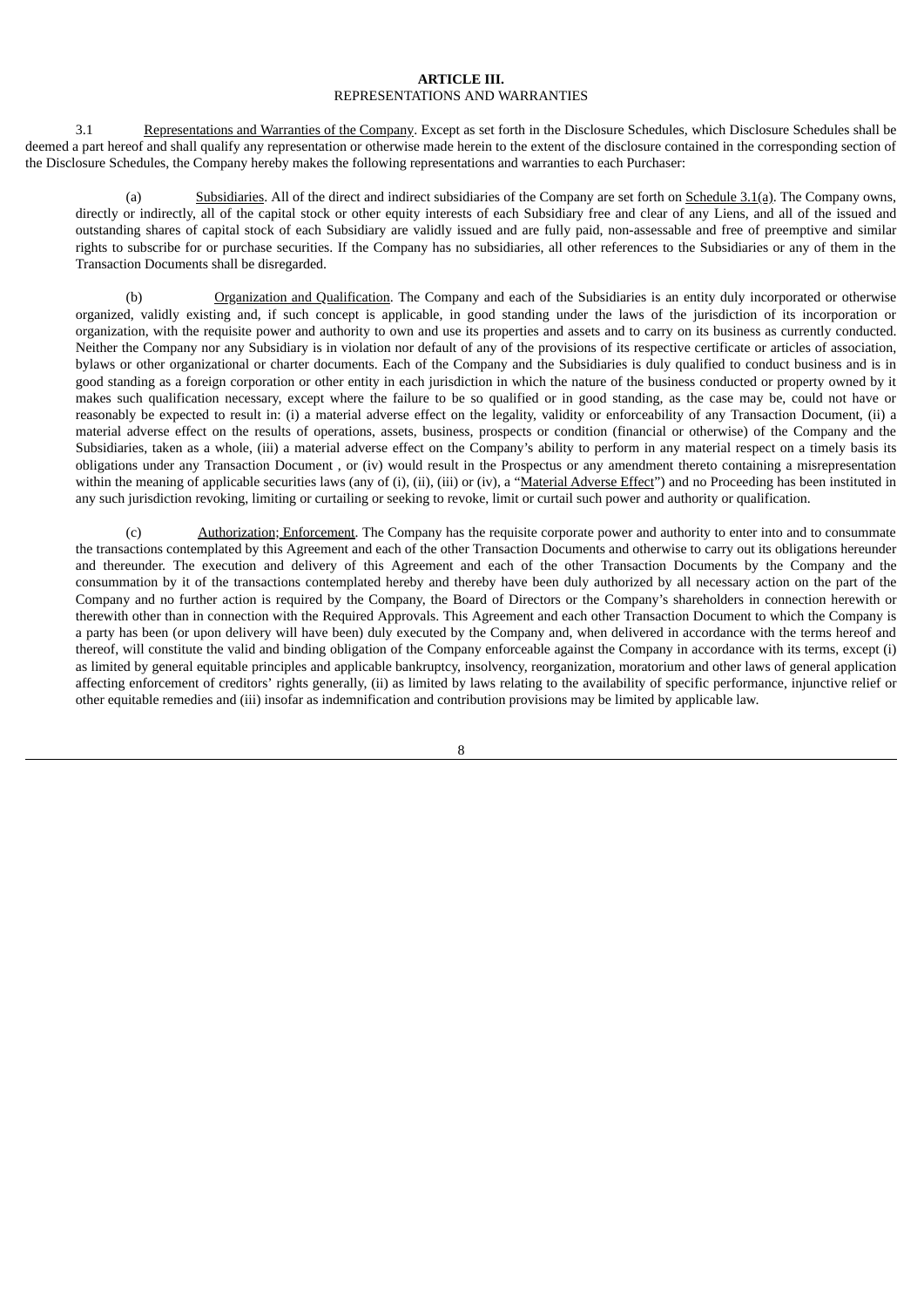(d) No Conflicts. The execution, delivery and performance by the Company of this Agreement and the other Transaction Documents to which it is a party, the issuance and sale of the Securities and the consummation by it of the transactions contemplated hereby and thereby do not and will not (i) conflict with or violate any provision of the Company's or any Subsidiary's certificate or articles of association, bylaws or other organizational or charter documents, or (ii) conflict with, or constitute a default (or an event that with notice or lapse of time or both would become a default) under, result in the creation of any Lien upon any of the properties or assets of the Company or any Subsidiary, or give to others any rights of termination, amendment, acceleration or cancellation (with or without notice, lapse of time or both) of, any agreement, credit facility, debt or other instrument (evidencing a Company or Subsidiary debt or otherwise) or other understanding to which the Company or any Subsidiary is a party or by which any property or asset of the Company or any Subsidiary is bound or affected, or (iii) subject to the Required Approvals, conflict with or result in a violation of any law, rule, regulation, order, judgment, injunction, decree or other restriction of any court or governmental authority to which the Company or a Subsidiary is subject (including federal and state securities laws and regulations), or by which any property or asset of the Company or a Subsidiary is bound or affected; except in the case of each of clauses (ii) and (iii), such as could not have or reasonably be expected to result in a Material Adverse Effect.

(e) Filings, Consents and Approvals. The Company is not required to obtain any consent, waiver, authorization or order of, give any notice to, or make any filing or registration with, any court or other federal, state, local or other governmental authority or other Person in connection with the execution, delivery and performance by the Company of the Transaction Documents, other than: (i) the filings required pursuant to Section 4.4 of this Agreement, (ii) the filing with the Commission of the Prospectus Supplement, (iii) the filing with the Commission by the Company and the Depositary of a registration statement on Form F-6 relating to the ADSs for registration under the Securities Act, (iv) application(s) to each applicable Trading Market for the listing of the Shares and Warrant Shares for trading thereon in the time and manner required thereby, and (v) such consents, waivers and authorizations that shall be obtained prior to Closing (collectively, the "Required Approvals").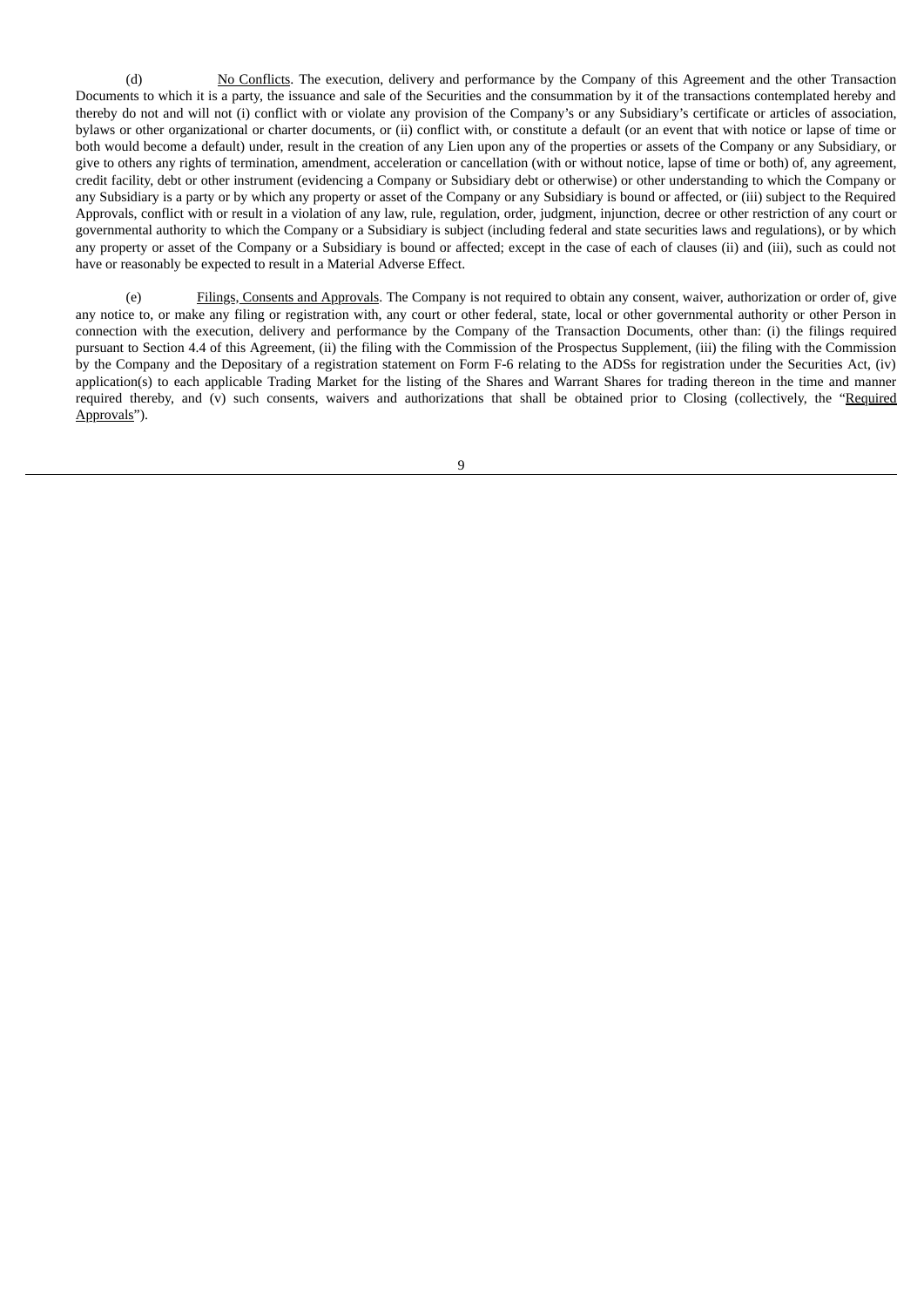#### (f) Issuance of the Securities; Registration.

(i) The Securities are duly authorized and, when issued and paid for in accordance with the applicable Transaction Documents, will be duly and validly issued, fully paid and nonassessable, free and clear of all Liens imposed by the Company. The Company has reserved from its duly authorized capital stock the maximum number of ADSs and Ordinary Shares issuable pursuant to this Agreement, including with respect to issuance of the Warrant Shares upon exercise of the Warrants. As of the Closing, the Company shall have reserved from its duly authorized capital stock not less than 100% of the maximum number of Ordinary Shares and ADSs issuable upon exercise of the Warrants (without taking into account any limitations on the exercise of the Warrants set forth in the Warrants).

(ii) The Company has prepared and filed the Registration Statement in conformity with the requirements of the Securities Act, which became effective on December 31, 2020, including the Prospectus, and such amendments and supplements thereto as may have been required to the date of this Agreement. The Company was at the time of the filing of the Registration Statement eligible to use Form F-3. The Company is eligible to use Form F-3 under the Securities Act and it meets the transaction requirements as set forth in General Instruction I.B.1 of Form F-3. The Company and the Depositary have prepared and filed with the Commission a registration statement relating to ADSs on Form F-6 (File No. 333-185197) for registration under the Securities Act (the "ADS Registration Statement"). The Registration Statement and the ADS Registration Statement are effective under the Securities Act and no stop order preventing or suspending the effectiveness of the Registration Statement or suspending or preventing the use of the Prospectus has been issued by the Commission and no proceedings for that purpose have been instituted or, to the knowledge of the Company, are threatened by the Commission. At the time the Registration Statement, ADS Registration Statement and any amendments thereto became effective, at the date of this Agreement and at the Closing Date, the Registration Statement and any amendments thereto conformed and will conform in all material respects to the requirements of the Securities Act and did not and will not contain any untrue statement of a material fact or omit to state any material fact required to be stated therein or necessary to make the statements therein not misleading; and the Prospectus and any amendments or supplements thereto, at the time the Prospectus or any amendment or supplement thereto was issued and at the Closing Date, conformed and will conform in all material respects to the requirements of the Securities Act and did not and will not contain an untrue statement of a material fact or omit to state a material fact necessary in order to make the statements therein, in the light of the circumstances under which they were made, not misleading.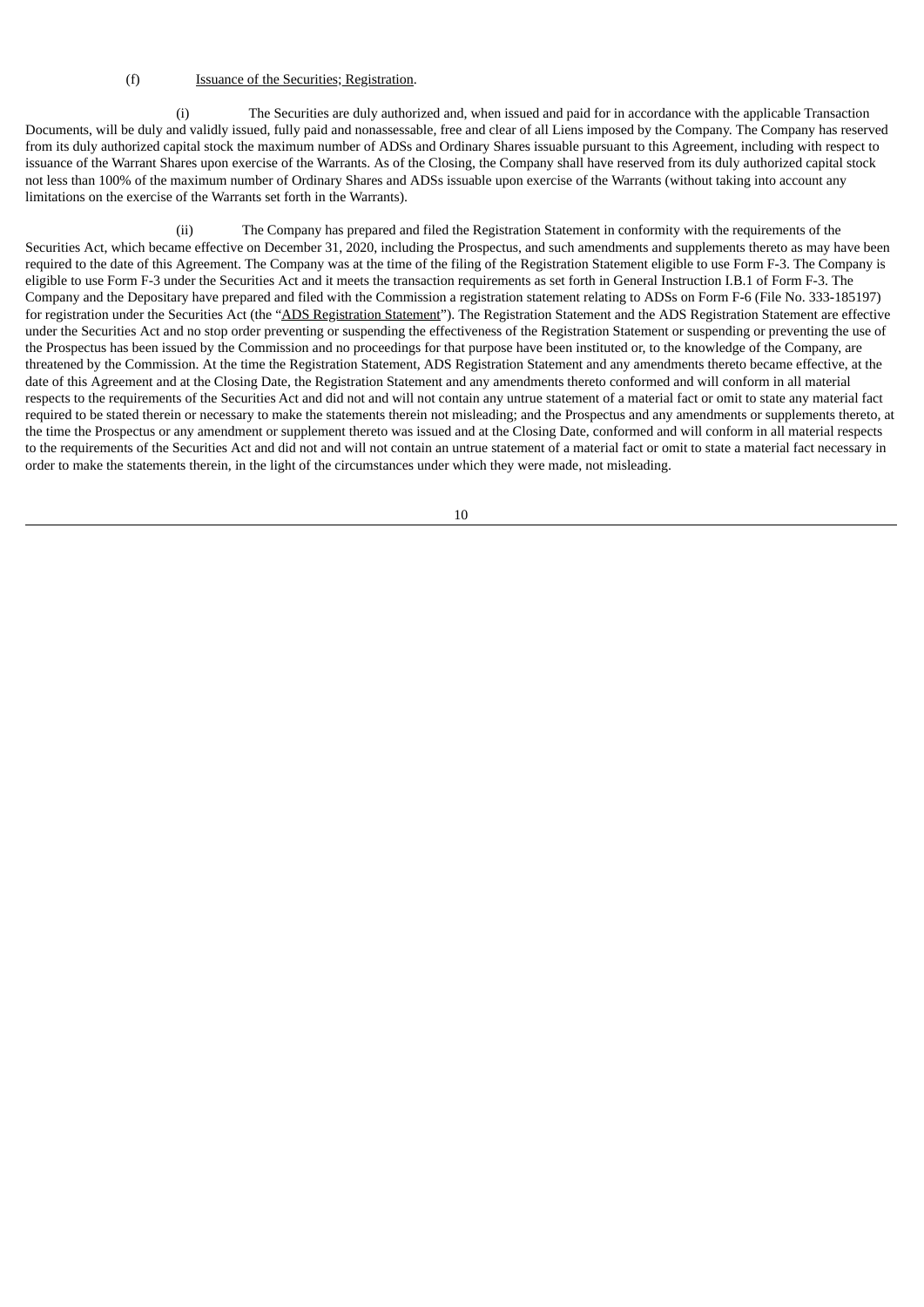$\zeta$  Capitalization. The capitalization of the Company as of the date hereof is as set forth on Schedule 3.1(g), which Schedule 3.1(g) shall also include the number of ADSs and Ordinary Shares. Except as set forth in Schedule 3.1(g), the Company has not issued any capital stock since its most recently filed periodic report under the Exchange Act, other than pursuant to the exercise of employee stock options under the Company's stock option plans, the issuance of ADSs and Ordinary Shares to employees pursuant to the Company's employee stock purchase plans and pursuant to the conversion and/or exercise of Ordinary Share Equivalents outstanding as of the date of the most recently filed periodic report under the Exchange Act. No Person has any right of first refusal, preemptive right, right of participation, or any similar right to participate in the transactions contemplated by the Transaction Documents. Except as a result of the purchase and sale of the Securities, there are no outstanding options, warrants, scrip rights to subscribe to, calls or commitments of any character whatsoever relating to, or securities, rights or obligations convertible into or exercisable or exchangeable for, or giving any Person any right to subscribe for or acquire, any ADSs and Ordinary Shares or the capital stock of any Subsidiary, or contracts, commitments, understandings or arrangements by which the Company or any Subsidiary is or may become bound to issue additional ADSs, Ordinary Shares or Ordinary Share Equivalents or capital stock of any Subsidiary. The issuance and sale of the Shares will not obligate the Company or any Subsidiary to issue ADSs and Ordinary Shares or other securities to any Person (other than the Purchasers). There are no outstanding securities or instruments of the Company or any Subsidiary with any provision that adjusts the exercise, conversion, exchange or reset price of such security or instrument upon an issuance of securities by the Company or any Subsidiary. There are no outstanding securities or instruments of the Company or any Subsidiary that contain any redemption or similar provisions, and there are no contracts, commitments, understandings or arrangements by which the Company or any Subsidiary is or may become bound to redeem a security of the Company or such Subsidiary. The Company does not have any stock appreciation rights or "phantom stock" plans or agreements or any similar plan or agreement. All of the outstanding shares of capital stock of the Company are duly authorized, validly issued, fully paid and nonassessable, have been issued in compliance with all federal and state securities laws, and none of such outstanding shares was issued in violation of any preemptive rights or similar rights to subscribe for or purchase securities. No further approval or authorization of any stockholder, the Board of Directors or others is required for the issuance and sale of the Securities. There are no shareholders agreements, voting agreements or other similar agreements with respect to the Company's capital stock to which the Company is a party or, to the knowledge of the Company, between or among any of the Company's shareholders.

(h) SEC Reports; Financial Statements. The Company has filed all reports, schedules, forms, statements and other documents required to be filed by the Company under the Securities Act and the Exchange Act, including pursuant to Section 13(a) or 15(d) thereof, for the one year preceding the date hereof (or such shorter period as the Company was required by law or regulation to file such material) (the foregoing materials, including the exhibits thereto and documents incorporated by reference therein, together with the Prospectus and the Prospectus Supplement, being collectively referred to herein as the "SEC Reports") on a timely basis or has received a valid extension of such time of filing and has filed any such SEC Reports prior to the expiration of any such extension. As of their respective dates, the SEC Reports complied in all material respects with the requirements of the Securities Act and the Exchange Act, as applicable, and none of the SEC Reports, when filed, contained any untrue statement of a material fact or omitted to state a material fact required to be stated therein or necessary in order to make the statements therein, in the light of the circumstances under which they were made, not misleading. The Company has never been an issuer subject to Rule 144(i) under the Securities Act. The financial statements of the Company included in the SEC Reports comply in all material respects with applicable accounting requirements and the rules and regulations of the Commission with respect thereto as in effect at the time of filing. Such financial statements have been prepared in accordance with United States generally accepted accounting principles applied on a consistent basis during the periods involved ("GAAP"), except as may be otherwise specified in such financial statements or the notes thereto and except that unaudited financial statements may not contain all footnotes required by GAAP, and fairly present in all material respects the financial position of the Company and its consolidated Subsidiaries as of and for the dates thereof and the results of operations and cash flows for the periods then ended, subject, in the case of unaudited statements, to normal, immaterial, year-end audit adjustments.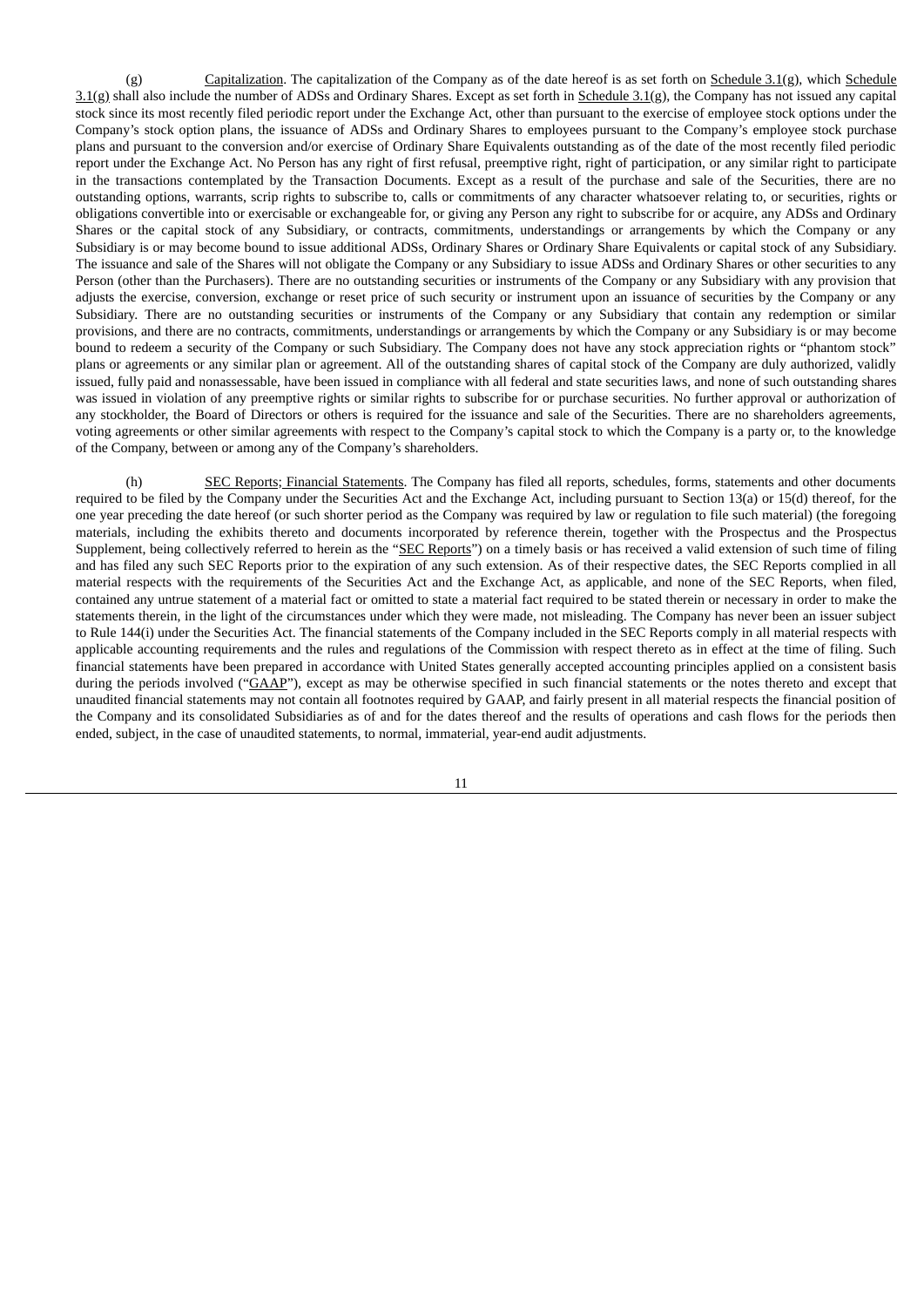(i) Material Changes; Undisclosed Events, Liabilities or Developments. Since the date of the latest audited financial statements included within the SEC Reports, except as set forth on Schedule 3.1(i), (i) there has been no event, occurrence or development that has had or that could reasonably be expected to result in a Material Adverse Effect, (ii) the Company has not incurred any liabilities (contingent or otherwise) other than (A) trade payables and accrued expenses incurred in the ordinary course of business consistent with past practice and (B) liabilities not required to be reflected in the Company's financial statements pursuant to GAAP or disclosed in filings made with the Commission, (iii) the Company has not altered its method of accounting, (iv) the Company has not declared or made any dividend or distribution of cash or other property to its shareholders or purchased, redeemed or made any agreements to purchase or redeem any shares of its capital stock and (v) the Company has not issued any equity securities to any officer, director or Affiliate, except pursuant to existing Company stock option plans. The Company does not have pending before the Commission any request for confidential treatment of information. Except for the issuance of the Securities contemplated by this Agreement or as set forth on Schedule 3.1(i), no event, liability, fact, circumstance, occurrence or development has occurred or exists or is reasonably expected to occur or exist with respect to the Company or its Subsidiaries or their respective businesses, prospects, properties, operations, assets or financial condition that would be required to be disclosed by the Company under applicable securities laws at the time this representation is made or deemed made that has not been publicly disclosed at least 1 Trading Day prior to the date that this representation is made.

(j) Litigation. Except as set forth on Schedule (j), there is no action, suit, inquiry, notice of violation, proceeding or investigation pending or, to the knowledge of the Company, threatened against or affecting the Company, any Subsidiary or any of their respective properties before or by any court, arbitrator, governmental or administrative agency or regulatory authority (federal, state, county, local or foreign) (collectively, an "Action") which (i) adversely affects or challenges the legality, validity or enforceability of any of the Transaction Documents or the Securities or (ii) would have or reasonably be expected to result in a Material Adverse Effect. Except as set forth on **Schedule (j)**, neither the Company nor any Subsidiary, nor any director or officer thereof, is or has been the subject of any Action involving a claim of violation of or liability under federal or state securities laws or a claim of breach of fiduciary duty. Except as set forth on Schedule (j), there has not been, and to the knowledge of the Company, there is not pending or contemplated, any investigation by the Commission involving the Company or any current or former director or officer of the Company that would have or reasonably be expected to result in a Material Adverse Effect. The Commission has not issued any stop order or other order suspending the effectiveness of any outstanding registration statement filed by the Company or any Subsidiary under the Exchange Act or the Securities Act.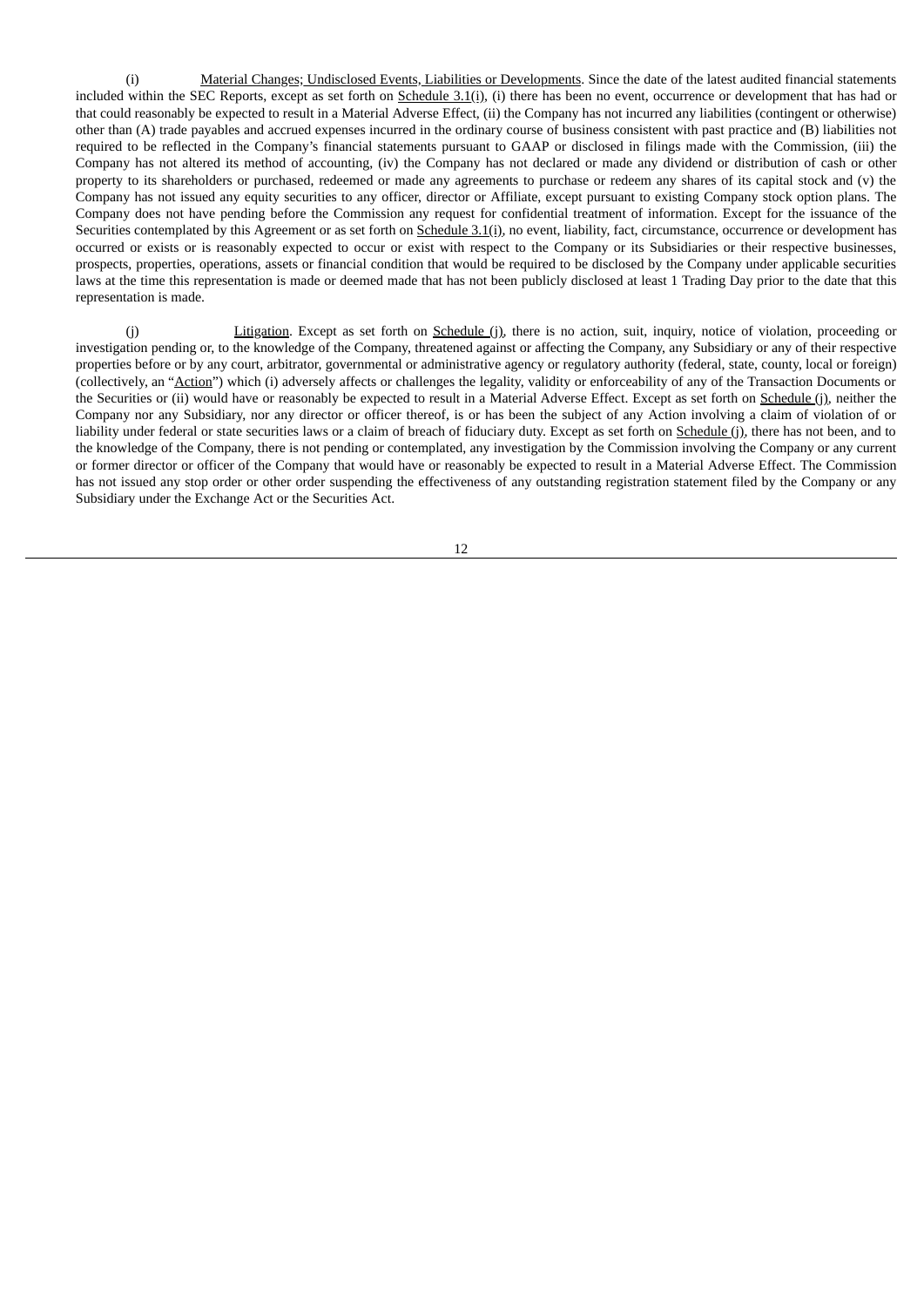(k) Labor Relations. No labor dispute exists or, to the knowledge of the Company, is imminent with respect to any of the employees of the Company, which could reasonably be expected to result in a Material Adverse Effect. None of the Company's or its Subsidiaries' employees is a member of a union that relates to such employee's relationship with the Company or such Subsidiary, and neither the Company nor any of its Subsidiaries is a party to a collective bargaining agreement. The Company and its Subsidiaries are in compliance with all U.S. federal, state, local and foreign laws and regulations relating to employment and employment practices, terms and conditions of employment and wages and hours, except where the failure to be in compliance could not, individually or in the aggregate, reasonably be expected to have a Material Adverse Effect.

(l) Compliance. Neither the Company nor any Subsidiary: (i) is in default under or in violation of (and no event has occurred that has not been waived that, with notice or lapse of time or both, would result in a default by the Company or any Subsidiary under), nor has the Company or any Subsidiary received notice of a claim that it is in default under or that it is in violation of, any indenture, loan or credit agreement or any other agreement or instrument to which it is a party or by which it or any of its properties is bound (whether or not such default or violation has been waived), (ii) is in violation of any judgment, decree or order of any court, arbitrator or other governmental authority or (iii) is or has been in violation of any statute, rule, ordinance or regulation of any governmental authority, including without limitation all foreign, federal, state and local laws relating to taxes, environmental protection, occupational health and safety, product quality and safety and employment and labor matters, except in each case as could have or reasonably be expected to result in a Material Adverse Effect.

(m) Environmental Laws. The Company and its Subsidiaries (i) are in compliance with all federal, state, local and foreign laws relating to pollution or protection of human health or the environment (including ambient air, surface water, groundwater, land surface or subsurface strata), including laws relating to emissions, discharges, releases or threatened releases of chemicals, pollutants, contaminants, or toxic or hazardous substances or wastes (collectively, "Hazardous Materials") into the environment, or otherwise relating to the manufacture, processing, distribution, use, treatment, storage, disposal, transport or handling of Hazardous Materials, as well as all authorizations, codes, decrees, demands, or demand letters, injunctions, judgments, licenses, notices or notice letters, orders, permits, plans or regulations, issued, entered, promulgated or approved thereunder ("Environmental Laws"); (ii) have received all permits licenses or other approvals required of them under applicable Environmental Laws to conduct their respective businesses; and (iii) are in compliance with all terms and conditions of any such permit, license or approval, except where in each clause (i), (ii) and (iii), the failure to so comply or the failure of such receipt could not be reasonably expected to have, individually or in the aggregate, a Material Adverse Effect.

(n) Regulatory Permits. The Company and the Subsidiaries possess all certificates, authorizations and permits issued by the appropriate federal, state, local or foreign regulatory authorities necessary to conduct their respective businesses as described in the SEC Reports, except where the failure to possess such permits could not reasonably be expected to result in a Material Adverse Effect ("Material Permits"), and neither the Company nor any Subsidiary has received any notice of proceedings relating to the revocation or modification of any Material Permit which would reasonably expected to result in a Material Adverse Effect.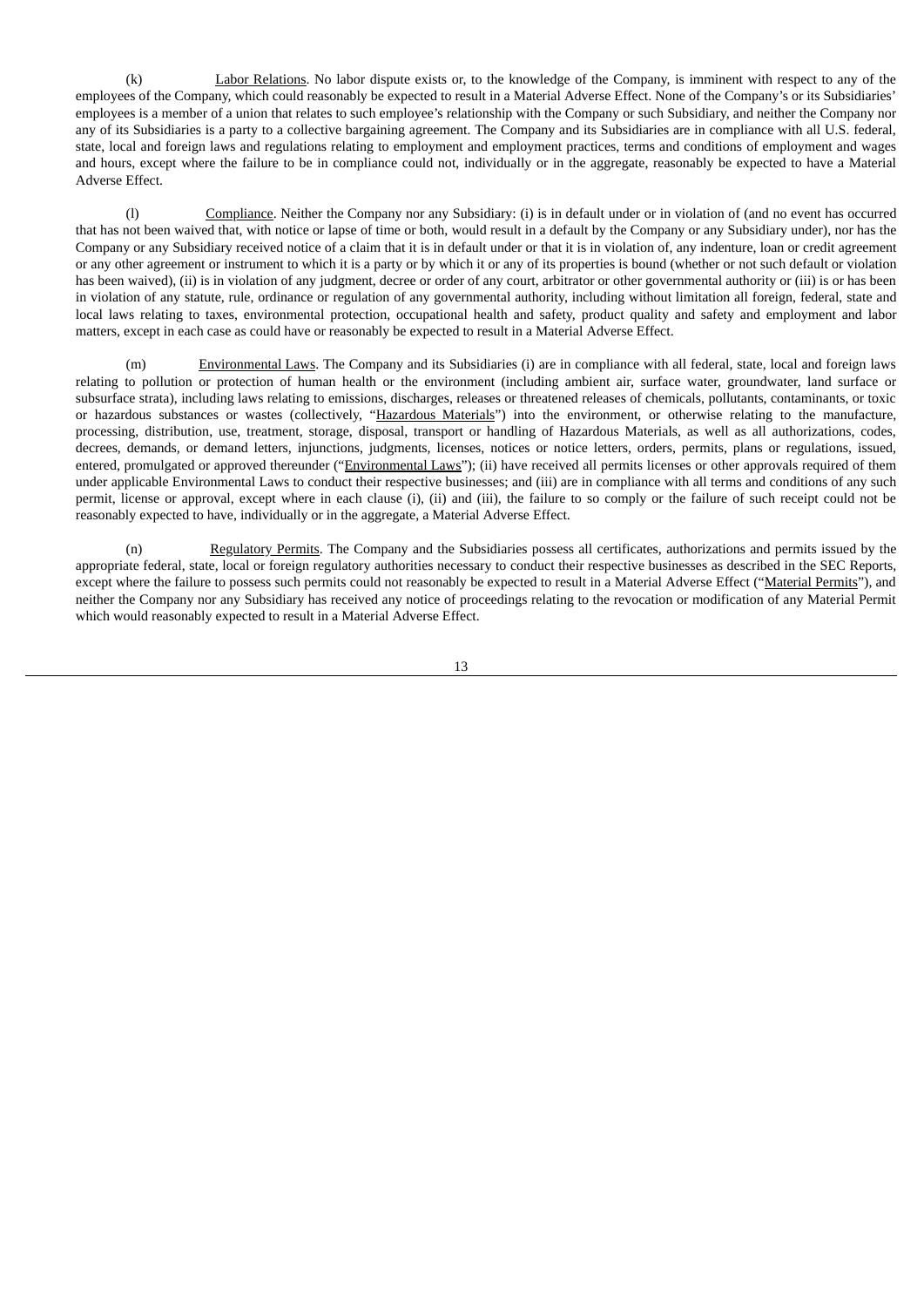(o) Title to Assets. Except where the failure to possess could not reasonably be expected to result in a Material Adverse Effect, the Company and the Subsidiaries have good and marketable title in fee simple to all real property owned by them and good and marketable title in all personal property owned by them that is material to the business of the Company and the Subsidiaries, in each case free and clear of all Liens, except for (i) Liens as do not materially affect the value of such property and do not materially interfere with the use made and proposed to be made of such property by the Company and the Subsidiaries, and (ii) Liens for the payment of federal, state or other taxes, for which appropriate reserves have been made therefor in accordance with GAAP and, the payment of which is neither delinquent nor subject to penalties. Any real property and facilities held under lease by the Company and the Subsidiaries are held by them under valid, subsisting and enforceable leases with which the Company and the Subsidiaries are in compliance except where the failure to comply could not reasonably be expected to result in a Material Adverse Effect.

(p) Intellectual Property. The Company and the Subsidiaries have, or have rights to use, all patents, patent applications, trademarks, trademark applications, service marks, trade names, trade secrets, inventions, copyrights, licenses and other intellectual property rights and similar rights necessary or required for use in connection with their respective businesses as described in the SEC Reports and which the failure to so have could have a Material Adverse Effect (collectively, the "Intellectual Property Rights"). None of, and neither the Company nor any Subsidiary has received a notice (written or otherwise) that any of, the Intellectual Property Rights has expired, terminated or been abandoned, or is expected to expire or terminate or be abandoned, within two (2) years from the date of this Agreement, except as would not reasonably be expected to have a Material Adverse Effect. Neither the Company nor any Subsidiary has received, since the date of the latest audited financial statements included within the SEC Reports, a written notice of a claim or otherwise has any knowledge that the Intellectual Property Rights violate or infringe upon the rights of any Person, except as could not have or reasonably be expected to not have a Material Adverse Effect. To the knowledge of the Company, all such Intellectual Property Rights are enforceable and there is no existing infringement by another Person of any of the Intellectual Property Rights. The Company and its Subsidiaries have taken reasonable security measures to protect the secrecy, confidentiality and value of all of their intellectual properties, except where failure to do so could not, individually or in the aggregate, reasonably be expected to have a Material Adverse Effect.

(q) Insurance. The Company and the Subsidiaries are insured by insurers of recognized financial responsibility against such losses and risks and in such amounts as are prudent and customary in the businesses in which the Company and the Subsidiaries are engaged. Neither the Company nor any Subsidiary has any reason to believe that it will not be able to renew its existing insurance coverage as and when such coverage expires or to obtain similar coverage from similar insurers as may be necessary to continue its business without a significant increase in cost.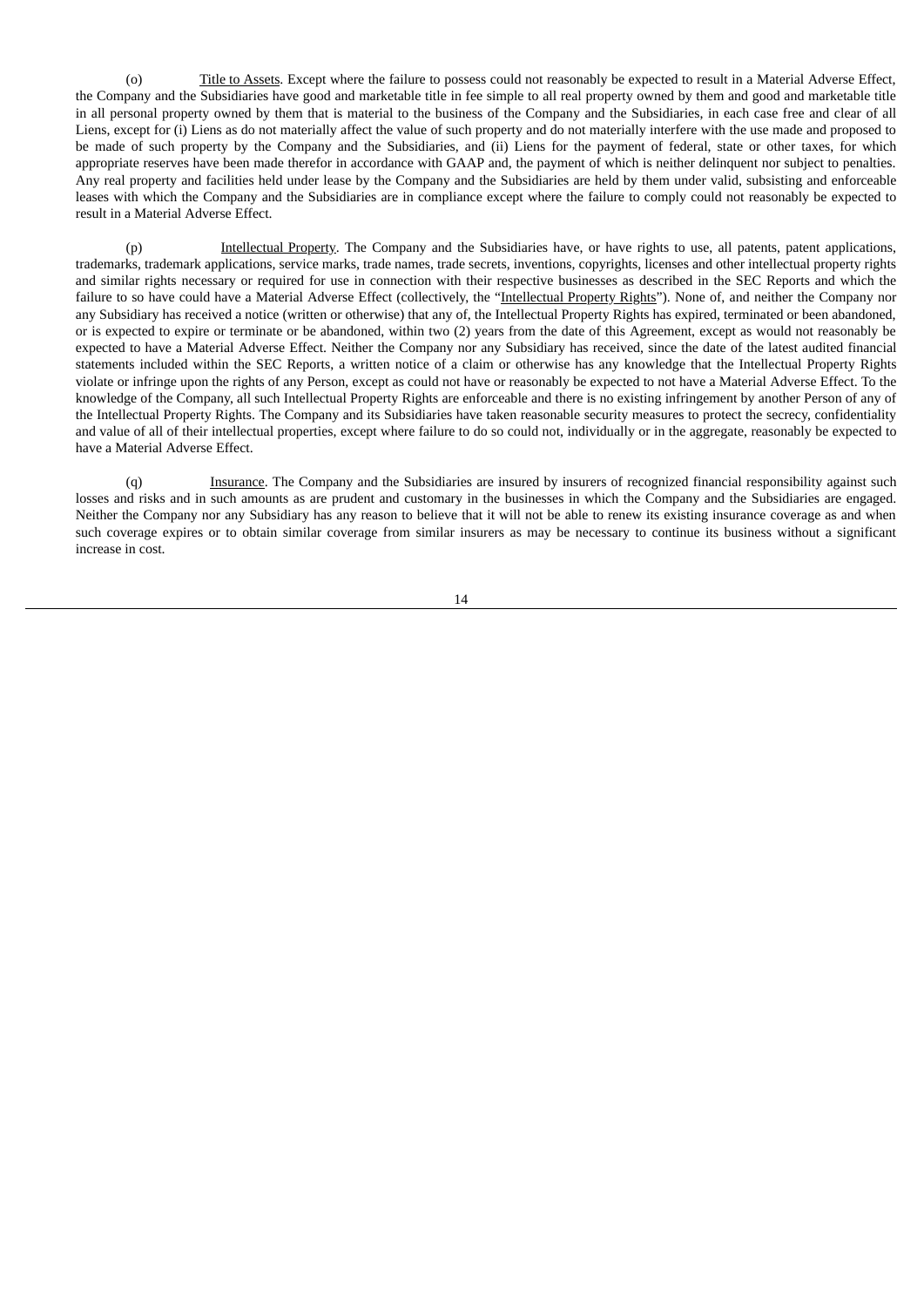(r) Transactions With Affiliates and Employees. Except as set forth on Schedule 3.1(r), none of the officers or directors of the Company or any Subsidiary and, to the knowledge of the Company, none of the employees of the Company or any Subsidiary is presently a party to any transaction with the Company or any Subsidiary (other than for services as employees, officers and directors), including any contract, agreement or other arrangement providing for the furnishing of services to or by, providing for rental of real or personal property to or from, providing for the borrowing of money from or lending of money to or otherwise requiring payments to or from any officer, director or such employee or, to the knowledge of the Company, any entity in which any officer, director, or any such employee has a substantial interest or is an officer, director, trustee, stockholder, member or partner, in each case in excess of \$120,000 other than for (i) payment of salary or consulting fees for services rendered, (ii) reimbursement for expenses incurred on behalf of the Company and (iii) other employee benefits, including stock option agreements under any stock option plan of the Company.

(s) Sarbanes-Oxley; Internal Accounting Controls. The Company and the Subsidiaries are in material compliance with any and all applicable requirements of the Sarbanes-Oxley Act of 2002 that are effective as of the date hereof, and any and all applicable rules and regulations promulgated by the Commission thereunder that are effective as of the date hereof and as of the Closing Date. The Company and the Subsidiaries maintain a system of internal accounting controls sufficient to provide reasonable assurance that: (i) transactions are executed in accordance with management's general or specific authorizations, (ii) transactions are recorded as necessary to permit preparation of financial statements in conformity with GAAP and to maintain asset accountability, (iii) access to assets is permitted only in accordance with management's general or specific authorization, and (iv) the recorded accountability for assets is compared with the existing assets at reasonable intervals and appropriate action is taken with respect to any differences. The Company and the Subsidiaries have established disclosure controls and procedures (as defined in Exchange Act Rules 13a-15(e) and 15d-15(e)) for the Company and the Subsidiaries and designed such disclosure controls and procedures to ensure that information required to be disclosed by the Company in the reports it files or submits under the Exchange Act is recorded, processed, summarized and reported, within the time periods specified in the Commission's rules and forms. The Company's certifying officers have evaluated the effectiveness of the disclosure controls and procedures of the Company and the Subsidiaries as of the end of the period covered by the most recently filed periodic report under the Exchange Act (such date, the "Evaluation Date"). The Company presented in its most recently filed periodic report under the Exchange Act the conclusions of the certifying officers about the effectiveness of the disclosure controls and procedures based on their evaluations as of the Evaluation Date. Since the Evaluation Date, there have been no changes in the internal control over financial reporting (as such term is defined in the Exchange Act) of the Company and its Subsidiaries that have materially adversely affected, or is reasonably likely to materially adversely affect, the internal control over financial reporting of the Company and its Subsidiaries.

(t) Certain Fees. Except as set forth in the Prospectus Supplement, no brokerage or finder's fees or commissions are or will be payable by the Company or any Subsidiary to any broker, financial advisor or consultant, finder, placement agent, investment banker, bank or other Person with respect to the transactions contemplated by the Transaction Documents. The Purchasers shall have no obligation with respect to any fees or with respect to any claims made by or on behalf of other Persons for fees of a type contemplated in this Section that may be due in connection with the transactions contemplated by the Transaction Documents.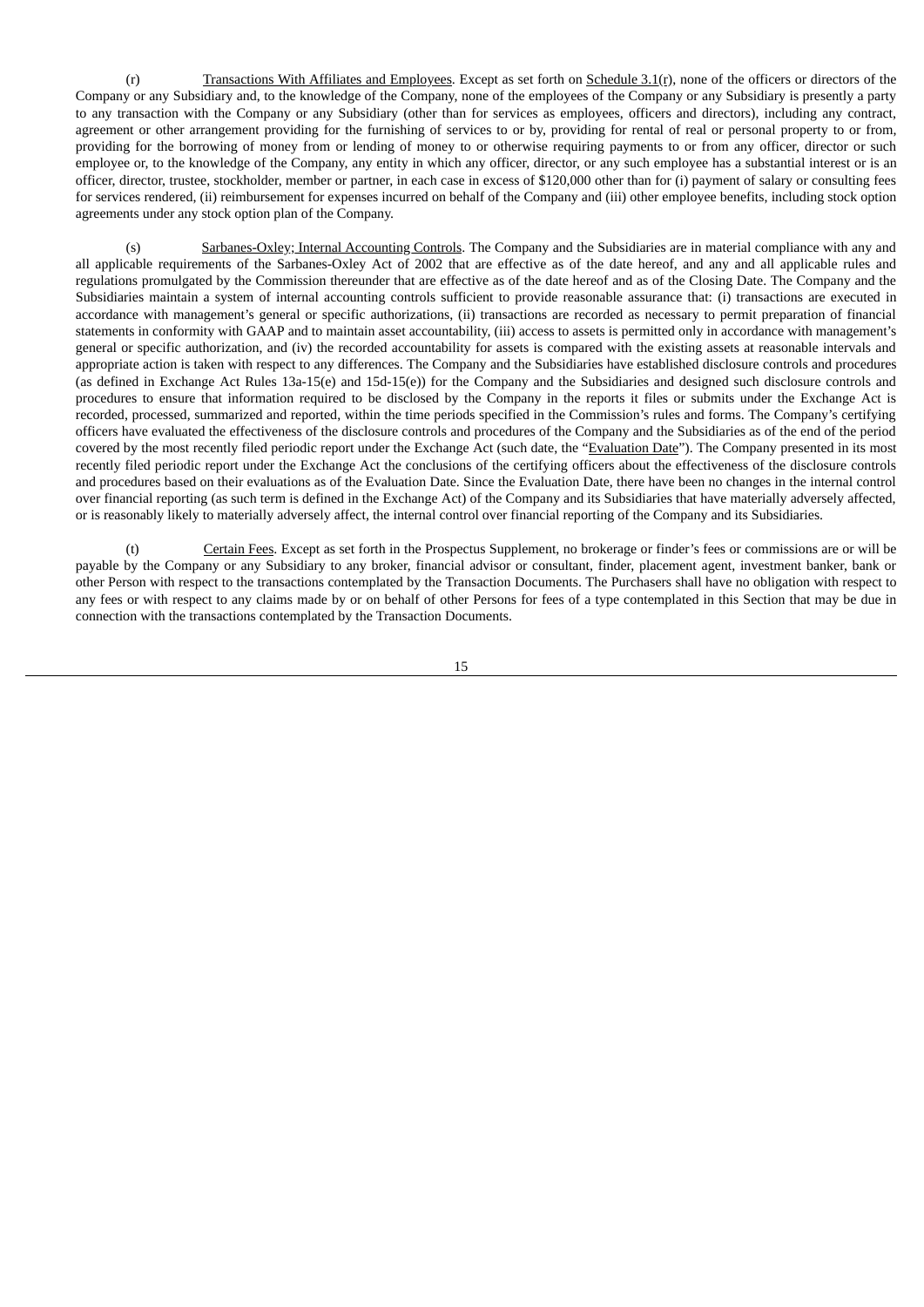(u) Investment Company. The Company is not, and is not an Affiliate of, and immediately after receipt of payment for the Securities, will not be or be an Affiliate of, an "investment company" within the meaning of the Investment Company Act of 1940, as amended. The Company shall conduct its business in a manner so that it will not become an "investment company" subject to registration under the Investment Company Act of 1940, as amended.

(v) Registration Rights. Except as set forth on Schedule (v), no Person has any right to cause the Company or any Subsidiary to effect the registration under the Securities Act of any securities of the Company or any Subsidiary.

(w) Listing and Maintenance Requirements. The ADSs are registered pursuant to Section 12(b) or 12(g) of the Exchange Act, and the Company has taken no action designed to, or which to its knowledge is likely to have the effect of, terminating the registration of ADSs under the Exchange Act nor has the Company received any notification that the Commission is contemplating terminating such registration. The Company has not, in the 12 months preceding the date hereof, received notice from any Trading Market on which the ADSs or Ordinary Shares are or have been listed or quoted to the effect that the Company is not in compliance with the listing or maintenance requirements of such Trading Market. Except as set forth in the Company's most recent Annual Report on Form 20-F, the Company is, and has no reason to believe that it will not in the foreseeable future continue to be, in compliance with all such listing and maintenance requirements. The ADSs are currently eligible for electronic transfer through The Depository Trust Company or another established clearing corporation and the Company is current in payment of the fees to The Depository Trust Company (or such other established clearing corporation) in connection with such electronic transfer.

Application of Takeover Protections</u>. The Company and the Board of Directors have taken all necessary action, if any, in order to render inapplicable any control share acquisition, business combination, poison pill (including any distribution under a rights agreement) or other similar anti-takeover provision under the Company's articles of association (or similar charter documents) or the laws of its jurisdiction of incorporation that is or could become applicable to the Purchasers as a result of the Purchasers and the Company fulfilling their obligations or exercising their rights under the Transaction Documents, including without limitation as a result of the Company's issuance of the Securities and the Purchasers' ownership of the Securities.

(y) Disclosure. Except with respect to the material terms and conditions of the transactions contemplated by the Transaction Documents, the Company confirms that neither it nor any other Person acting on its behalf has provided any of the Purchasers or their agents or counsel with any information that it believes constitutes or might constitute material, non-public information which is not otherwise disclosed in the Prospectus Supplement. The Company understands and confirms that the Purchasers will rely on the foregoing representation in effecting transactions in securities of the Company. All of the disclosure furnished by or on behalf of the Company to the Purchasers regarding the Company and its Subsidiaries, their respective businesses and the transactions contemplated hereby, including the Disclosure Schedules to this Agreement, is true and correct in all material respects and does not contain any untrue statement of a material fact or omit to state any material fact necessary in order to make the statements made therein, in light of the circumstances under which they were made, not misleading. The press releases disseminated by the Company during the twelve months preceding the date of this Agreement taken as a whole do not contain any untrue statement of a material fact or omit to state a material fact required to be stated therein or necessary in order to make the statements therein, in light of the circumstances under which they were made and when made, not misleading. The Company acknowledges and agrees that no Purchaser makes or has made any representations or warranties with respect to the transactions contemplated hereby other than those specifically set forth in Section 3.2 hereof.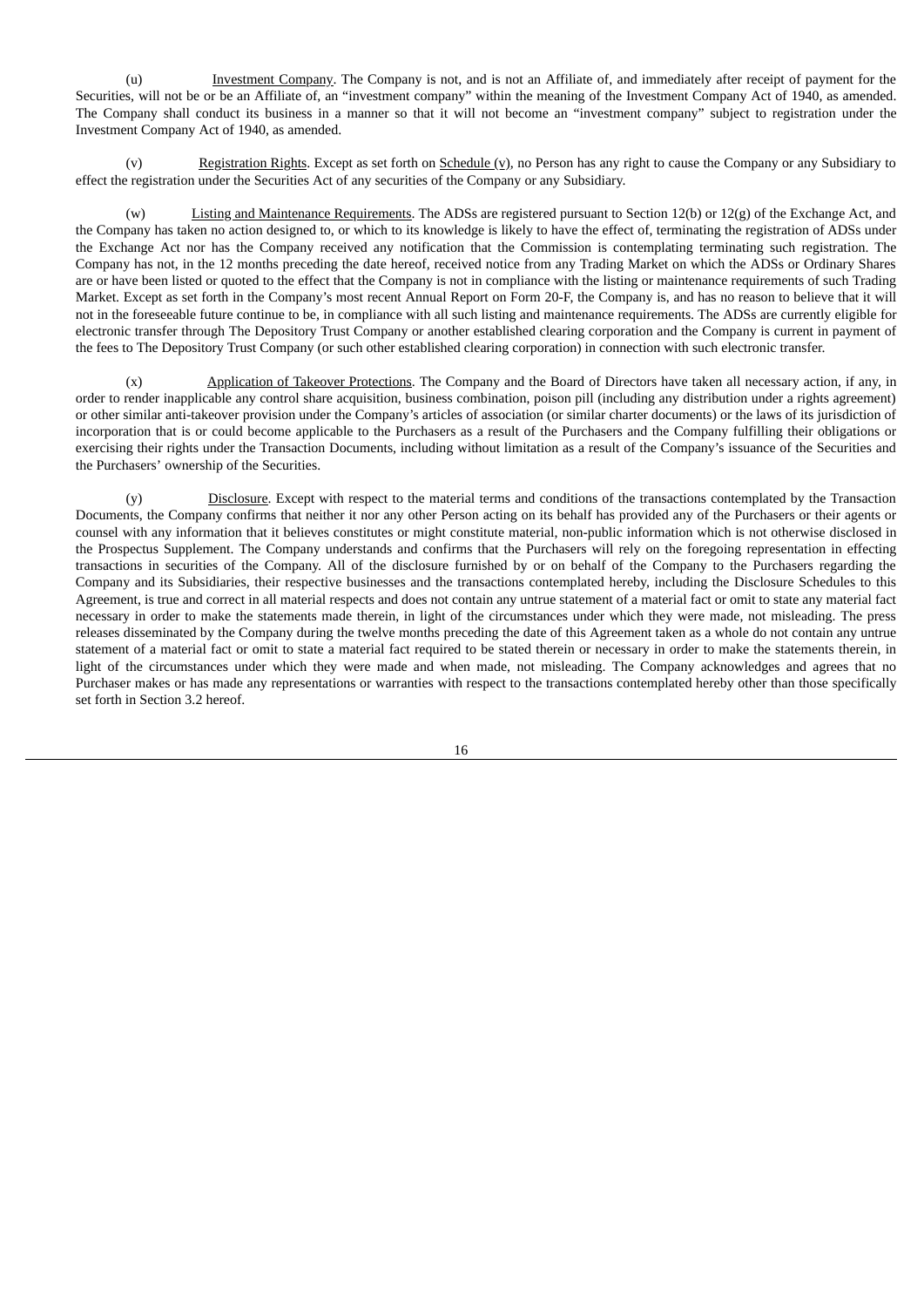(z) No Integrated Offering. Assuming the accuracy of the Purchasers' representations and warranties set forth in Section 3.2, neither the Company, nor any of its Affiliates, nor any Person acting on its or their behalf has, directly or indirectly, made any offers or sales of any security or solicited any offers to buy any security, under circumstances that would cause this offering of the Securities to be integrated with prior offerings by the Company for purposes of (i) the Securities Act which would require the registration of any securities under the Securities Act, or (ii) any applicable shareholder approval provisions of any Trading Market on which any of the securities of the Company are listed or designated.

(aa) Solvency. Except as set forth in the Company' most recent Annual Report on Form 20-F, based on the consolidated financial condition of the Company as of the Closing Date, after giving effect to the receipt by the Company of the proceeds from the sale of the Securities hereunder, (i) the fair saleable value of the Company's assets exceeds the amount that will be required to be paid on or in respect of the Company's existing debts and other liabilities (including known contingent liabilities) as they mature, (ii) the Company's assets do not constitute unreasonably small capital to carry on its business as now conducted and as proposed to be conducted including its capital needs taking into account the particular capital requirements of the business conducted by the Company, consolidated and projected capital requirements and capital availability thereof, and (iii) the current cash flow of the Company, together with the proceeds the Company would receive, were it to liquidate all of its assets, after taking into account all anticipated uses of the cash, would be sufficient to pay all amounts on or in respect of its liabilities when such amounts are required to be paid. The Company does not intend to incur debts beyond its ability to pay such debts as they mature (taking into account the timing and amounts of cash to be payable on or in respect of its debt). The Company has no knowledge of any facts or circumstances which lead it to believe that it will file for reorganization or liquidation under the bankruptcy or reorganization laws of any jurisdiction within one year from the Closing Date. Schedule 3.1(aa) sets forth as of the date hereof all outstanding secured and unsecured Indebtedness of the Company or any Subsidiary, or for which the Company or any Subsidiary has commitments. For the purposes of this Agreement, "Indebtedness" means (x) any liabilities for borrowed money or amounts owed in excess of \$50,000 (other than trade accounts payable incurred in the ordinary course of business), (y) all guaranties, endorsements and other contingent obligations in respect of indebtedness of others, whether or not the same are or should be reflected in the Company's consolidated balance sheet (or the notes thereto), except guaranties by endorsement of negotiable instruments for deposit or collection or similar transactions in the ordinary course of business; and (z) the present value of any lease payments in excess of \$50,000 due under leases required to be capitalized in accordance with GAAP. Neither the Company nor any Subsidiary is in default with respect to any Indebtedness.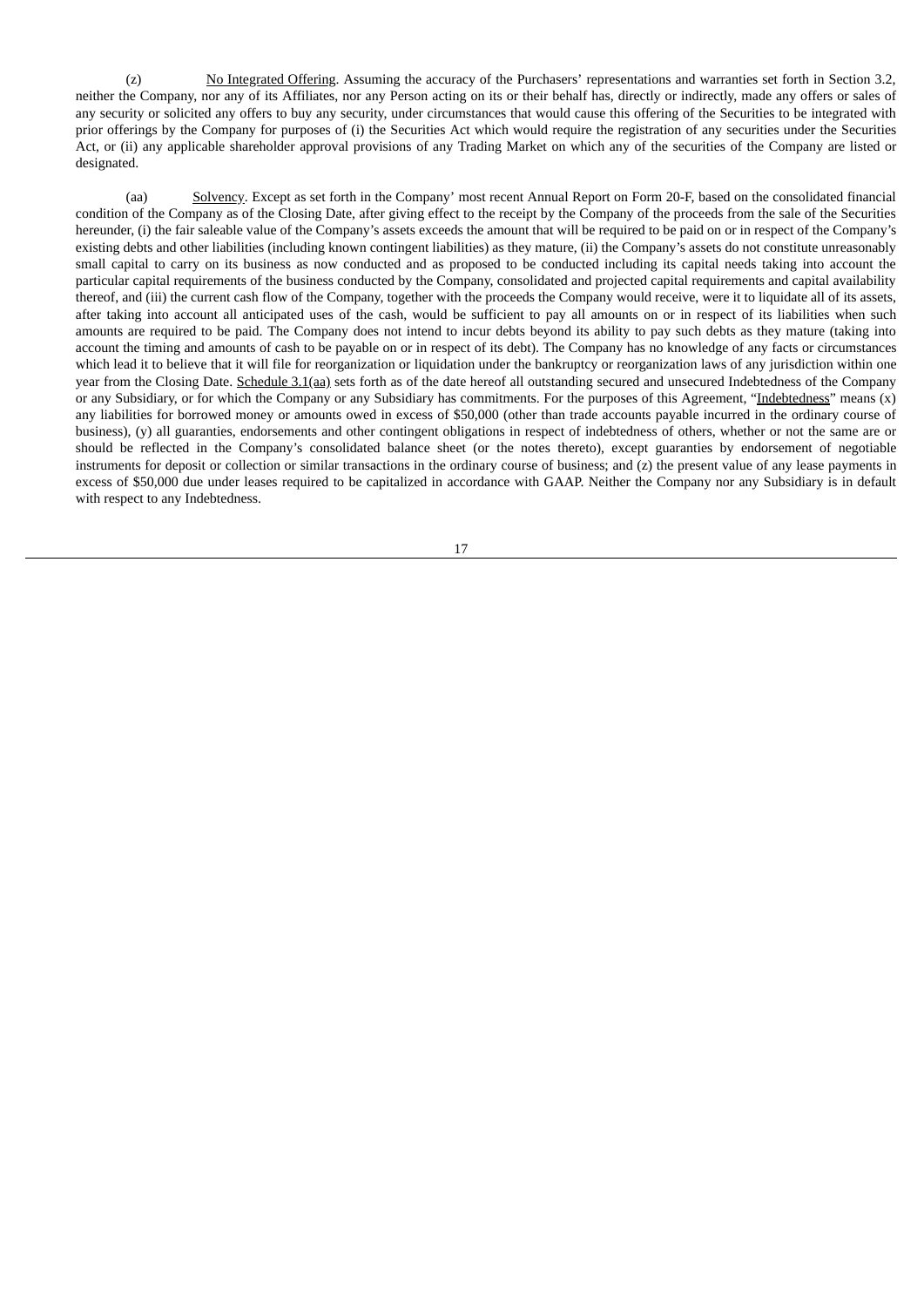(bb) Tax Status. Except for matters that would not, individually or in the aggregate, have or reasonably be expected to result in a Material Adverse Effect, the Company and its Subsidiaries each (i) has made or filed all United States federal, state and local income and all foreign income and franchise tax returns, reports and declarations required by any jurisdiction to which it is subject, (ii) has paid all taxes and other governmental assessments and charges that are material in amount, shown or determined to be due on such returns, reports and declarations and (iii) has set aside on its books provision reasonably adequate for the payment of all material taxes for periods subsequent to the periods to which such returns, reports or declarations apply. There are no unpaid taxes in any material amount claimed to be due by the taxing authority of any jurisdiction, and the officers of the Company or of any Subsidiary know of no basis for any such claim.

(cc) Foreign Corrupt Practices. Neither the Company nor any Subsidiary, nor to the knowledge of the Company or any Subsidiary, any agent or other person acting on behalf of the Company or any Subsidiary, has (i) directly or indirectly, used any funds for unlawful contributions, gifts, entertainment or other unlawful expenses related to foreign or domestic political activity, (ii) made any unlawful payment to foreign or domestic government officials or employees or to any foreign or domestic political parties or campaigns from corporate funds, (iii) failed to disclose fully any contribution made by the Company or any Subsidiary (or made by any person acting on its behalf of which the Company is aware) which is in violation of law, or (iv) violated in any material respect any provision of FCPA.

(dd) Accountants. The Company's independent registered public accounting firm is BDO USA, LLP. To the knowledge and belief of the Company, such accounting firm (i) is a registered public accounting firm as required by the Exchange Act and (ii) has expressed its opinion with respect to the financial statements included in the Company's Annual Report for the fiscal year ended December 31, 2020.

(ee) Acknowledgment Regarding Purchasers' Purchase of Securities. The Company acknowledges and agrees that each of the Purchasers is acting solely in the capacity of an arm's length purchaser with respect to the Transaction Documents and the transactions contemplated thereby. The Company further acknowledges that no Purchaser is acting as a financial advisor or fiduciary of the Company (or in any similar capacity) with respect to the Transaction Documents and the transactions contemplated thereby and any advice given by any Purchaser or any of their respective representatives or agents in connection with the Transaction Documents and the transactions contemplated thereby is merely incidental to the Purchasers' purchase of the Securities. The Company further represents to each Purchaser that the Company's decision to enter into this Agreement and the other Transaction Documents has been based solely on the independent evaluation of the transactions contemplated hereby by the Company and its representatives.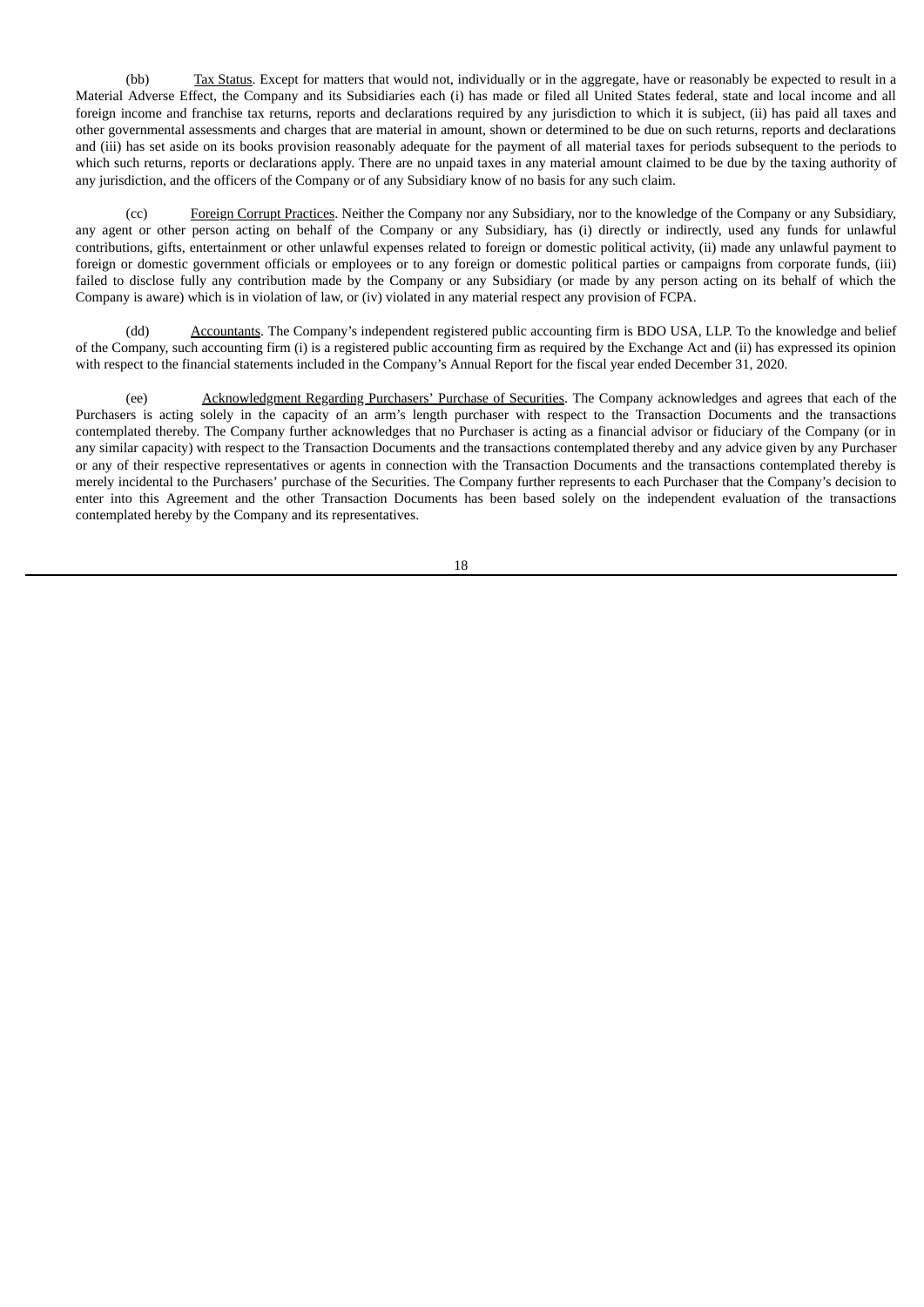(ff) Acknowledgment Regarding Purchaser's Trading Activity. Anything in this Agreement or elsewhere herein to the contrary notwithstanding (except for Sections 3.2(e) and 4.14 hereof), it is understood and acknowledged by the Company that: (i) none of the Purchasers has been asked by the Company to agree, nor has any Purchaser agreed, to desist from purchasing or selling, long and/or short, securities of the Company, or "derivative" securities based on securities issued by the Company or to hold the Securities for any specified term; (ii) past or future open market or other transactions by any Purchaser, specifically including, without limitation, Short Sales or "derivative" transactions, before or after the closing of this or future private placement transactions, may negatively impact the market price of the Company's publicly-traded securities; (iii) any Purchaser, and counter-parties in "derivative" transactions to which any such Purchaser is a party, directly or indirectly, presently may have a "short" position in the Ordinary Shares and/or ADSs, and (iv) each Purchaser shall not be deemed to have any affiliation with or control over any arm's length counter-party in any "derivative" transaction. The Company further understands and acknowledges that (y) one or more Purchasers may engage in hedging activities at various times during the period that the Securities are outstanding, including, without limitation, during the periods that the value of the Warrant Shares deliverable with respect to Securities are being determined, and (z) such hedging activities (if any) could reduce the value of the existing shareholders' equity interests in the Company at and after the time that the hedging activities are being conducted. The Company acknowledges that such aforementioned hedging activities do not constitute a breach of any of the Transaction Documents.

(gg) Regulation M Compliance. The Company has not, and to its knowledge no one acting on its behalf has, (i) taken, directly or indirectly, any action designed to cause or to result in the stabilization or manipulation of the price of any security of the Company to facilitate the sale or resale of any of the Securities, (ii) sold, bid for, purchased, or, paid any compensation for soliciting purchases of, any of the Securities, or (iii) paid or agreed to pay to any Person any compensation for soliciting another to purchase any other securities of the Company, other than, in the case of clauses (ii) and (iii), compensation paid to the Company's placement agent in connection with the placement of the Securities or as otherwise set forth in the Prospectus.

(hh) FDA. As to each product subject to the jurisdiction of the U.S. Food and Drug Administration ("FDA") under the Federal Food, Drug and Cosmetic Act, as amended, and the regulations thereunder ("FDCA") that is manufactured, packaged, labeled, tested, distributed, sold, and/or marketed by the Company or any of its Subsidiaries (each such product, a "Pharmaceutical Product"), such Pharmaceutical Product is being manufactured, packaged, labeled, tested, distributed, sold and/or marketed by the Company in compliance with all applicable requirements under FDCA and similar laws, rules and regulations relating to registration, investigational use, premarket clearance, licensure, or application approval, good manufacturing practices, good laboratory practices, good clinical practices, product listing, quotas, labeling, advertising, record keeping and filing of reports, except where the failure to be in compliance would not have a Material Adverse Effect. Except as set forth on Schedule (hh), there is no pending, completed or, to the Company's knowledge, threatened, action (including any lawsuit, arbitration, or legal or administrative or regulatory proceeding, charge, complaint, or investigation) against the Company or any of its Subsidiaries, and none of the Company or any of its Subsidiaries has received any notice, warning letter or other communication from the FDA or any other governmental entity, which (i) contests the premarket clearance, licensure, registration, or approval of, the uses of, the distribution of, the manufacturing or packaging of, the testing of, the sale of, or the labeling and promotion of any Pharmaceutical Product, (ii) withdraws its approval of, requests the recall, suspension, or seizure of, or withdraws or orders the withdrawal of advertising or sales promotional materials relating to, any Pharmaceutical Product, (iii) imposes a clinical hold on any clinical investigation by the Company or any of its Subsidiaries, (iv) enjoins production at any facility of the Company or any of its Subsidiaries, (v) enters or proposes to enter into a consent decree of permanent injunction with the Company or any of its Subsidiaries, or (vi) otherwise alleges any violation of any laws, rules or regulations by the Company or any of its Subsidiaries, and which, either individually or in the aggregate, would have a Material Adverse Effect. The properties, business and operations of the Company have been and are being conducted in all respects in accordance with all applicable laws, rules and regulations of the FDA except where the failure to be in compliance would not have a Material Adverse Effect. The Company has not been informed by the FDA that the FDA will prohibit the marketing, sale, license or use in the United States of any product proposed to be developed, produced or marketed by the Company.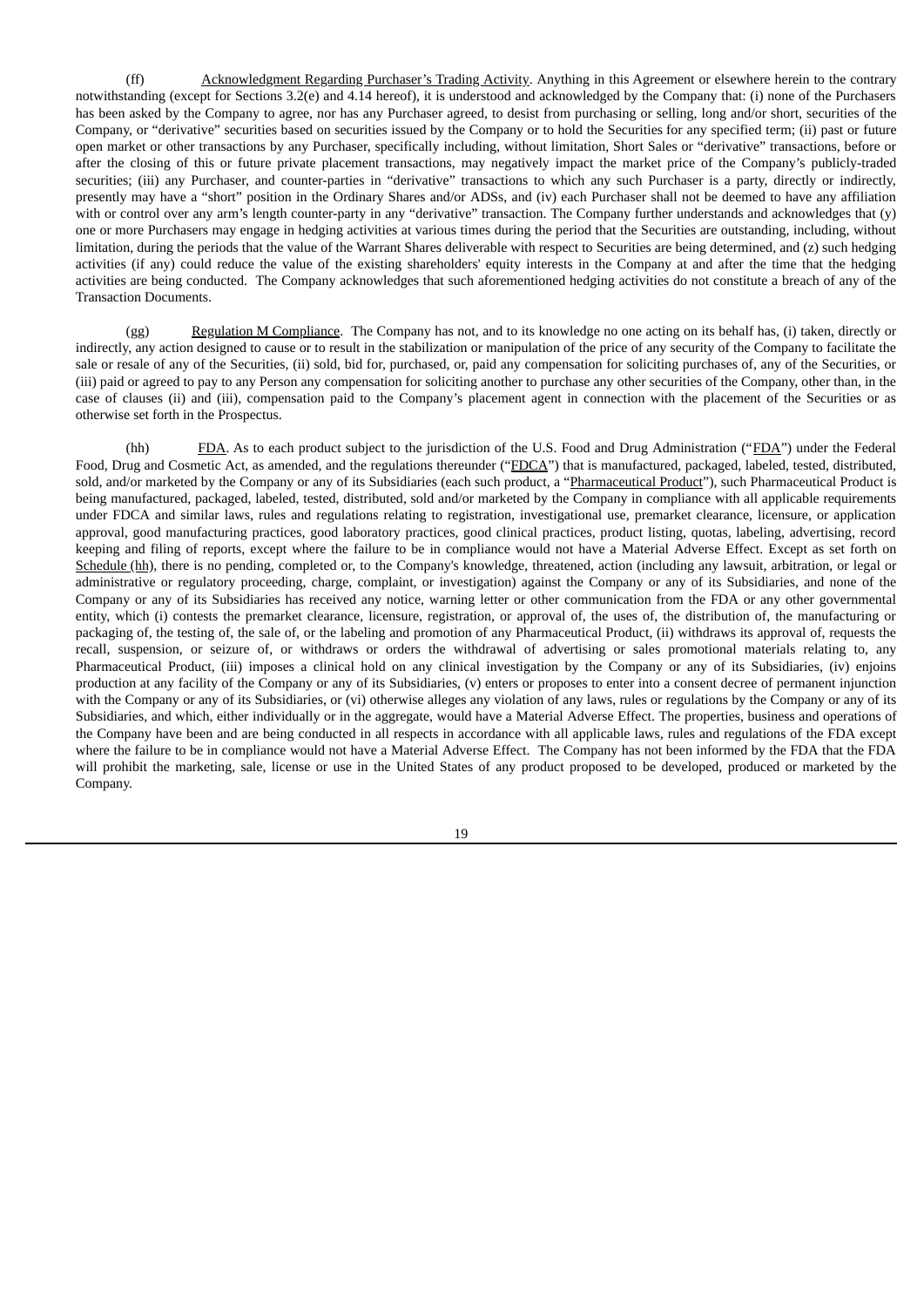(ii) Stock Option Plans. Each stock option granted by the Company under the Company's stock option plan was granted (i) in accordance with the terms of the Company's stock option plan and (ii) with an exercise price at least equal to the fair market value of the Ordinary Shares on the date such stock option would be considered granted under GAAP and applicable law. No stock option granted under the Company's stock option plan has been backdated. The Company has not knowingly granted, and there is no and has been no Company policy or practice to knowingly grant, stock options prior to, or otherwise knowingly coordinate the grant of stock options with, the release or other public announcement of material information regarding the Company or its Subsidiaries or their financial results or prospects.

(ji) Office of Foreign Assets Control. Neither the Company nor any Subsidiary nor, to the Company's knowledge, any director, officer, agent, employee or affiliate of the Company or any Subsidiary is currently subject to any U.S. sanctions administered by the Office of Foreign Assets Control of the U.S. Treasury Department ("OFAC").

(kk) U.S. Real Property Holding Corporation. The Company is not and has never been a U.S. real property holding corporation within the meaning of Section 897 of the Internal Revenue Code of 1986, as amended, and the Company shall so certify upon Purchaser's request.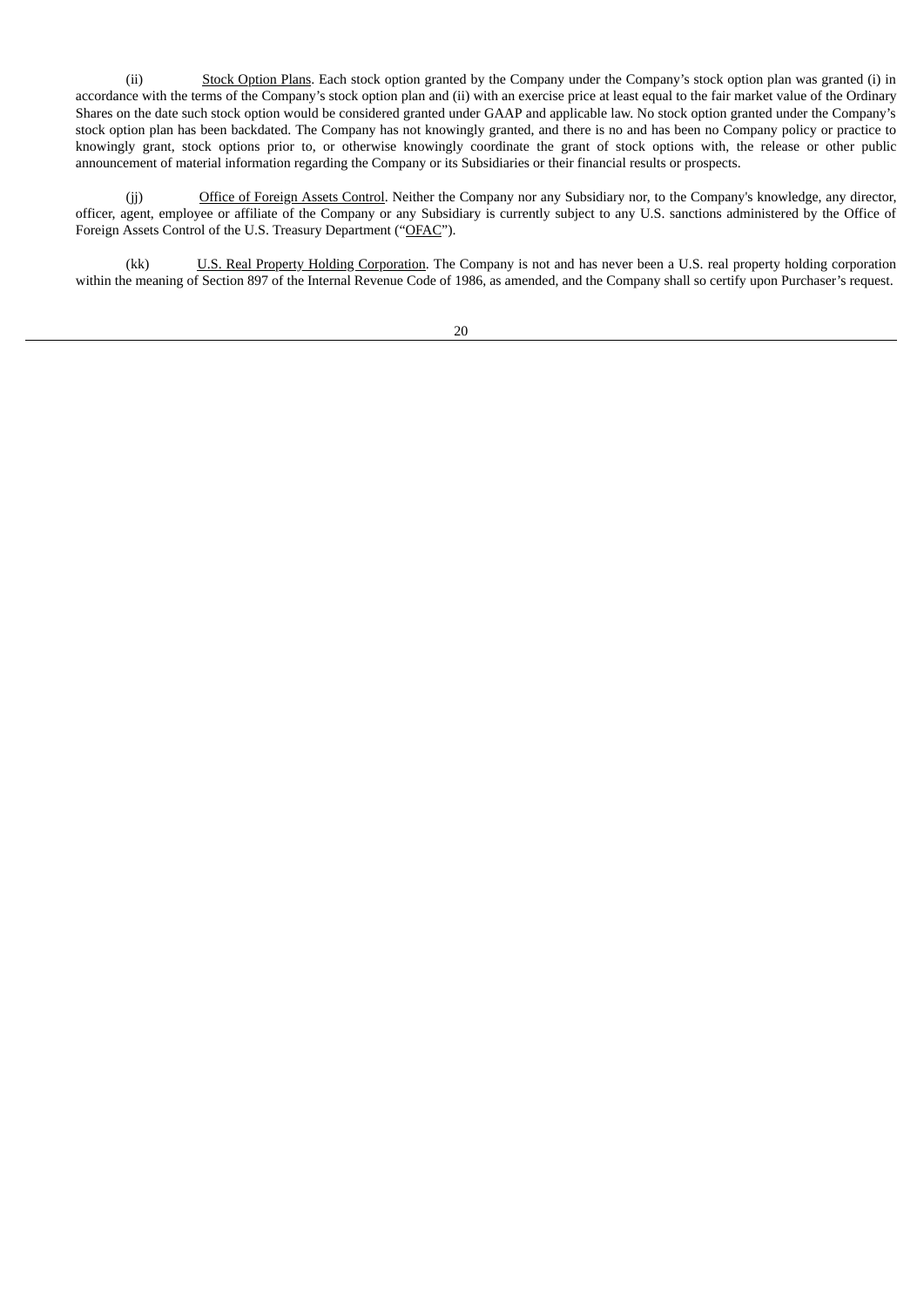(ll) Bank Holding Company Act. Neither the Company nor any of its Subsidiaries or Affiliates is subject to the Bank Holding Company Act of 1956, as amended (the "BHCA") and to regulation by the Board of Governors of the Federal Reserve System (the "Federal Reserve"). Neither the Company nor any of its Subsidiaries or Affiliates owns or controls, directly or indirectly, five percent (5%) or more of the outstanding shares of any class of voting securities or twenty-five percent or more of the total equity of a bank or any entity that is subject to the BHCA and to regulation by the Federal Reserve. Neither the Company nor any of its Subsidiaries or Affiliates exercises a controlling influence over the management or policies of a bank or any entity that is subject to the BHCA and to regulation by the Federal Reserve.

(mm) Money Laundering. The operations of the Company and its Subsidiaries are and have been conducted at all times in compliance with applicable financial record-keeping and reporting requirements of the Currency and Foreign Transactions Reporting Act of 1970, as amended, applicable money laundering statutes and applicable rules and regulations thereunder (collectively, the "Money Laundering Laws"), and no Action or Proceeding by or before any court or governmental agency, authority or body or any arbitrator involving the Company or any Subsidiary with respect to the Money Laundering Laws is pending or, to the knowledge of the Company or any Subsidiary, threatened.

(nn) Material Agreements. The agreements and documents described in the Registration Statement, Prospectus or F-6 Registration Statement conform in all material respects to the descriptions thereof contained or incorporated by reference therein conformed in all material respects to the requirements of the Securities Act or the Exchange Act, as applicable at the time filed, and were filed on a timely basis with the Commission and none of such documents contained an untrue statement of a material fact or omitted to state a material fact necessary to make the statements therein, in the light of the circumstances under which they were made, not misleading; any further documents so filed and there are no agreements or other documents required by the Securities Act and the rules and regulations thereunder to be described in the Prospectus or to be filed with the Commission as exhibits to the Registration Statement or F-6 Registration Statement, or to be incorporated by reference in the Registration Statement, F-6 Registration Statement or Prospectus, that have not been so described or filed or incorporated by reference.

3.2 Representations and Warranties of the Purchasers. Each Purchaser, for itself and for no other Purchaser, hereby represents and warrants as of the date hereof and as of the Closing Date to the Company as follows (unless as of a specific date therein, in which case they shall be accurate as of such date):

(a) Organization; Authority. Such Purchaser is either an individual or an entity duly incorporated or formed, validly existing and in good standing under the laws of the jurisdiction of its incorporation or formation with full right, corporate, partnership, limited liability company or similar power and authority to enter into and to consummate the transactions contemplated by this Agreement and each of the other Transaction Documents and otherwise to carry out its obligations hereunder and thereunder. The execution and delivery of the Transaction Documents and performance by such Purchaser of the transactions contemplated by the Transaction Documents have been duly authorized by all necessary corporate, partnership, limited liability company or similar action, as applicable, on the part of such Purchaser. Each Transaction Document to which it is a party has been duly executed by such Purchaser, and when delivered by such Purchaser in accordance with the terms hereof, will constitute the valid and legally binding obligation of such Purchaser, enforceable against it in accordance with its terms, except: (i) as limited by general equitable principles and applicable bankruptcy, insolvency, reorganization, moratorium and other laws of general application affecting enforcement of creditors' rights generally, (ii) as limited by laws relating to the availability of specific performance, injunctive relief or other equitable remedies and (iii) insofar as indemnification and contribution provisions may be limited by applicable law.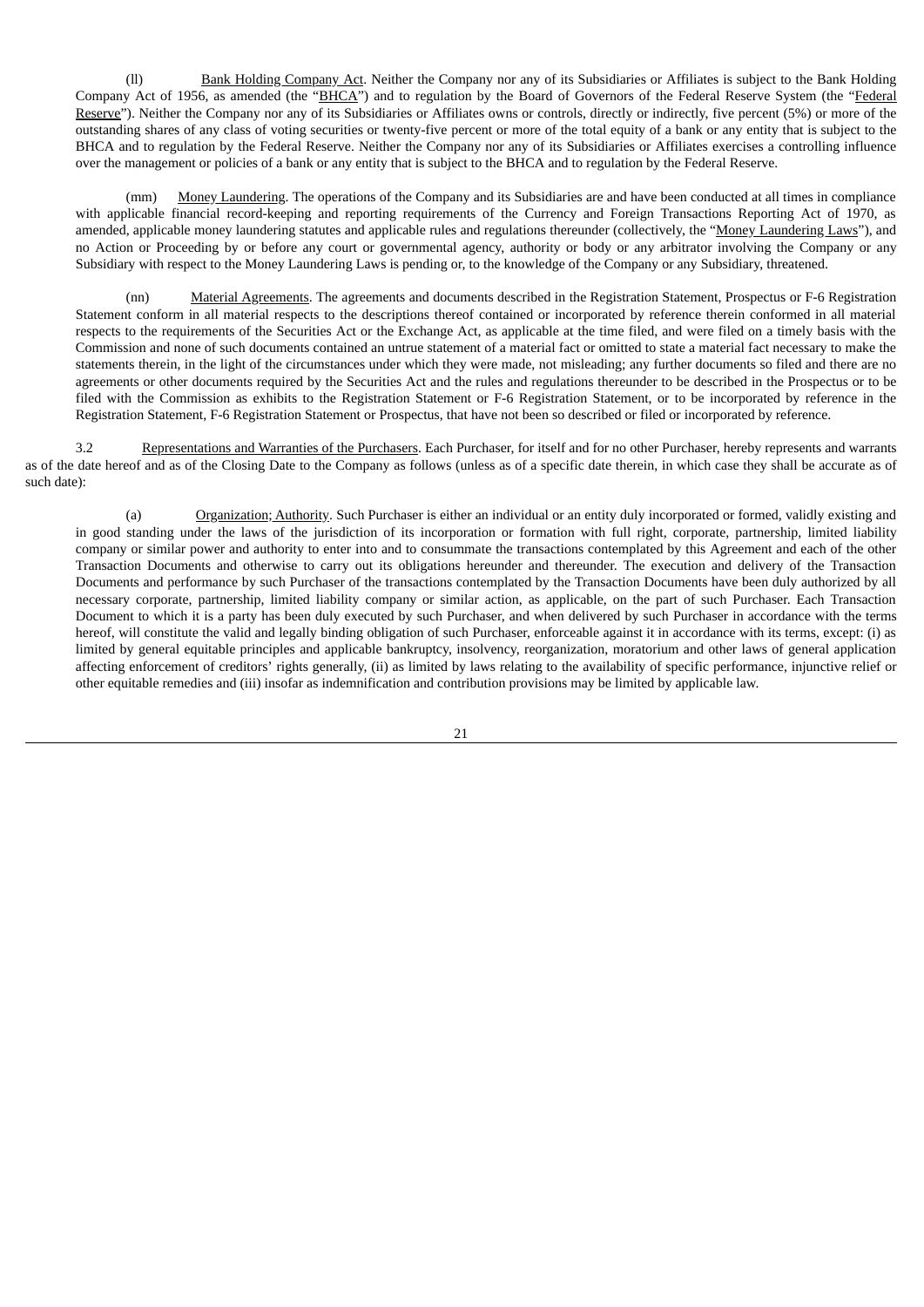(b) Understandings or Arrangements. Such Purchaser is acquiring the Securities as principal for its own account and has no direct or indirect arrangement or understandings with any other persons to distribute or regarding the distribution of such Securities (this representation and warranty not limiting such Purchaser's right to sell the Securities pursuant to the Registration Statement or otherwise in compliance with applicable federal and state securities laws). Such Purchaser is acquiring the Securities hereunder in the ordinary course of its business. Such Purchaser is acquiring such Securities as principal for its own account, not as nominee or agent, and not with a view to or for distributing or reselling such Securities or any part thereof in violation of the Securities Act or any applicable state securities law, has no present intention of distributing any of such Securities in violation of the Securities Act or any applicable state securities law and has no direct or indirect arrangement or understandings with any other persons to distribute or regarding the distribution of such Securities in violation of the Securities Act or any applicable state securities law (this representation and warranty not limiting such Purchaser's right to sell such Securities pursuant to a registration statement, if applicable, or otherwise in compliance with applicable federal and state securities laws).

(c) Purchaser Status. At the time such Purchaser was offered the Securities, it was, and as of the date hereof it is, and on each date on which it exercises any Warrants, it will be either: (i) an "accredited investor" as defined in Rule 501(a) of Regulation D promulgated under the Securities Act or (ii) a "qualified institutional buyer" as defined in Rule 144A(a) under the Securities Act. Such purchaser is not required to be registered as a broker-dealer under Section 15 of the Exchange Act.

(d) Experience of Such Purchaser. Such Purchaser, either alone or together with its representatives, has such knowledge, sophistication and experience in business and financial matters so as to be capable of evaluating the merits and risks of the prospective investment in the Securities, and has so evaluated the merits and risks of such investment. Such Purchaser is able to bear the economic risk of an investment in the Securities and, at the present time, is able to afford a complete loss of such investment.

(e) Access to Information. Such Purchaser acknowledges that it has had the opportunity to review the Transaction Documents (including all exhibits and schedules thereto) and the SEC Reports and has been afforded, (i) the opportunity to ask such questions as it has deemed necessary of, and to receive answers from, representatives of the Company concerning the terms and conditions of the offering of the Securities and the merits and risks of investing in the Securities; (ii) access to information about the Company and its financial condition, results of operations, business, properties, management and prospects sufficient to enable it to evaluate its investment; and (iii) the opportunity to obtain such additional information that the Company possesses or can acquire without unreasonable effort or expense that is necessary to make an informed investment decision with respect to the investment. Such Purchaser acknowledges and agrees that neither the Placement Agent nor any Affiliate of the Placement Agent has provided such Purchaser with any information or advice with respect to the Securities nor is such information or advice necessary or desired. Neither the Placement Agent nor any Affiliate has made or makes any representation as to the Company or the quality of the Securities and the Placement Agent and any Affiliate may have acquired non-public information with respect to the Company which such Purchaser agrees need not be provided to it. In connection with the issuance of the Securities to such Purchaser, neither the Placement Agent nor any of its Affiliates has acted as a financial advisor or fiduciary to such Purchaser.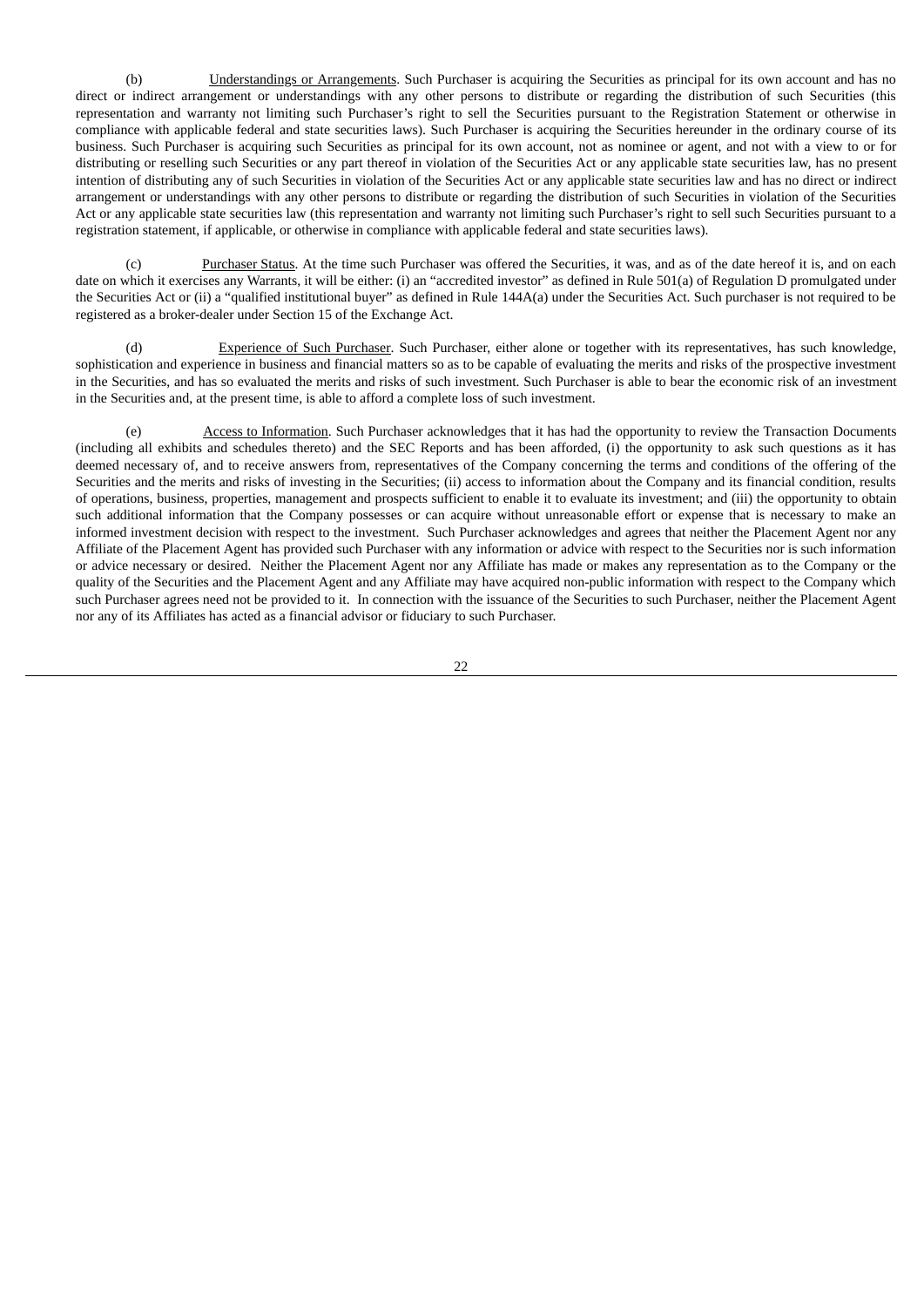(f) Certain Transactions and Confidentiality. Other than consummating the transactions contemplated hereunder, such Purchaser has not, nor has any Person acting on behalf of or pursuant to any understanding with such Purchaser, directly or indirectly executed any purchases or sales of the securities of the Company during the period commencing as of the time that such Purchaser first received a term sheet (written or oral) from the Company or any other Person representing the Company setting forth the material terms of the transactions contemplated hereunder and ending immediately prior to the execution hereof. In addition to the foregoing, such Purchaser has not, nor has any Person acting on behalf of or pursuant to any understanding with such Purchaser, directly or indirectly executed any Short Sales of the securities of the Company during the period commencing 60 days prior to the date hereof and ending immediately prior to the execution hereof. Notwithstanding the foregoing, in the case of a Purchaser that is a multi-managed investment vehicle whereby separate portfolio managers manage separate portions of such Purchaser's assets and the portfolio managers have no direct knowledge of the investment decisions made by the portfolio managers managing other portions of such Purchaser's assets, the representation set forth above shall only apply with respect to the portion of assets managed by the portfolio manager that made the investment decision to purchase the Securities covered by this Agreement. Other than to other Persons party to this Agreement or to such Purchaser's representatives, including, without limitation, its officers, directors, partners, legal and other advisors, employees, agents and Affiliates, such Purchaser has maintained the confidentiality of all disclosures made to it in connection with this transaction (including the existence and terms of this transaction). Notwithstanding the foregoing, for the avoidance of doubt, nothing contained herein shall constitute a representation or warranty against, or a prohibition of, any actions with respect to the borrowing of, arrangement to borrow, identification of the availability of, and/or securing of, securities of the Company in order for such Purchaser (or its broker or other financial representative) to effect Short Sales or similar transactions in the future.

(g) No General Solicitation. Such Purchaser is not purchasing the Securities as a result of the Registration Statement or any advertisement, article, notice or other communication regarding the Securities published in any newspaper, magazine or similar media or broadcast over television or radio or presented ay any seminar or any other general solicitation or general advertisement.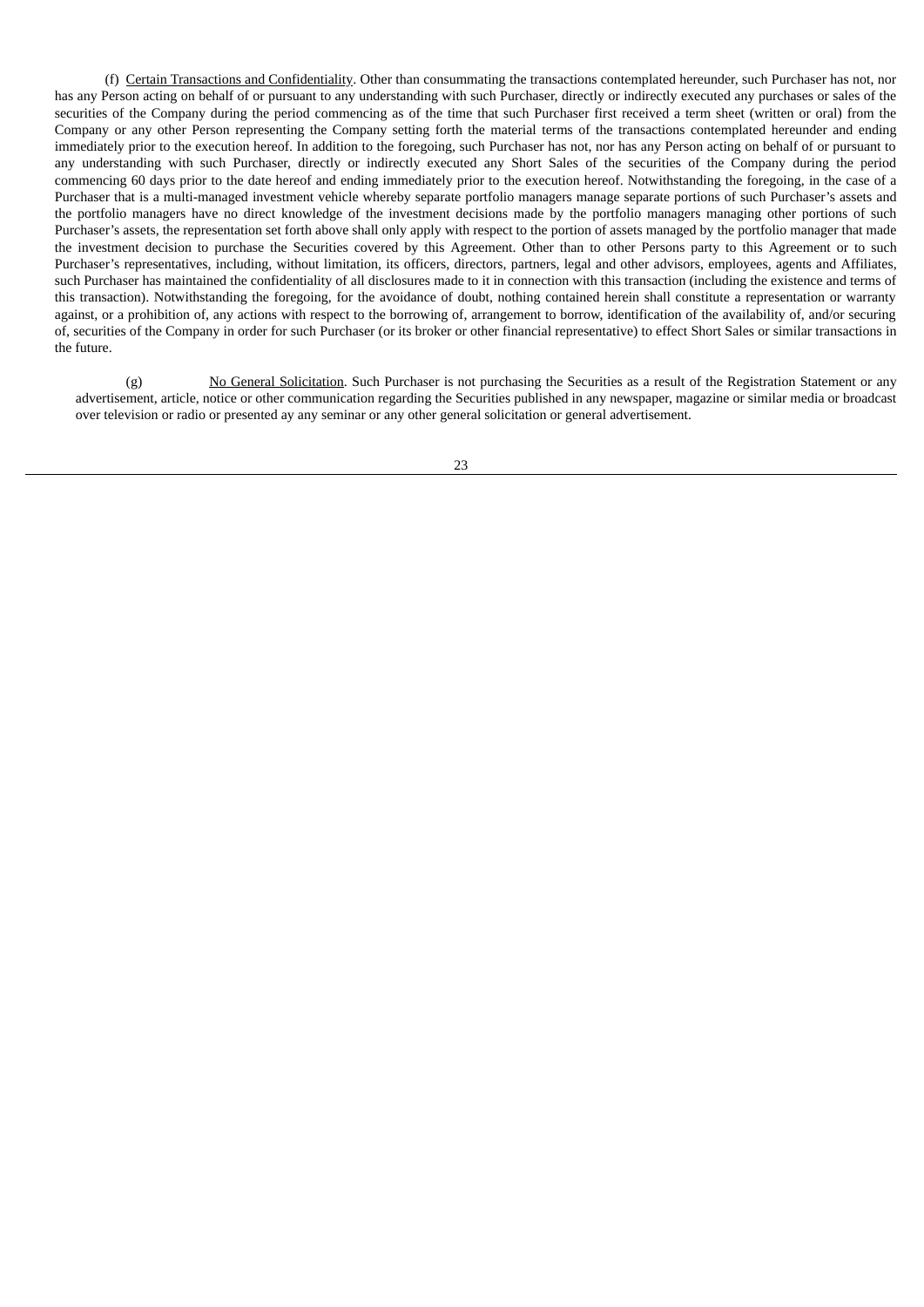(h) Beneficial Ownership. Such Purchaser represents that neither such Purchaser nor any group of Purchasers (as identified in a public filing made with the SEC) of which such Purchaser is a part in connection with the transactions contemplated hereby, acquired, or obtained the right to acquire, 9.99%, or more of the ADSs (or securities convertible into or exercisable for ADSs) or the voting power of the Company on a post transaction basis, unless disclosed in writing by the Purchaser to the Company; provided, that the Company acknowledges that such Purchaser is relying on the Ordinary Shares issued and outstanding as set forth in Section 3.1(g) in calculating the such beneficial ownership.

The Company acknowledges and agrees that the representations contained in this Section 3.2 shall not modify, amend or affect such Purchaser's right to rely on the Company's representations and warranties contained in this Agreement or any representations and warranties contained in any other Transaction Document or any other document or instrument executed and/or delivered in connection with this Agreement or the consummation of the transactions contemplated hereby. Notwithstanding the foregoing, for the avoidance of doubt, nothing contained herein shall constitute a representation or warranty, or preclude any actions, with respect to locating or borrowing shares in order to effect Short Sales or similar transactions in the future.

## **ARTICLE IV.**

## OTHER AGREEMENTS OF THE PARTIES

4.1 ADSs.

(a) Legends. The ADSs, Warrant Shares and, except in the case of a cashless exercise, Warrant ADSs shall be issued free of legends.

(b) Warrant Shares and Warrant ADSs. If all or any portion of a Warrant is exercised at a time when there is an effective registration statement to cover the issuance or resale of the Warrant Shares or Warrant ADSs the Warrant Shares issued pursuant to any such exercise shall be issued free of all legends. If at any time following the date hereof the Registration Statement (or any subsequent registration statement registering the sale or resale of the Warrant Shares) is not effective or is not otherwise available for the sale or resale of the Warrant Shares, the Company shall promptly notify the holders of the Warrants in writing that such registration statement is not then effective and thereafter shall promptly notify such holders when the registration statement is effective again and available for the sale or resale of the Warrant Shares or Warrant ADSs (it being understood and agreed that the foregoing shall not limit the ability of the Company to issue, or any Purchaser to sell, any of the Warrant Shares or Warrant ADSs in compliance with applicable federal and state securities laws). The Company shall use commercially reasonable best efforts to keep a registration statement (including the Registration Statement) registering the issuance or resale of the Warrant Shares or Warrant ADSs effective.

4.2 Furnishing of Information. Until the earliest of the time that (i) no Purchaser owns Securities or (ii) the Warrants have expired, the Company covenants to timely file (or obtain extensions in respect thereof and file within the applicable grace period) all reports required to be filed by the Company after the date hereof pursuant to the Exchange Act even if the Company is not then subject to the reporting requirements of the Exchange Act.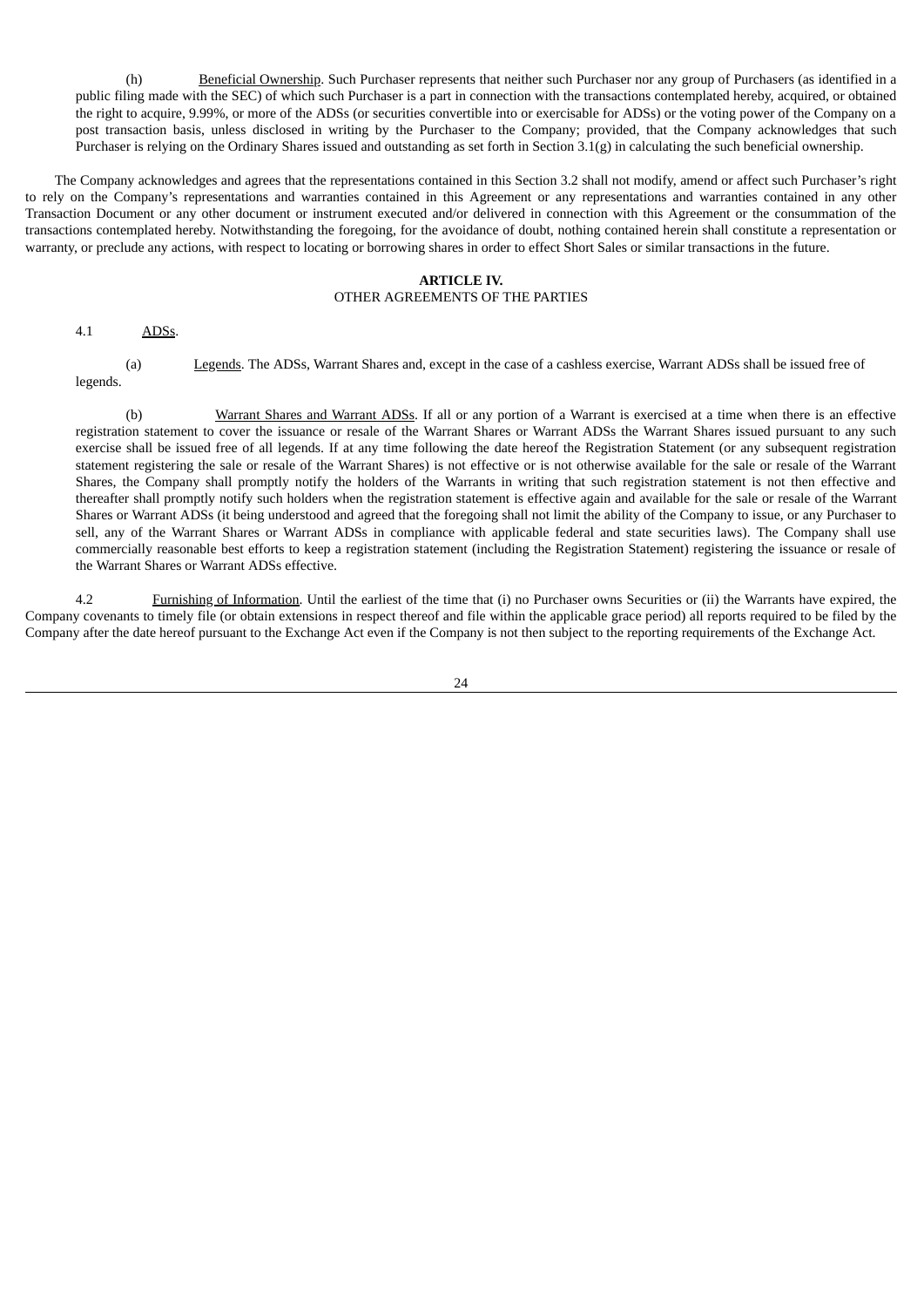4.3 Integration. The Company shall not sell, offer for sale or solicit offers to buy or otherwise negotiate in respect of any security (as defined in Section 2 of the Securities Act) that would be integrated with the offer or sale of the Securities for purposes of the rules and regulations of any Trading Market such that it would require shareholder approval prior to the closing of such other transaction unless shareholder approval is obtained before the closing of such subsequent transaction.

4.4 Securities Laws Disclosure; Publicity. The Company shall (a) by the Disclosure Time, issue a press release disclosing the material terms of the transactions contemplated hereby, and (b) file a Report on Form 6-K, including the Transaction Documents as exhibits thereto, with the Commission within the time required by the Exchange Act. From and after the issuance of such press release, the Company represents to the Purchasers that it shall have publicly disclosed all material, non-public information delivered to any of the Purchasers by the Company or any of its Subsidiaries, or any of their respective officers, directors, employees or agents in connection with the transactions contemplated by the Transaction Documents. In addition, effective upon the issuance of such press release, the Company acknowledges and agrees that any and all confidentiality or similar obligations under any agreement, whether written or oral, between the Company, any of its Subsidiaries or any of their respective officers, directors, agents, employees or Affiliates on the one hand, and any of the Purchasers or any of their Affiliates on the other hand, shall terminate. The Company and each Purchaser shall consult with each other in issuing any other press releases with respect to the transactions contemplated hereby, and neither the Company nor any Purchaser shall issue any such press release nor otherwise make any such public statement without the prior consent of the Company, with respect to any press release of any Purchaser, or without the prior consent of each Purchaser, with respect to any press release of the Company, which consent shall not unreasonably be withheld or delayed, except if such disclosure is required by law, in which case the disclosing party shall promptly provide the other party with prior notice of such public statement or communication. Notwithstanding the foregoing, the Company shall not publicly disclose the name of any Purchaser, or include the name of any Purchaser in any filing with the Commission or any regulatory agency or Trading Market, without the prior written consent of such Purchaser, except (a) as required by federal securities law in connection with the filing of final Transaction Documents with the Commission and (b) to the extent such disclosure is required by law or Trading Market regulations, in which case the Company shall provide the Purchasers with prior notice of such disclosure permitted under this clause (b).

4.5 Shareholder Rights Plan. No claim will be made or enforced by the Company or, with the consent of the Company, any other Person, that any Purchaser is an "Acquiring Person" under any control share acquisition, business combination, poison pill (including any distribution under a rights agreement) or similar anti-takeover plan or arrangement in effect or hereafter adopted by the Company, or that any Purchaser could be deemed to trigger the provisions of any such plan or arrangement, by virtue of receiving Securities under the Transaction Documents or under any other agreement between the Company and the Purchasers.

4.6 Non-Public Information. Except with respect to the material terms and conditions of the transactions contemplated by the Transaction Documents, which shall be disclosed pursuant to Section 4.4, the Company covenants and agrees that neither it, nor any other Person acting on its behalf will provide any Purchaser or any Purchaser's agents or counsel with any information that constitutes, or the Company reasonably believes constitutes, material non-public information, unless prior thereto such Purchaser shall have consented to the receipt of such information and agreed with the Company to keep such information confidential. The Company understands and confirms that each Purchaser shall be relying on the foregoing covenant in effecting transactions in securities of the Company. To the extent that the Company delivers any material, non-public information to a Purchaser without such Purchaser's consent, the Company hereby covenants and agrees that such Purchaser shall not have any duty of confidentiality to the Company, any of its Subsidiaries, or any of their respective officers, directors, agents, employees or Affiliates, or a duty to the Company, any of its Subsidiaries or any of their respective officers, directors, agents, employees or Affiliates not to trade on the basis of, such material, non-public information, provided that the Purchaser shall remain subject to applicable law. To the extent that any notice provided pursuant to any Transaction Document constitutes, or contains, material, nonpublic information regarding the Company or any Subsidiaries, the Company shall simultaneously file such material non-public information with the Commission pursuant to a Report on Form 6-K. The Company understands and confirms that each Purchaser shall be relying on the foregoing covenant in effecting transactions in securities of the Company.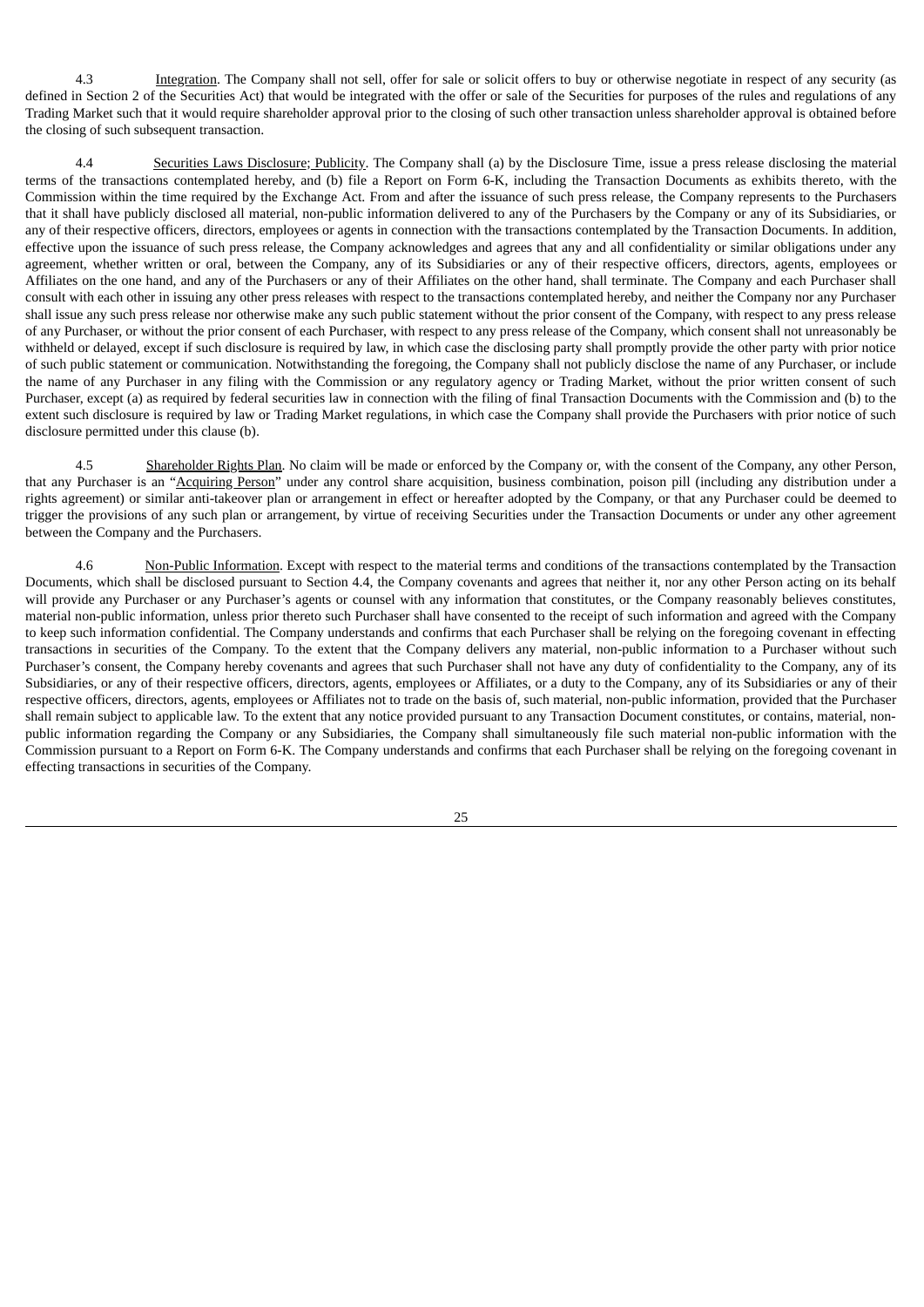4.7 Use of Proceeds. Except as set forth on Schedule 4.7 attached hereto, the Company shall use the net proceeds from the sale of the Securities hereunder for working capital purposes and shall not use such proceeds: (a) for the satisfaction of any portion of the Company's debt (other than payment of trade payables in the ordinary course of the Company's business and prior practices), (b) for the redemption of any Ordinary Shares or Ordinary Share Equivalents, (c) for the settlement of any outstanding litigation or (d) in violation of FCPA or OFAC regulations.

4.8 Indemnification of Purchasers. Subject to the provisions of this Section 4.8, the Company will indemnify and hold each Purchaser and its directors, officers, shareholders, members, partners, employees and agents (and any other Persons with a functionally equivalent role of a Person holding such titles notwithstanding a lack of such title or any other title), each Person who controls such Purchaser (within the meaning of Section 15 of the Securities Act and Section 20 of the Exchange Act), and the directors, officers, shareholders, agents, members, partners or employees (and any other Persons with a functionally equivalent role of a Person holding such titles notwithstanding a lack of such title or any other title) of such controlling persons (each, a "Purchaser Party") harmless from any and all losses, liabilities, obligations, claims, contingencies, damages, costs and expenses, including all judgments, amounts paid in settlements, court costs and reasonable attorneys' fees and costs of investigation that any such Purchaser Party may suffer or incur as a result of or relating to (a) any breach of any of the representations, warranties, covenants or agreements made by the Company in this Agreement or in the other Transaction Documents or (b) any action instituted against the Purchaser Party in any capacity, or any of them or their respective Affiliates, by any stockholder of the Company who is not an Affiliate of such Purchaser Party, with respect to any of the transactions contemplated by the Transaction Documents (unless such action is solely based upon a breach of such Purchaser Party's representations, warranties or covenants under the Transaction Documents or any agreements or understandings such Purchaser Party may have with any such stockholder or any violations by such Purchaser Party of state or federal securities laws or any conduct by such Purchaser Party which is finally judicially determined to constitute fraud, gross negligence or willful misconduct). If any action shall be brought against any Purchaser Party in respect of which indemnity may be sought pursuant to this Agreement, such Purchaser Party shall promptly notify the Company in writing, and the Company shall have the right to assume the defense thereof with counsel of its own choosing reasonably acceptable to the Purchaser Party. Any Purchaser Party shall have the right to employ separate counsel in any such action and participate in the defense thereof, but the fees and expenses of such counsel shall be at the expense of such Purchaser Party except to the extent that (x) the employment thereof has been specifically authorized by the Company in writing, (y) the Company has failed after a reasonable period of time to assume such defense and to employ counsel or (z) in such action there is, in the reasonable opinion of counsel, a material conflict on any material issue between the position of the Company and the position of such Purchaser Party, in which case the Company shall be responsible for the reasonable fees and expenses of no more than one such separate counsel. The Company will not be liable to any Purchaser Party under this Agreement (1) for any settlement by a Purchaser Party effected without the Company's prior written consent, which shall not be unreasonably withheld or delayed; or (2) to the extent, but only to the extent that a loss, claim, damage or liability is attributable to any Purchaser Party's breach of any of the representations, warranties, covenants or agreements made by such Purchaser Party in this Agreement or in the other Transaction Documents. The indemnification required by this Section 4.8 shall be made by periodic payments of the amount thereof during the course of the investigation or defense, as and when bills are received or are incurred. The indemnity agreements contained herein shall be in addition to any cause of action or similar right of any Purchaser Party against the Company or others and any liabilities the Company may be subject to pursuant to law.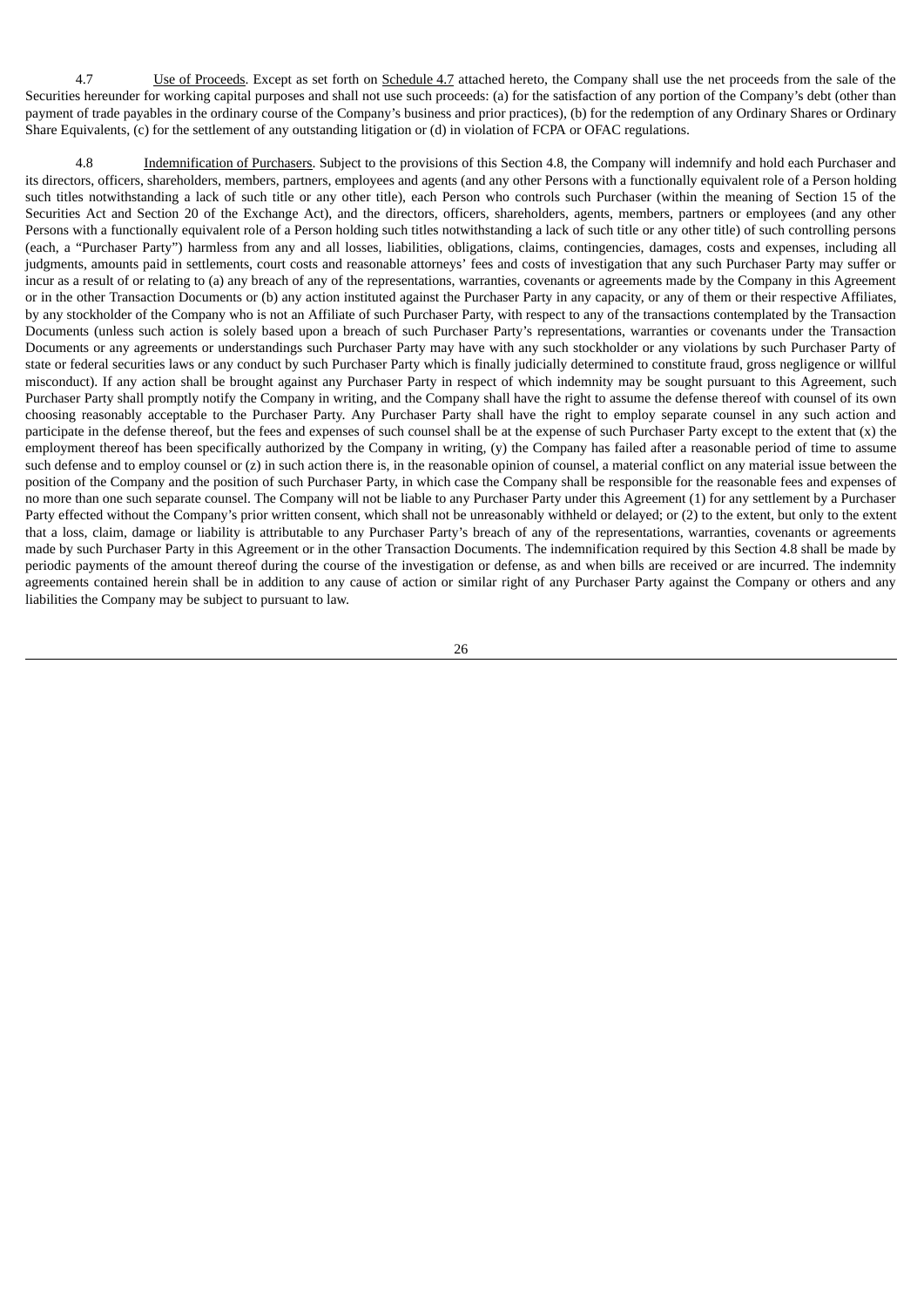4.9 Authority to Allot Ordinary Shares. As of the date hereof, the directors of the Company have authority to allot a sufficient number of Ordinary Shares and ADSs to enable the Company to issue the Placed ADSs and Placed Shares pursuant to this Agreement and Warrant Shares pursuant to any exercise of the Warrants.

4.10 Listing of Shares. The Company hereby agrees to use reasonable efforts to maintain the listing or quotation of the ADSs on the Trading Market on which it is currently listed, and concurrently with the Closing, the Company shall apply to list or quote all of the Placed Shares, Placed ADSs and Warrant ADSs on such Trading Market and promptly secure the listing of all of the Placed Shares, Placed ADSs and Warrant ADSs on such Trading Market. The Company further agrees, if the Company applies to have the ADSs traded on any other Trading Market, it will then include in such application all of the Placed ADSs and Warrant ADSs, and will take such other action as is necessary to cause all of the ADSs to be listed or quoted on such other Trading Market as promptly as possible. The Company will then take all action reasonably necessary to continue the listing and trading of its ADSs on a Trading Market and will comply in all respects with the Company's reporting, filing and other obligations under the bylaws or rules of the Trading Market. The Company agrees to maintain the eligibility of the ADSs and Ordinary Shares for electronic transfer through the Depository Trust Company or another established clearing corporation, including, without limitation, by timely payment of fees to the Depository Trust Company or such other established clearing corporation in connection with such electronic transfer.

4.11 Reserved.

4.12 Reserved.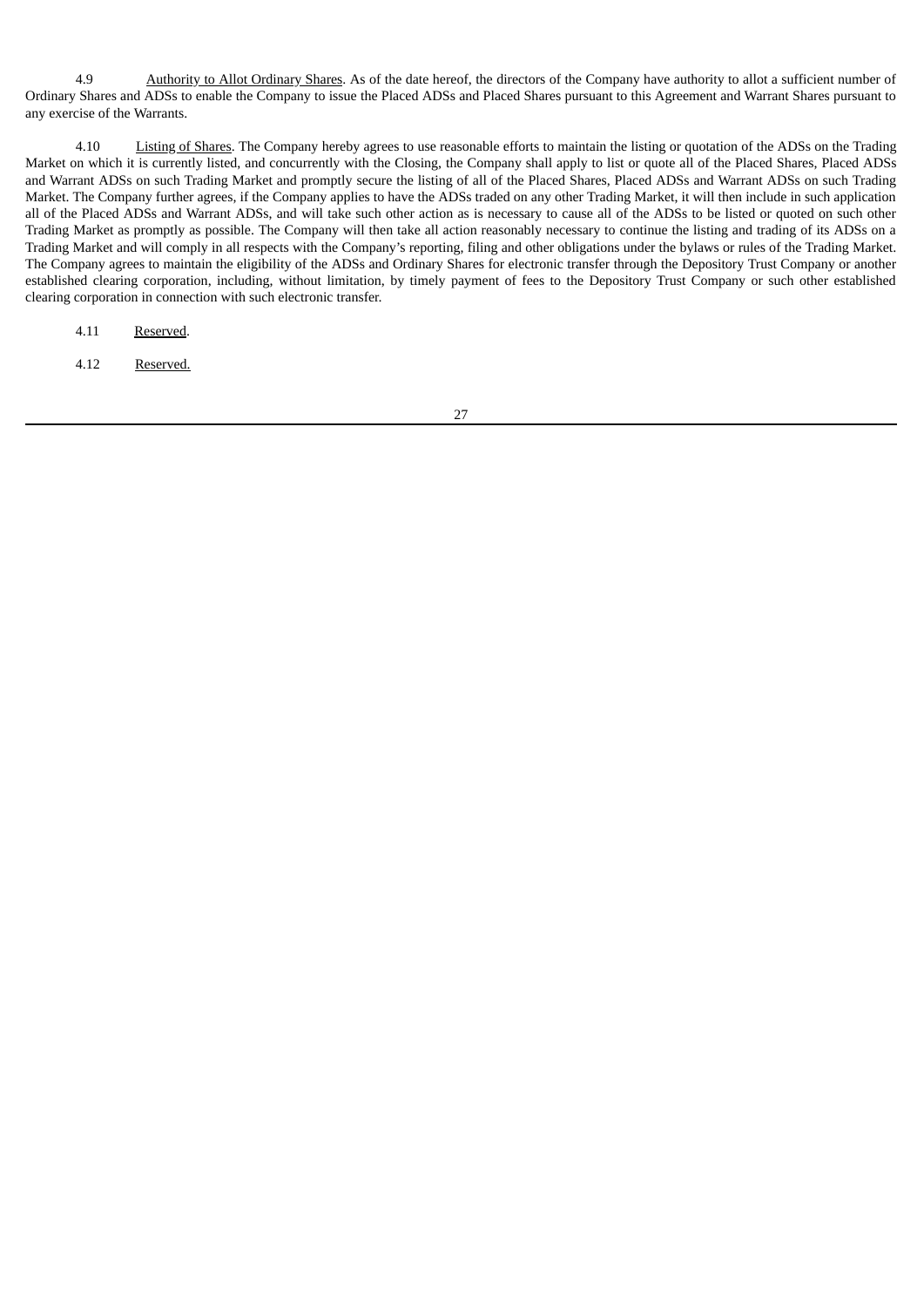4.13 Certain Transactions and Confidentiality. Each Purchaser, severally and not jointly with the other Purchasers, covenants that neither it nor any Affiliate acting on its behalf or pursuant to any understanding with it will execute any purchases or sales, including Short Sales of any of the Company's securities during the period commencing with the execution of this Agreement and ending at such time that the transactions contemplated by this Agreement are first publicly announced pursuant to the initial press release as described in Section 4.4. Each Purchaser, severally and not jointly with the other Purchasers, covenants that until such time as the transactions contemplated by this Agreement are publicly disclosed by the Company pursuant to the initial press release as described in Section 4.4, such Purchaser will maintain the confidentiality of the existence and terms of this transaction and the information included in the Disclosure Schedules. Notwithstanding the foregoing, and notwithstanding anything contained in this Agreement to the contrary, the Company expressly acknowledges and agrees that (i) no Purchaser makes any representation, warranty or covenant hereby that it will not engage in effecting transactions in any securities of the Company after the time that the transactions contemplated by this Agreement are first publicly announced pursuant to the initial press release as described in Section 4.4, (ii) no Purchaser shall be restricted or prohibited from effecting any transactions in any securities of the Company in accordance with applicable securities laws from and after the time that the transactions contemplated by this Agreement are first publicly announced pursuant to the initial press release as described in Section 4.4 and (iii) no Purchaser shall have any duty of confidentiality or duty not to trade in the securities of the Company to the Company or its Subsidiaries after the issuance of the initial press release as described in Section 4.4. Notwithstanding the foregoing, in the case of a Purchaser that is a multi-managed investment vehicle whereby separate portfolio managers manage separate portions of such Purchaser's assets and the portfolio managers have no direct knowledge of the investment decisions made by the portfolio managers managing other portions of such Purchaser's assets, the covenant set forth above shall only apply with respect to the portion of assets managed by the portfolio manager that made the investment decision to purchase the Securities covered by this Agreement.

4.14 Exercise Procedures. The form of Notice of Exercise included in the Warrants set forth the totality of the procedures required of the Purchasers in order to exercise the Warrants. No additional legal opinion, other information or instructions shall be required of the Purchasers to exercise their Warrants. Without limiting the preceding sentences, no ink-original Notice of Exercise shall be required, nor shall any medallion guarantee (or other type of guarantee or notarization) of any Notice of Exercise form be required in order to exercise the Warrants. The Company shall honor exercises of the Warrants and shall deliver Warrant Shares in accordance with the terms, conditions and time periods set forth in the Transaction Documents.

#### **ARTICLE V.**

## MISCELLANEOUS

5.1 Termination. This Agreement may be terminated by any Purchaser, as to such Purchaser's obligations hereunder only and without any effect whatsoever on the obligations between the Company and the other Purchasers, by written notice to the other parties, if the Closing has not been consummated on or before the fifth (5<sup>th</sup>) Trading Day following the date hereof; provided, however, that no such termination will affect the right of any party to sue for any breach by any other party (or parties).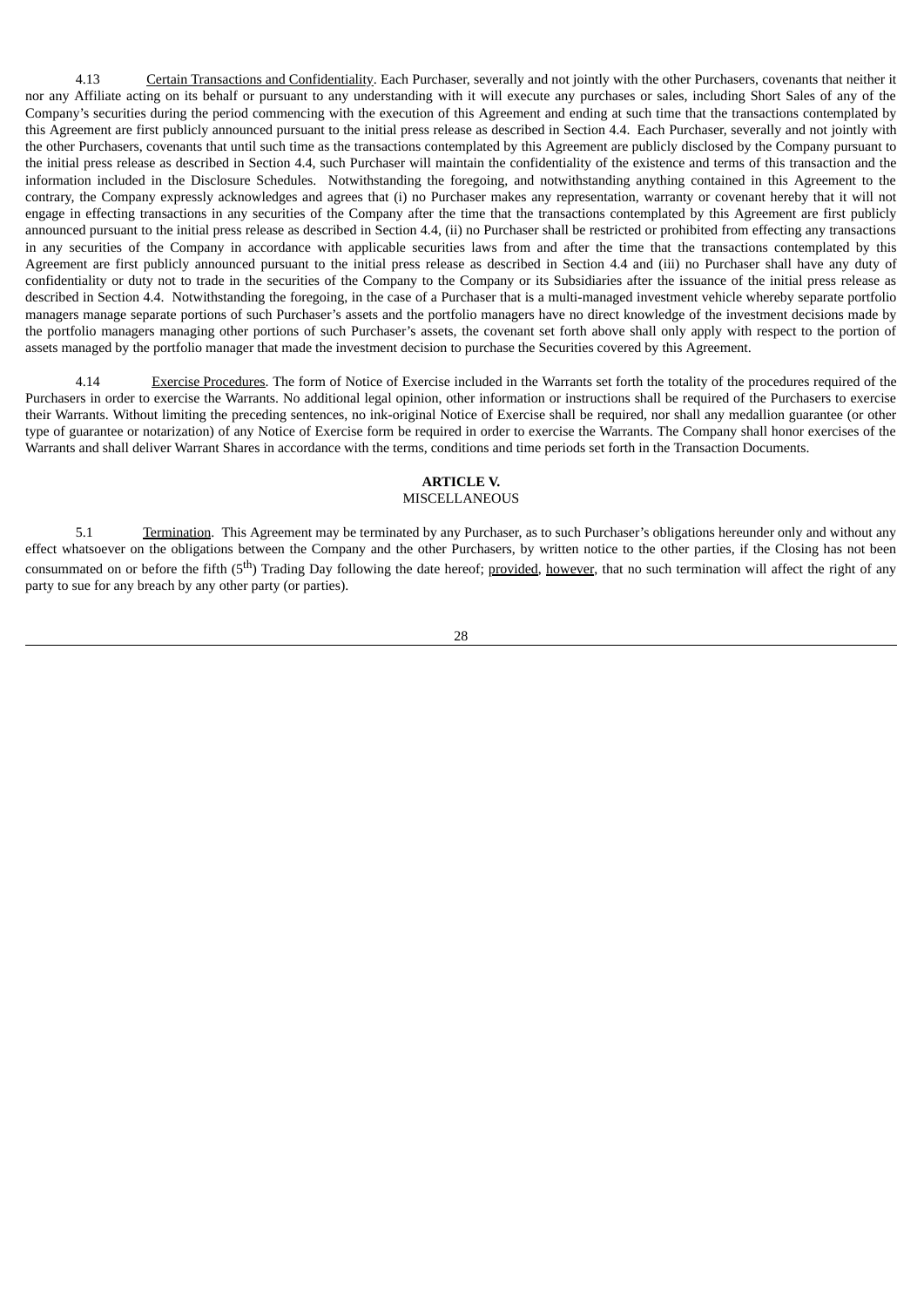5.2 Fees and Expenses. Except as expressly set forth in the Transaction Documents to the contrary, each party shall pay the fees and expenses of its advisers, counsel, accountants and other experts, if any, and all other expenses incurred by such party incident to the negotiation, preparation, execution, delivery and performance of this Agreement. The Company shall pay all Depositary fees (including, without limitation, any fees required for same-day processing of any instruction letter delivered by the Company to issue ADSs), stamp taxes and other taxes and duties levied in connection with the delivery of any ADSs to the Purchasers.

5.3 Entire Agreement. The Transaction Documents, together with the exhibits and schedules thereto, the Prospectus and the Prospectus Supplement, contain the entire understanding of the parties with respect to the subject matter hereof and thereof and supersede all prior agreements and understandings, oral or written, with respect to such matters, which the parties acknowledge have been merged into such documents, exhibits and schedules.

5.4 Notices. Any and all notices or other communications or deliveries required or permitted to be provided hereunder shall be in writing and shall be deemed given and effective on the earliest of: (a) the time of transmission, if such notice or communication is delivered via facsimile at the facsimile number or email attachment at the email address as set forth on the signature pages attached hereto at or prior to 5:30 p.m. (New York City time) on a Trading Day, (b) the next Trading Day after the time of transmission, if such notice or communication is delivered via facsimile at the facsimile number or email attachment at the email address as set forth on the signature pages attached hereto on a day that is not a Trading Day or later than 5:30 p.m. (New York City time) on any Trading Day, (c) the second (2<sup>nd</sup>)Trading Day following the date of mailing, if sent by U.S. nationally recognized overnight courier service or (d) upon actual receipt by the party to whom such notice is required to be given. The address for such notices and communications shall be as set forth on the signature pages attached hereto. To the extent that any notice provided pursuant to any Transaction Document constitutes, or contains, material, non-public information regarding the Company or any Subsidiaries, the Company shall simultaneously file such notice with the Commission pursuant to a Report on Form 6-K.

5.5 Amendments; Waivers. No provision of this Agreement may be waived, modified, supplemented or amended except in a written instrument signed, in the case of an amendment, by the Company and holders of at least a majority of Warrant Shares and of the aggregate amount of Ordinary Shares issued hereunder and shares issuable under the Warrants (without regard to any restriction or limitation on the exercise of the Warrants contained therein) or, in the case of a waiver, by the party against whom enforcement of any such waived provision is sought, provided that if any amendment, modification or waiver disproportionately and adversely impacts a Purchaser (or group of Purchasers), the consent of such disproportionately impacted Purchaser (or group of Purchasers) shall also be required. No waiver of any default with respect to any provision, condition or requirement of this Agreement shall be deemed to be a continuing waiver in the future or a waiver of any subsequent default or a waiver of any other provision, condition or requirement hereof, nor shall any delay or omission of any party to exercise any right hereunder in any manner impair the exercise of any such right. Any proposed amendment or waiver that disproportionately, materially and adversely affects the rights and obligations of any Purchaser relative to the comparable rights and obligations of the other Purchasers shall require the prior written consent of such adversely affected Purchaser. Any amendment effected in accordance with this Section 5.5 shall be binding upon each Purchaser and holder of Securities and the Company.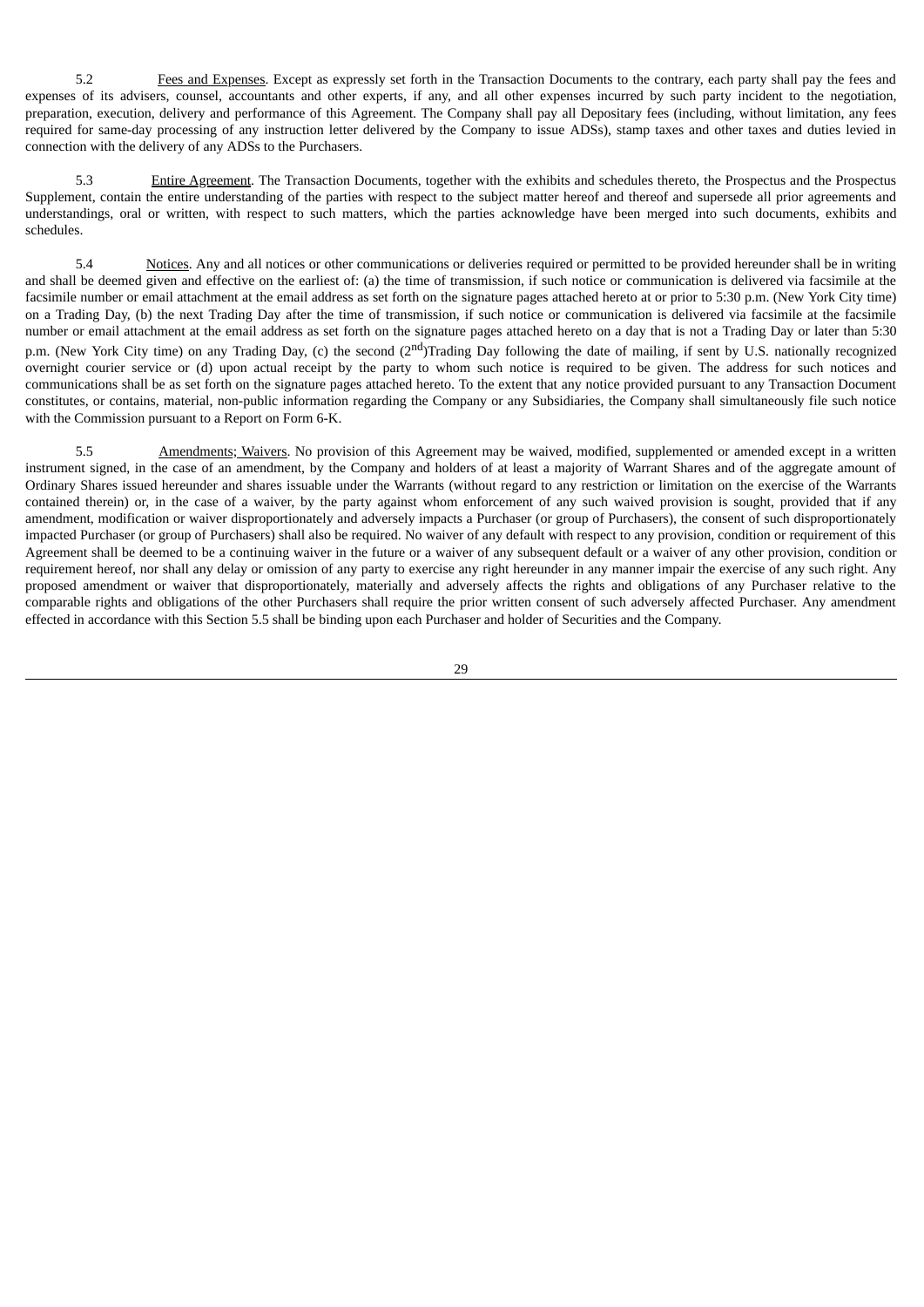5.6 Headings. The headings herein are for convenience only, do not constitute a part of this Agreement and shall not be deemed to limit or affect any of the provisions hereof.

5.7 Successors and Assigns. This Agreement shall be binding upon and inure to the benefit of the parties and their successors and permitted assigns. The Company may not assign this Agreement or any rights or obligations hereunder without the prior written consent of each Purchaser (other than by merger). Any Purchaser may assign any or all of its rights under this Agreement to any Person to whom such Purchaser assigns or transfers any Ordinary Shares or ADSs, provided that such transferee agrees in writing to be bound, with respect to the transferred Ordinary Shares or ADSs, by the provisions of the Transaction Documents that apply to the "Purchasers."

5.8 No Third-Party Beneficiaries. The Placement Agent shall be the third party beneficiary of the representations and warranties of the Company in Section 3.1 and the representations and warranties of the Purchasers in Section 3.2. This Agreement is intended for the benefit of the parties hereto and their respective successors and permitted assigns and is not for the benefit of, nor may any provision hereof be enforced by, any other Person, except as otherwise set forth in Section 4.8 and this Section 5.8.

5.9 Governing Law. All questions concerning the construction, validity, enforcement and interpretation of the Transaction Documents shall be governed by and construed and enforced in accordance with the internal laws of the State of New York, without regard to the principles of conflicts of law thereof. Each party agrees that all legal Proceedings concerning the interpretations, enforcement and defense of the transactions contemplated by this Agreement and any other Transaction Documents (whether brought against a party hereto or its respective affiliates, directors, officers, shareholders, partners, members, employees or agents) shall be commenced exclusively in the state and federal courts sitting in the City of New York. Each party hereby irrevocably submits to the exclusive jurisdiction of the state and federal courts sitting in the City of New York, Borough of Manhattan for the adjudication of any dispute hereunder or in connection herewith or with any transaction contemplated hereby or discussed herein (including with respect to the enforcement of any of the Transaction Documents), and hereby irrevocably waives, and agrees not to assert in any Action or Proceeding, any claim that it is not personally subject to the jurisdiction of any such court, that such Action or Proceeding is improper or is an inconvenient venue for such Proceeding. Each party hereby irrevocably waives personal service of process and consents to process being served in any such Action or Proceeding by mailing a copy thereof via registered or certified mail or overnight delivery (with evidence of delivery) to such party at the address in effect for notices to it under this Agreement and agrees that such service shall constitute good and sufficient service of process and notice thereof. Nothing contained herein shall be deemed to limit in any way any right to serve process in any other manner permitted by law. If any party shall commence an Action or Proceeding to enforce any provisions of the Transaction Documents, then, in addition to the obligations of the Company under Section 4.8, the prevailing party in such Action or Proceeding shall be reimbursed by the non-prevailing party for its reasonable attorneys' fees and other costs and expenses incurred with the investigation, preparation and prosecution of such Action or Proceeding.

5.10 Survival. The representations and warranties contained herein shall survive the Closing and the delivery of the Securities.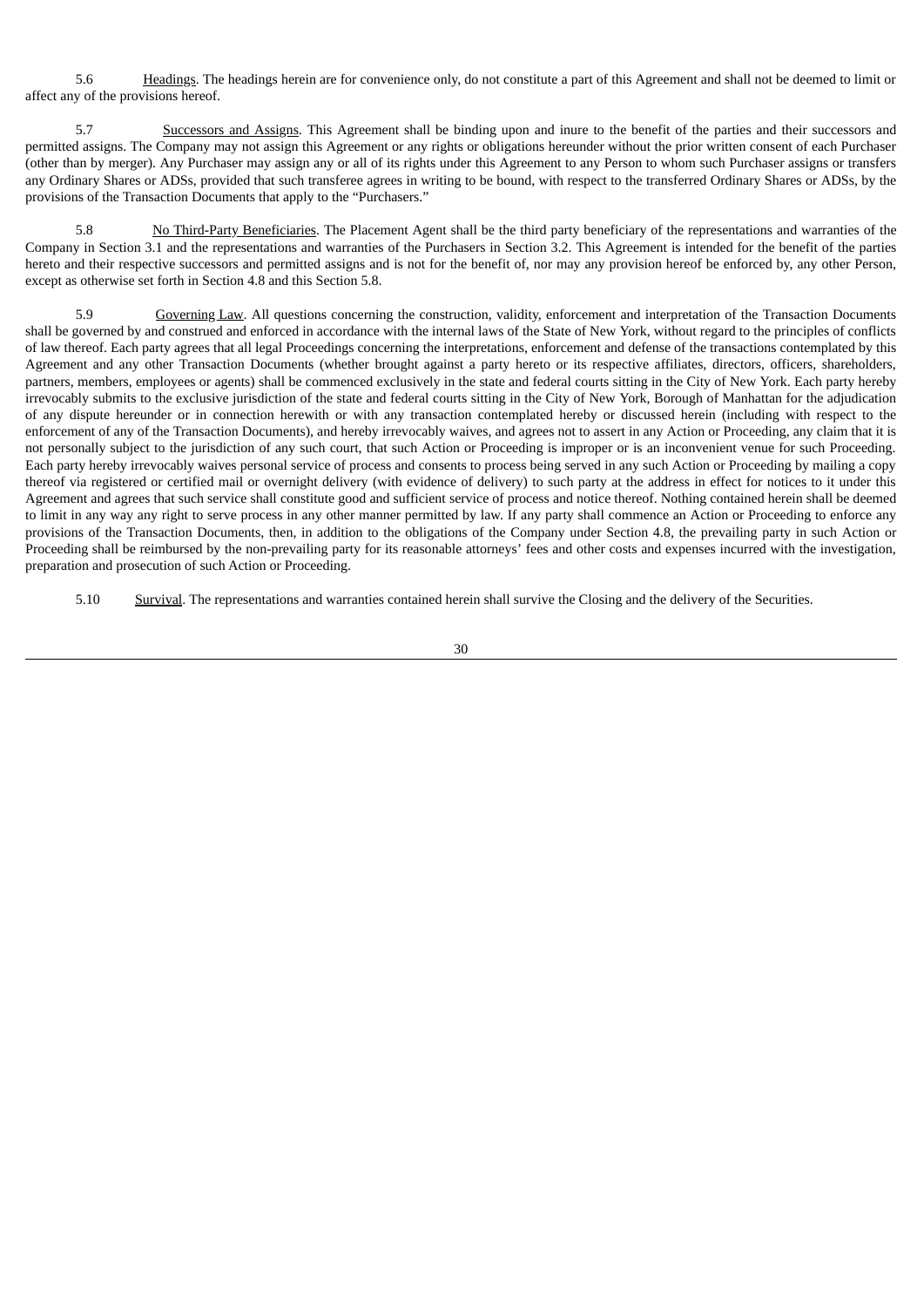5.11 Execution. This Agreement may be executed in two or more counterparts, all of which when taken together shall be considered one and the same agreement and shall become effective when counterparts have been signed by each party and delivered to each other party, it being understood that the parties need not sign the same counterpart. In the event that any signature is delivered by facsimile transmission or by e-mail delivery of a ".pdf" format data file, such signature shall create a valid and binding obligation of the party executing (or on whose behalf such signature is executed) with the same force and effect as if such facsimile or ".pdf" signature page were an original thereof.

5.12 Severability. If any term, provision, covenant or restriction of this Agreement is held by a court of competent jurisdiction to be invalid, illegal, void or unenforceable, the remainder of the terms, provisions, covenants and restrictions set forth herein shall remain in full force and effect and shall in no way be affected, impaired or invalidated, and the parties hereto shall use their commercially reasonable efforts to find and employ an alternative means to achieve the same or substantially the same result as that contemplated by such term, provision, covenant or restriction. It is hereby stipulated and declared to be the intention of the parties that they would have executed the remaining terms, provisions, covenants and restrictions without including any of such that may be hereafter declared invalid, illegal, void or unenforceable.

5.13 Rescission and Withdrawal Right. Notwithstanding anything to the contrary contained in (and without limiting any similar provisions of) any of the other Transaction Documents, whenever any Purchaser exercises a right, election, demand or option under a Transaction Document and the Company does not timely perform its related obligations within the periods therein provided, then such Purchaser may rescind or withdraw, in its sole discretion from time to time upon written notice to the Company, any relevant notice, demand or election in respect of the securities or other matter to which the default relates without prejudice to its future actions and rights.

5.14 Replacement of Securities. If any certificate or instrument evidencing any Securities is mutilated, lost, stolen or destroyed, the Company shall issue or cause to be issued in exchange and substitution for and upon cancellation thereof (in the case of mutilation), or in lieu of and substitution therefor, a new certificate or instrument, but only upon receipt of evidence reasonably satisfactory to the Company of such loss, theft or destruction. The applicant for a new certificate or instrument under such circumstances shall also pay any reasonable third-party costs (including customary indemnity) associated with the issuance of such replacement Securities.

5.15 Remedies. In addition to being entitled to exercise all rights provided herein or granted by law, including recovery of damages, each of the Purchasers and the Company will be entitled to specific performance under the Transaction Documents. The parties agree that monetary damages may not be adequate compensation for any loss incurred by reason of any breach of obligations contained in the Transaction Documents and hereby agree to waive and not to assert in any Action for specific performance of any such obligation the defense that a remedy at law would be adequate.

5.16 Payment Set Aside. To the extent that the Company makes a payment or payments to any Purchaser pursuant to any Transaction Document or a Purchaser enforces or exercises its rights thereunder, and such payment or payments or the proceeds of such enforcement or exercise or any part thereof are subsequently invalidated, declared to be fraudulent or preferential, set aside, recovered from, disgorged by or are required to be refunded, repaid or otherwise restored to the Company, a trustee, receiver or any other Person under any law (including, without limitation, any bankruptcy law, state or federal law, common law or equitable cause of action), then to the extent of any such restoration the obligation or part thereof originally intended to be satisfied shall be revived and continued in full force and effect as if such payment had not been made or such enforcement or setoff had not occurred.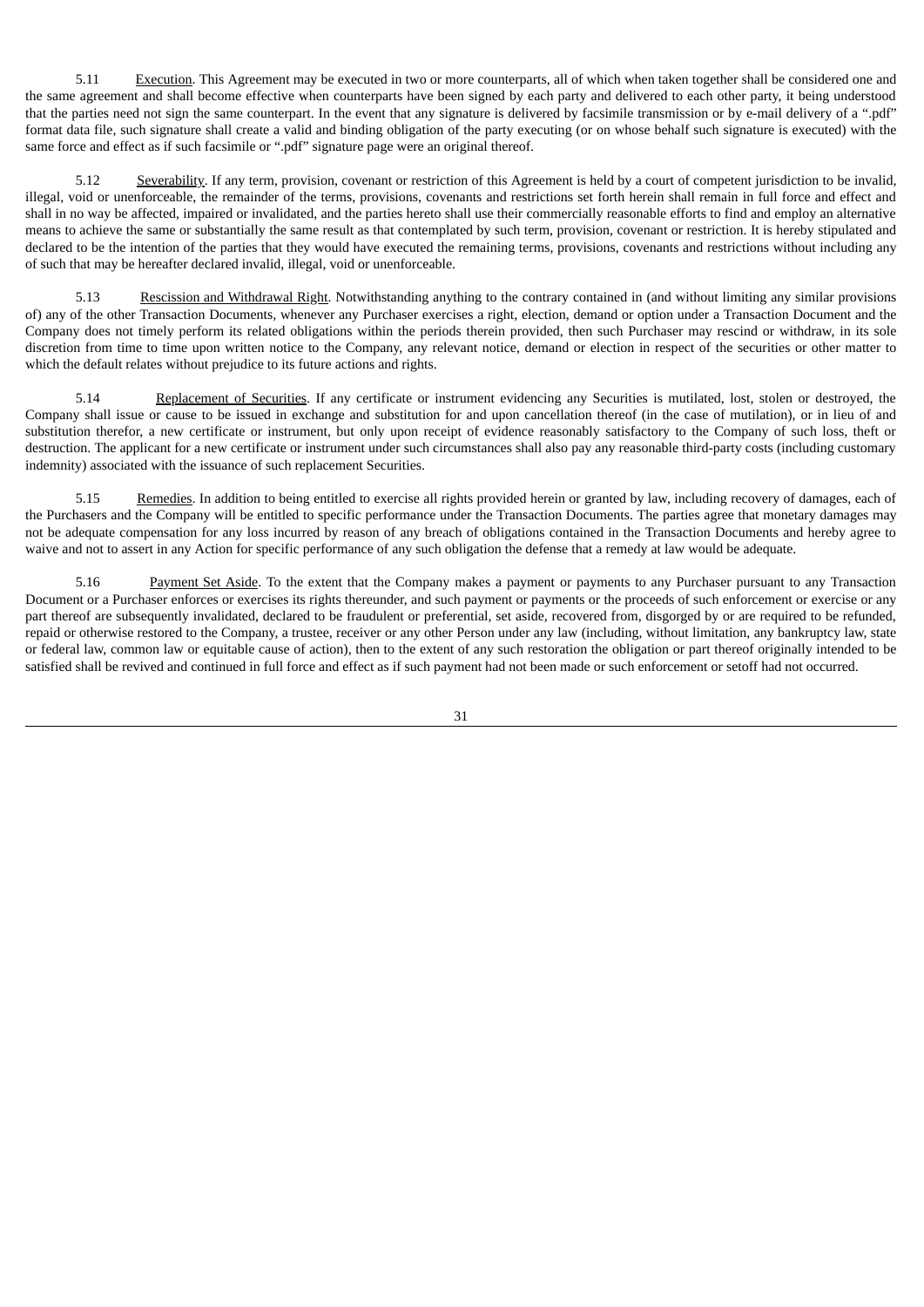5.17 Independent Nature of Purchasers' Obligations and Rights. The obligations of each Purchaser under any Transaction Document are several and not joint with the obligations of any other Purchaser, and no Purchaser shall be responsible in any way for the performance or non-performance of the obligations of any other Purchaser under any Transaction Document. Nothing contained herein or in any other Transaction Document, and no action taken by any Purchaser pursuant hereto or thereto, shall be deemed to constitute the Purchasers as a partnership, an association, a joint venture or any other kind of entity, or create a presumption that the Purchasers are in any way acting in concert or as a group with respect to such obligations or the transactions contemplated by the Transaction Documents. Each Purchaser shall be entitled to independently protect and enforce its rights including, without limitation, the rights arising out of this Agreement or out of the other Transaction Documents, and it shall not be necessary for any other Purchaser to be joined as an additional party in any Proceeding for such purpose. Each Purchaser has been represented by its own separate legal counsel in its review and negotiation of the Transaction Documents. For reasons of administrative convenience only, each Purchaser and its respective counsel have chosen to communicate with the Company through the legal counsel of the Placement Agent. The legal counsel of the Placement Agent does not represent any of the Purchasers and only represents the Placement Agent. The Company has elected to provide all Purchasers with the same terms and Transaction Documents for the convenience of the Company and not because it was required or requested to do so by any of the Purchasers. It is expressly understood and agreed that each provision contained in this Agreement and in each other Transaction Document is between the Company and a Purchaser, solely, and not between the Company and the Purchasers collectively and not between and among the Purchasers.

5.18 Saturdays, Sundays, Holidays, etc. If the last or appointed day for the taking of any action or the expiration of any right required or granted herein shall not be a Business Day, then such action may be taken or such right may be exercised on the next succeeding Business Day.

5.19 Construction. The parties agree that each of them and/or their respective counsel have reviewed and had an opportunity to revise the Transaction Documents and, therefore, the normal rule of construction to the effect that any ambiguities are to be resolved against the drafting party shall not be employed in the interpretation of the Transaction Documents or any amendments thereto. In addition, each and every reference to share prices and ADSs or Ordinary Shares in any Transaction Document shall be subject to adjustment for reverse and forward stock splits, stock dividends, stock combinations and other similar transactions of the ADSs or Ordinary Shares that occur after the date of this Agreement.

#### **5.20 WAIVER OF JURY TRIAL. IN ANY ACTION, SUIT, OR PROCEEDING IN ANY JURISDICTION BROUGHT BY ANY PARTY AGAINST ANY OTHER PARTY, THE PARTIES EACH KNOWINGLY AND INTENTIONALLY, TO THE GREATEST EXTENT PERMITTED BY APPLICABLE LAW, HEREBY ABSOLUTELY, UNCONDITIONALLY, IRREVOCABLY AND EXPRESSLY WAIVES FOREVER TRIAL BY JURY.**

*(Signature Pages Follow)*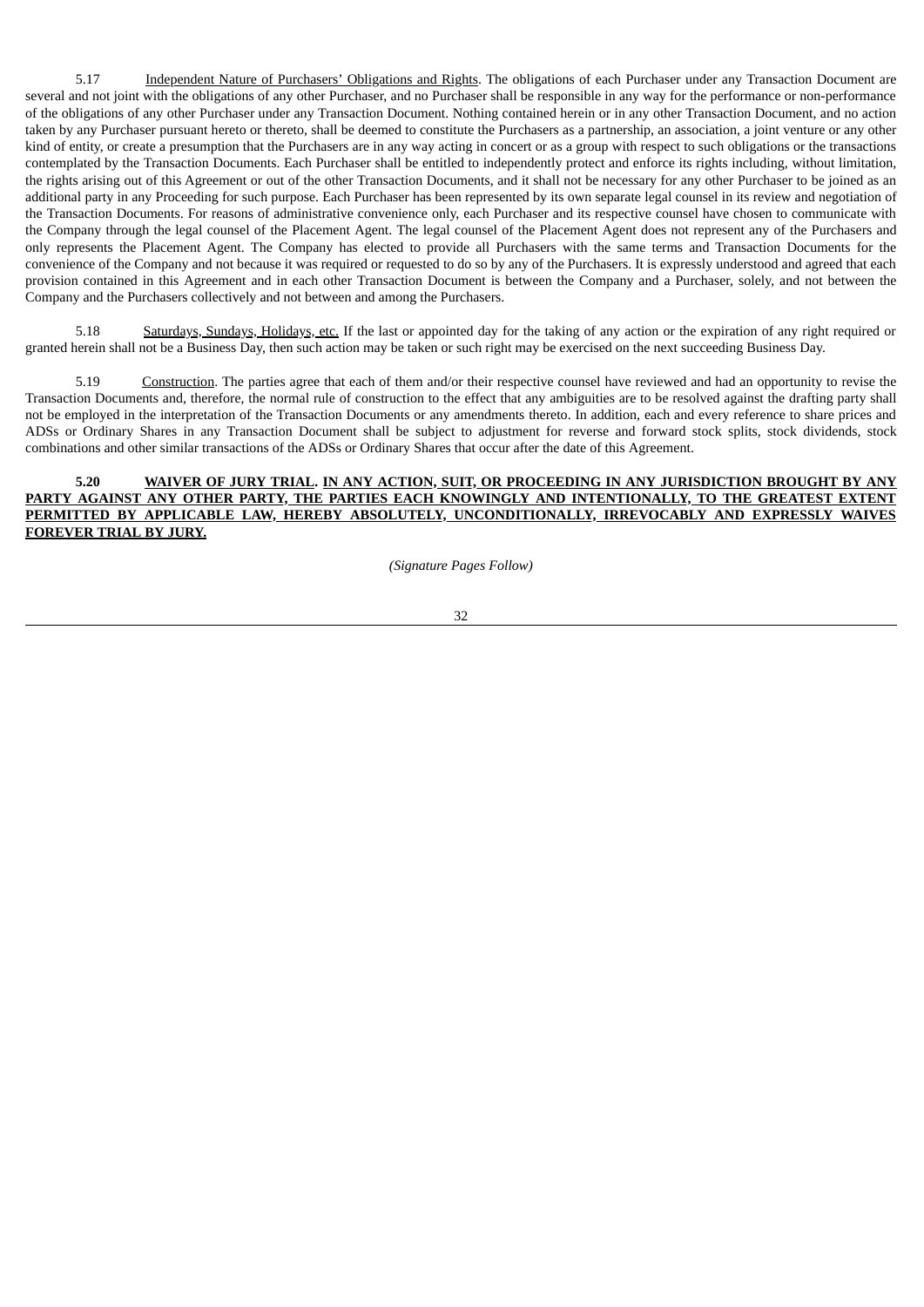IN WITNESS WHEREOF, the parties hereto have caused this Securities Purchase Agreement to be duly executed by their respective authorized signatories as of the date first indicated above.

## **AKARI THERAPEUTICS, PLC** Address for Notice:

By: Fax:

Title:

Name: E-mail:

With a copy to (which shall not constitute notice):

## [REMAINDER OF PAGE INTENTIONALLY LEFT BLANK SIGNATURE PAGE FOR PURCHASER FOLLOWS]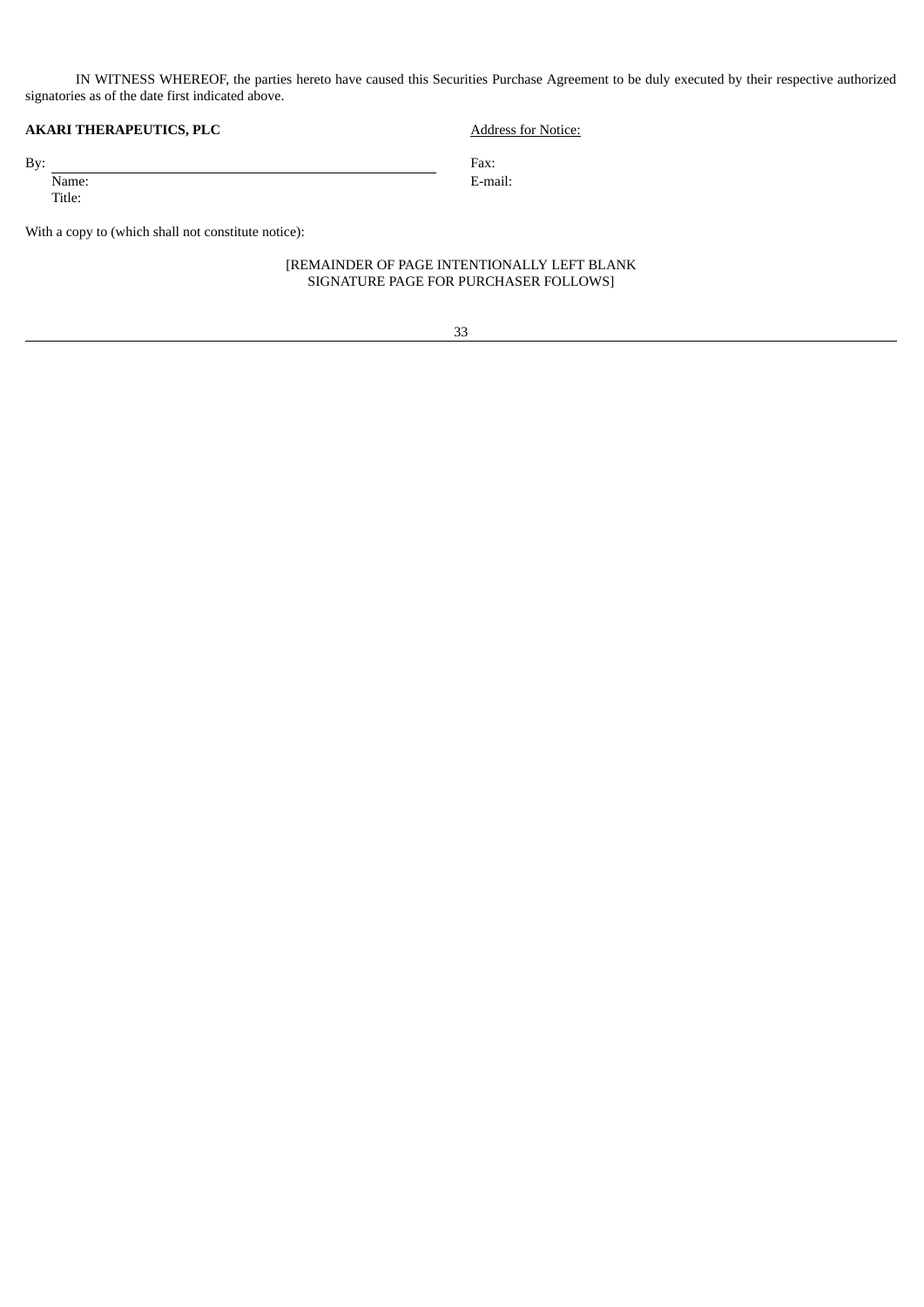# [PURCHASER SIGNATURE PAGES TO AKTX SECURITIES PURCHASE AGREEMENT]

IN WITNESS WHEREOF, the undersigned have caused this Securities Purchase Agreement to be duly executed by their respective authorized signatories as of the date first indicated above.

| Signature of Authorized Signatory of Purchaser: |  |  |
|-------------------------------------------------|--|--|
|                                                 |  |  |
|                                                 |  |  |
|                                                 |  |  |
| Facsimile Number of Authorized Signatory:       |  |  |
| Address for Notice to Purchaser:                |  |  |

Address for Delivery of Warrants to Purchaser (if not same as address for notice):

Name:

Address:

Number of Warrants

Subscription Amount: \$

EIN Number: \_\_\_\_\_\_\_\_\_\_\_\_\_\_\_\_\_\_\_\_

Address for Delivery of ADSs to Purchaser (if not same as address for notice):

DWAC for ADSs:

| DTC Participant name and number:         |  |  |
|------------------------------------------|--|--|
| Contact of DTC Participant:              |  |  |
| Telephone Number of Participant Contact: |  |  |
|                                          |  |  |

| ٠                |  |
|------------------|--|
| I<br>I<br>×<br>٠ |  |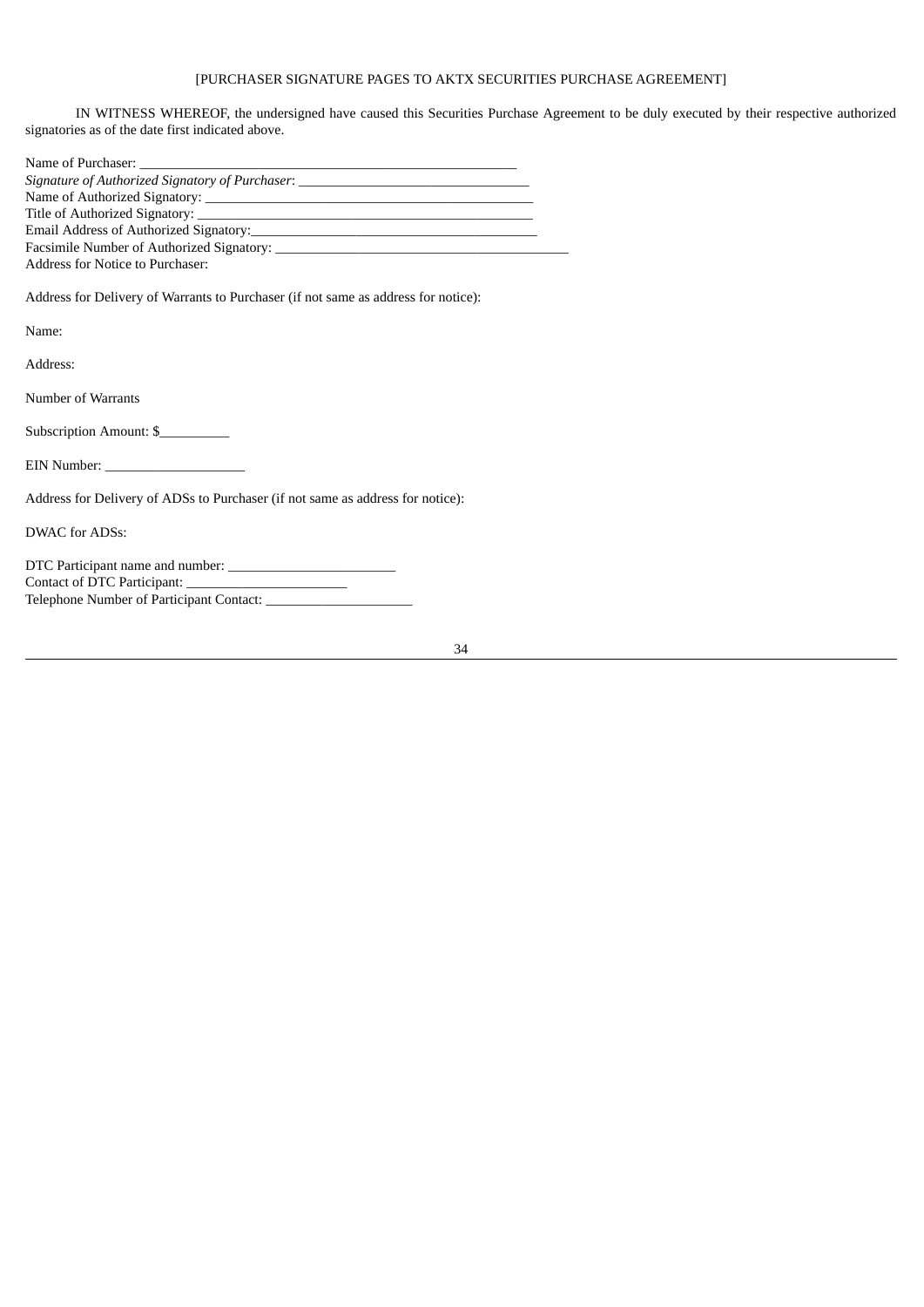Subscription Amount: \$

ADSs: \_\_\_\_\_\_\_\_\_\_\_\_\_\_\_\_\_

EIN Number:

o Notwithstanding anything contained in this Agreement to the contrary, by checking this box (i) the obligations of the above-signed to purchase the securities set forth in this Agreement to be purchased from the Company by the above-signed, and the obligations of the Company to sell such securities to the above-signed, shall be unconditional and all conditions to Closing shall be disregarded, (ii) the Closing shall occur by the second (2nd) Trading Day following the date of this Agreement and (iii) any condition to Closing contemplated by this Agreement (but prior to being disregarded by clause (i) above) that required delivery by the Company or the above-signed of any agreement, instrument, certificate or the like or purchase price (as applicable) shall no longer be a condition and shall instead be an unconditional obligation of the Company or the above-signed (as applicable) to deliver such agreement, instrument, certificate or the like or purchase price (as applicable) to such other party on the Closing Date.

#### [SIGNATURE PAGES CONTINUE]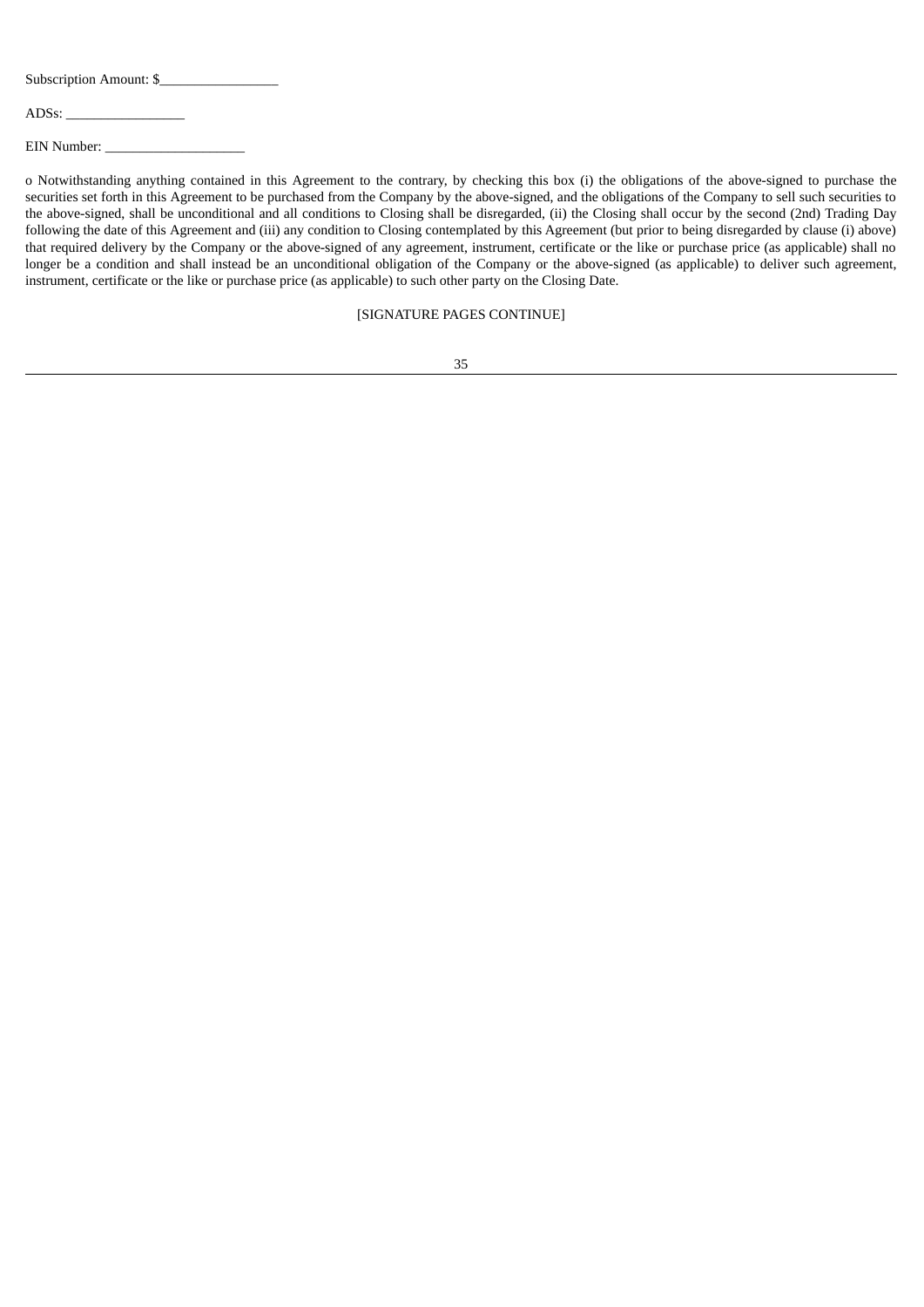Exhibit A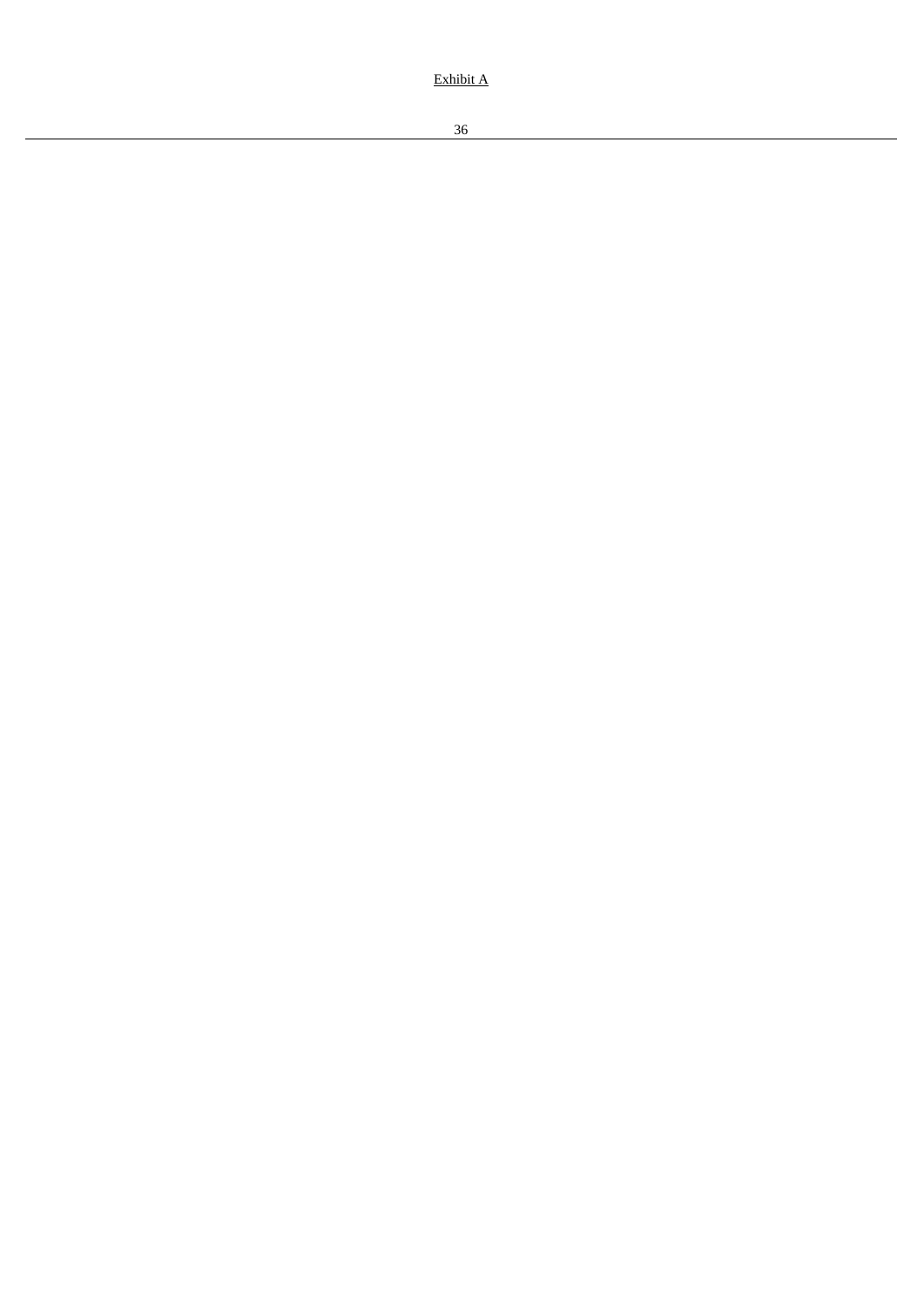## WARRANT TO PURCHASE ORDINARY SHARES REPRESENTED BY AMERICAN DEPOSITARY SHARES AKARI THERAPEUTICS, PLC.

<span id="page-47-0"></span>Warrant No.: 2022 [Month] - \_\_ Initial Exercise Date: [\_\_\_\_] \_\_, 2022

Issuance Date: [\_\_\_\_] \_\_, 2022

Number of American Depositary Shares: \_\_\_\_\_\_\_\_\_\_\_\_\_\_\_\_

THIS WARRANT TO PURCHASE ORDINARY SHARES REPRESENTED BY AMERICAN DEPOSITARY SHARES (the "Warrant") certifies that, for value received, \_\_\_\_\_\_\_\_\_\_\_\_\_\_ or its assigns (the "Holder") is entitled, upon the terms and subject to the limitations on exercise and the conditions hereinafter set forth, at any time on or after [\_], 2022 (the "Initial Exercise Date") and on or prior to 5:00 p.m. (New York City time) on [\_], 2027 (the "Termination Date") but not thereafter, to subscribe for and purchase from Akari Therapeutics, Plc., a public company with limited liability incorporated under the laws of England and Wales (the "Company"), up to \_\_\_\_\_\_ Ordinary Shares (the "Warrant Shares") represented by American Depositary Shares ("ADSs"), as subject to adjustment hereunder (the "Warrant ADSs"). The purchase price of one Warrant ADS shall be equal to the Exercise Price, as defined in Section 2(b).

Section 1. Definitions. Capitalized terms used and not otherwise defined herein shall have the meanings set forth in that certain Securities Purchase Agreement (the "Purchase Agreement"), dated [\_], 2022 among the Company and the purchasers signatory thereto.

Section 2. Exercise.

a) Exercise of Warrant. Exercise of the purchase rights represented by this Warrant may be made, in whole or in part, at any time or times on or after the Initial Exercise Date and on or before the Termination Date by delivery to the Company (or such other office or agency of the Company as it may designate by notice in writing to the registered Holder at the address of the Holder appearing on the books of the Company) and the Depositary of a duly executed facsimile copy (or *.pdf* copy via e-mail) of the Notice of Exercise in the form annexed hereto (the "Notice of Exercise"). Within the earlier of (i) two (2) Trading Days and (ii) the number of Trading Days comprising the Standard Settlement Period (as defined in Section 2(d)(i) herein) following the date of exercise as aforesaid the Holder shall deliver to the Company the aggregate applicable Exercise Price of the Warrant ADSs thereby purchased by wire transfer or cashier's check drawn on a United States bank. No ink-original Notice of Exercise shall be required, nor shall any medallion guarantee (or other type of guarantee or notarization) of any Notice of Exercise be required. Notwithstanding anything herein to the contrary, the Holder shall not be required to physically surrender this Warrant to the Company until the Holder has purchased all of the Warrant ADSs available hereunder and the Warrant has been exercised in full, in which case, the Holder shall surrender this Warrant to the Company for cancellation within three (3) Trading Days of the date the final Notice of Exercise is delivered to the Company. Partial exercises of this Warrant resulting in purchases of a portion of the total number of Warrant ADSs available hereunder shall have the effect of lowering the outstanding number of Warrant ADSs purchasable hereunder in an amount equal to the applicable number of Warrant ADSs purchased. The Holder and the Company shall maintain records showing the number of Warrant ADSs purchased and the date of such purchases. The Company shall deliver any objection to any Notice of Exercise within one (1) Trading Day of receipt of such notice. The Holder and any assignee, by acceptance of this Warrant, acknowledge and agree that, by reason of the provisions of this paragraph, following the purchase of a portion of the Warrant ADSs hereunder, the number of Warrant ADSs available for purchase hereunder at any given time may be less than the amount stated on the face hereof.

b) Exercise Price. Subject to Section 2(c) hereof, the exercise price per ADS under this Warrant shall be \$[-1, subject to adjustment hereunder (or, if higher, the nominal value of an ADS at the time of issue) (the "Exercise Price").

c) Cashless Exercise. If at the time of exercise hereof there is no effective registration statement registering with a current prospectus available for the resale of the Warrant ADSs by the Holder, then this Warrant may (if permitted by applicable law and the Company's articles of association) also be exercised, in whole or in part, at such time by means of a "cashless exercise" in which the Holder shall, upon payment to the Company of a reduced Exercise Price per Warrant ADS actually to be issued pursuant to the cashless exercise equal to the nominal value of an ADS (i.e., \$0. 01) be entitled to receive a number of Warrant ADSs equal to the quotient obtained by dividing [(A-B) (X)] by (A), where: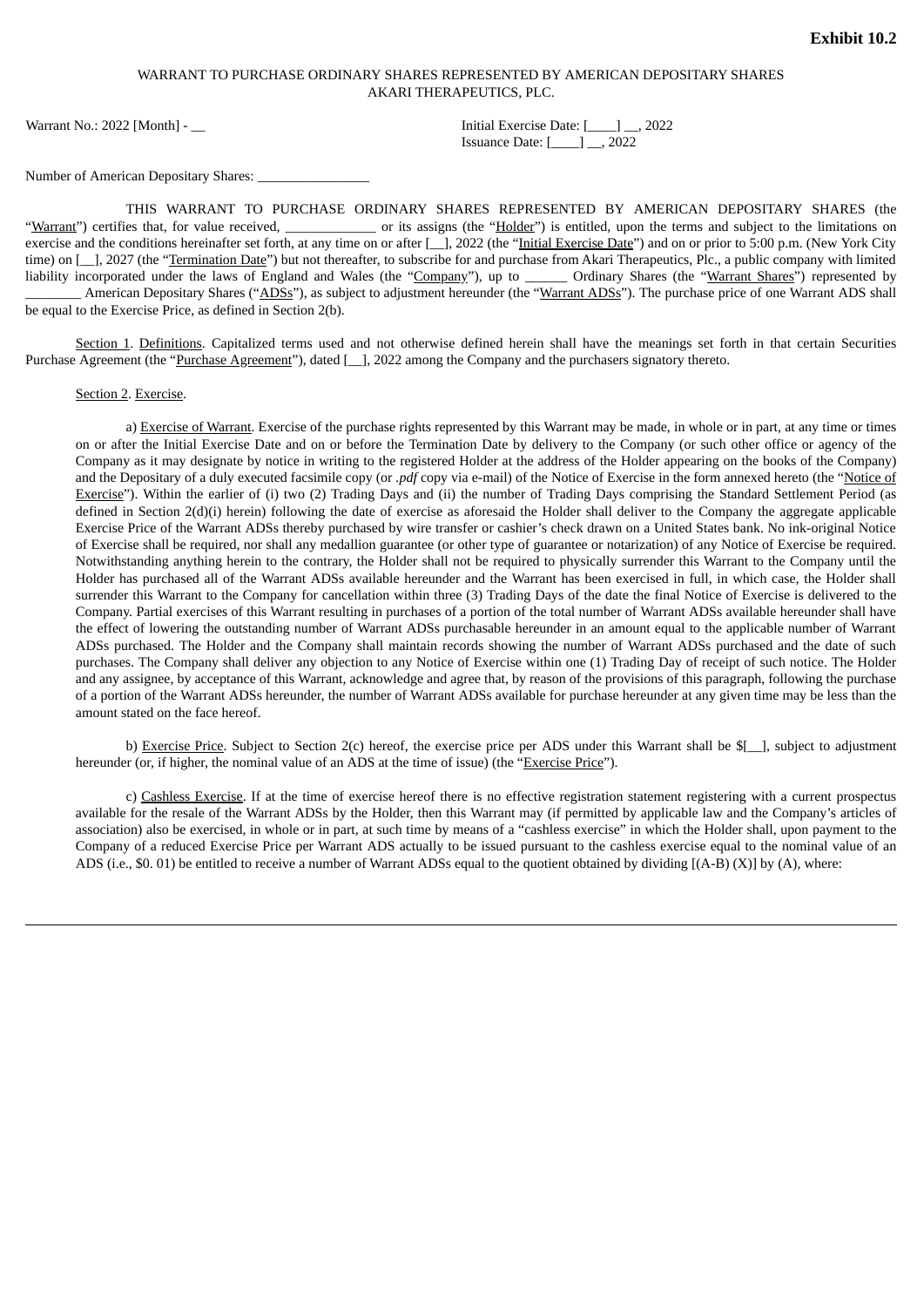- (A) = as applicable: (i) the VWAP on the Trading Day immediately preceding the date of the applicable Notice of Exercise if such Notice of Exercise is (1) both executed and delivered pursuant to Section 2(a) hereof on a day that is not a Trading Day or (2) both executed and delivered pursuant to Section 2(a) hereof on a Trading Day prior to the opening of "regular trading hours" (as defined in Rule 600(b)(64) of Regulation NMS promulgated under the federal securities laws) on such Trading Day, (ii) at the option of the Holder, either (y) the VWAP on the Trading Day immediately preceding the date of the applicable Notice of Exercise or (z) the Bid Price of the ADSs on the principal Trading Market as reported by Bloomberg L.P. as of the time of the Holder's execution of the applicable Notice of Exercise if such Notice of Exercise is executed during "regular trading hours" on a Trading Day and is delivered within two (2) hours thereafter (including until two (2) hours after the close of "regular trading hours" on a Trading Day) pursuant to Section 2(a) hereof or (iii) the VWAP on the date of the applicable Notice of Exercise if the date of such Notice of Exercise is a Trading Day and such Notice of Exercise is both executed and delivered pursuant to Section 2(a) hereof after the close of "regular trading hours" on such Trading Day;
- (B) = the Exercise Price of this Warrant for cash exercise, as adjusted hereunder; and
- $(X)$  = the number of Warrant ADSs that would be issuable upon exercise of this Warrant in accordance with the terms of this Warrant if such exercise were by means of a cash exercise rather than a cashless exercise.

"Bid Price" means, for any date, the price determined by the first of the following clauses that applies: (a) if the ADSs are then listed or quoted on a Trading Market, the bid price of the ADSs for the time in question (or the nearest preceding date) on the Trading Market on which the ADSs are then listed or quoted as reported by Bloomberg L.P. (based on a Trading Day from 9:30 a.m. (New York City time) to 4:02 p.m. (New York City time)), (b) if OTCQB or OTCQX is not a Trading Market, the volume weighted average price of the ADSs for such date (or the nearest preceding date) on OTCQB or OTCQX as applicable, (c) if the ADSs not then listed or quoted for trading on OTCQB or OTCQX and if prices for the ADSs are then reported in the "Pink Sheets" published by OTC Markets Group, Inc. (or a similar organization or agency succeeding to its functions of reporting prices), the most recent bid price per share of the ADSs so reported, or (d) in all other cases, the fair market value of an ADSs as determined by an independent appraiser selected in good faith by the Holders of a majority in interest of the Securities then outstanding and reasonably acceptable to the Company, the fees and expenses of which shall be paid by the Company.

"YWAP" means, for any date, the price determined by the first of the following clauses that applies: (a) if the ADSs then listed or quoted on a Trading Market, the daily volume weighted average price of the ADSs for such date (or the nearest preceding date) on the Trading Market on which the ADSs then listed or quoted as reported by Bloomberg L.P. (based on a Trading Day from 9:30 a.m. (New York City time) to 4:02 p.m. (New York City time)), (b) if OTCQB or OTCQX is not a Trading Market, the volume weighted average price of the ADSs for such date (or the nearest preceding date) on OTCQB or OTCQX as applicable, (c) if the ADSs not then listed or quoted for trading on OTCQB or OTCQX and if prices for the ADSs are then reported in the "Pink Sheets" published by OTC Markets Group, Inc. (or a similar organization or agency succeeding to its functions of reporting prices), the most recent bid price per ADS so reported, or (d) in all other cases, the fair market value of an ADS as determined by an independent appraiser selected in good faith by the Holders of a majority in interest of the Securities then outstanding and reasonably acceptable to the Company, the fees and expenses of which shall be paid by the Company.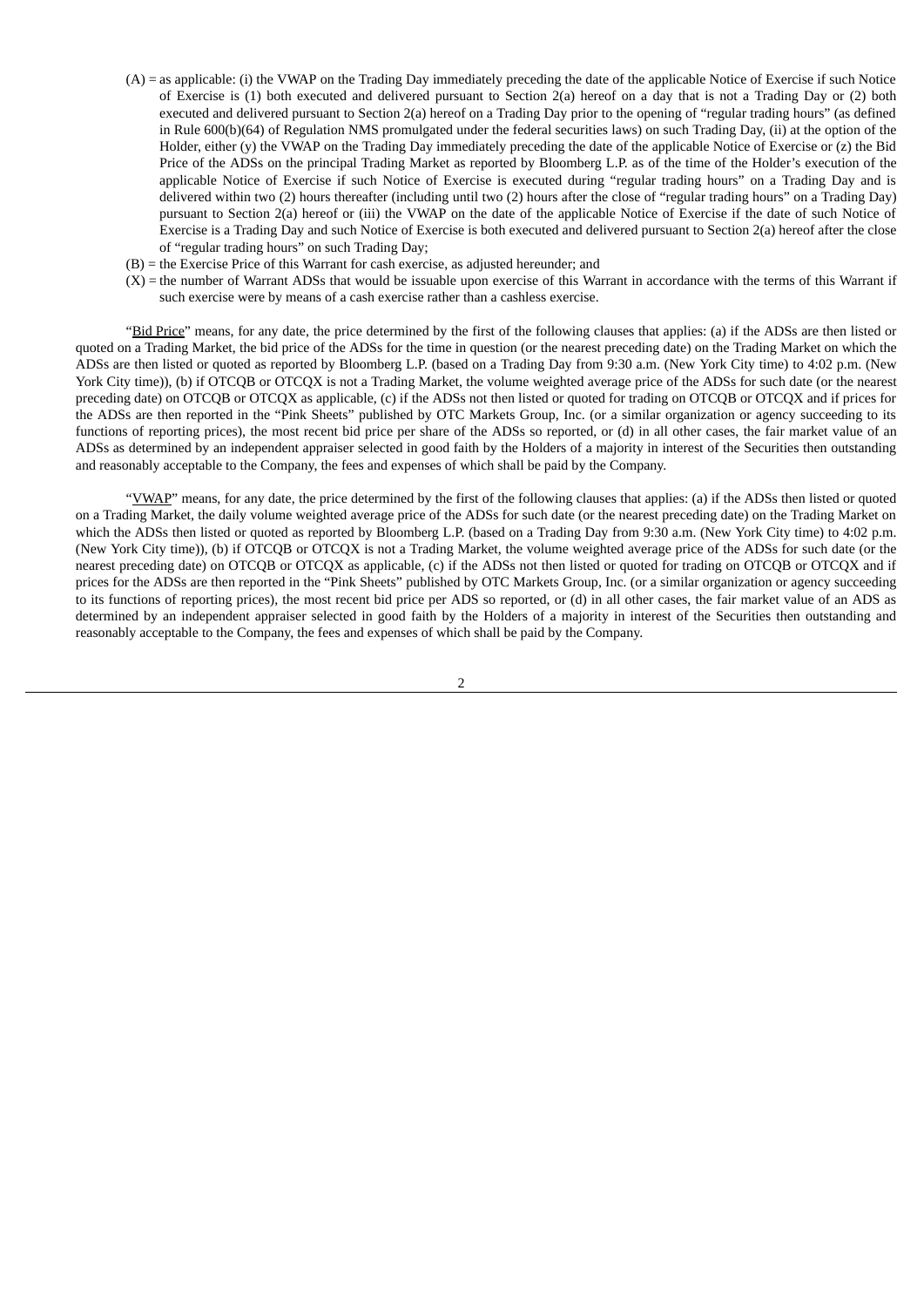i. Delivery of Warrant ADSs Upon Exercise. The Company shall deposit the Warrant Shares subject to such exercise with Deutsche Bank Trust Company Americas, the Depositary for the ADSs (the "Depositary") and instruct the Depositary to credit the Holder's prime broker with The Depository Trust Company through its Deposit/Withdrawal At Custodian system ("DWAC") if the Depositary is then a participant in such system and either (A) there is an effective registration statement with a current prospectus registering for resale of the Warrant Shares represented by the Warrant ADSs by the Holder or (B) this Warrant is being exercised via cashless exercise and the Warrant ADSs have been sold by the Holder prior to the Warrant ADS Delivery Date (as defined below), and otherwise by electronic (registered in book-entry format) or physical delivery to the address specified by the Holder in the Notice of Exercise, by the date that is the earliest of (i) two (2) Trading Days after the delivery to the Company of the Notice of Exercise, (ii) two (2) Trading Days after delivery of the aggregate Exercise Price to the Company and (iii) the number of Trading Days comprising the Standard Settlement Period after the delivery to the Company of the Notice of Exercise and the aggregate Exercise Price (such date, the "Warrant ADS Delivery Date"). Upon delivery of the Notice of Exercise, the Company shall treat the Holder for all corporate purposes as if it were the beneficial owner of the Warrant ADSs with respect to which this Warrant has been exercised, irrespective of the date of delivery of the Warrant Shares, provided that payment of the aggregate Exercise Price is received within the earlier of (i) two (2) Trading Days and (ii) the number of Trading Days comprising the Standard Settlement Period following delivery of the Notice of Exercise. If the Company fails for any reason to deliver to the Holder the Warrant ADSs subject to a Notice of Exercise by the Warrant ADS Delivery Date, the Company shall pay to the Holder, in cash, as liquidated damages and not as a penalty, for each \$1,000 of Warrant ADSs subject to such exercise (based on the VWAP of the ADSs on the date of the applicable Notice of Exercise), \$10.00 per Trading Day (increasing to \$20.00 per Trading Day on the third Trading Day after the Warrant ADS Delivery Date) for each Trading Day after such Warrant ADS Delivery Date until such Warrant ADSs are delivered or the Holder rescinds such exercise. The Company agrees to use commercially reasonable efforts to maintain a transfer agent that is a participant in the FAST program so long as this Warrant remains outstanding and exercisable. As used herein, "Standard Settlement Period" means the standard settlement period, expressed in a number of Trading Days, on the Company's primary Trading Market with respect to the ADSs as in effect on the date of delivery of the Notice of Exercise.

ii. Delivery of New Warrants Upon Exercise. If this Warrant shall have been exercised in part, the Company shall, at the request of a Holder and upon surrender of this Warrant certificate, at the time of delivery of the Warrant ADSs, deliver to the Holder a new Warrant evidencing the rights of the Holder to purchase the unpurchased Warrant ADSs called for by this Warrant, which new Warrant shall in all other respects be identical with this Warrant.

iii. Rescission Rights. If the Company fails to cause the Transfer Agent to transmit to the Holder the Warrant ADSs pursuant to Section 2(d)(i) by the Warrant ADS Delivery Date, then the Holder will have the right to rescind such exercise in respect of the untransmitted Warrant ADSs (with the effect that the Holder's right to acquire such Warrant ADSs pursuant to this Warrant shall be restored) and the Company shall return to the Holder the aggregate Exercise Price paid to the Company for such Warrant ADSs.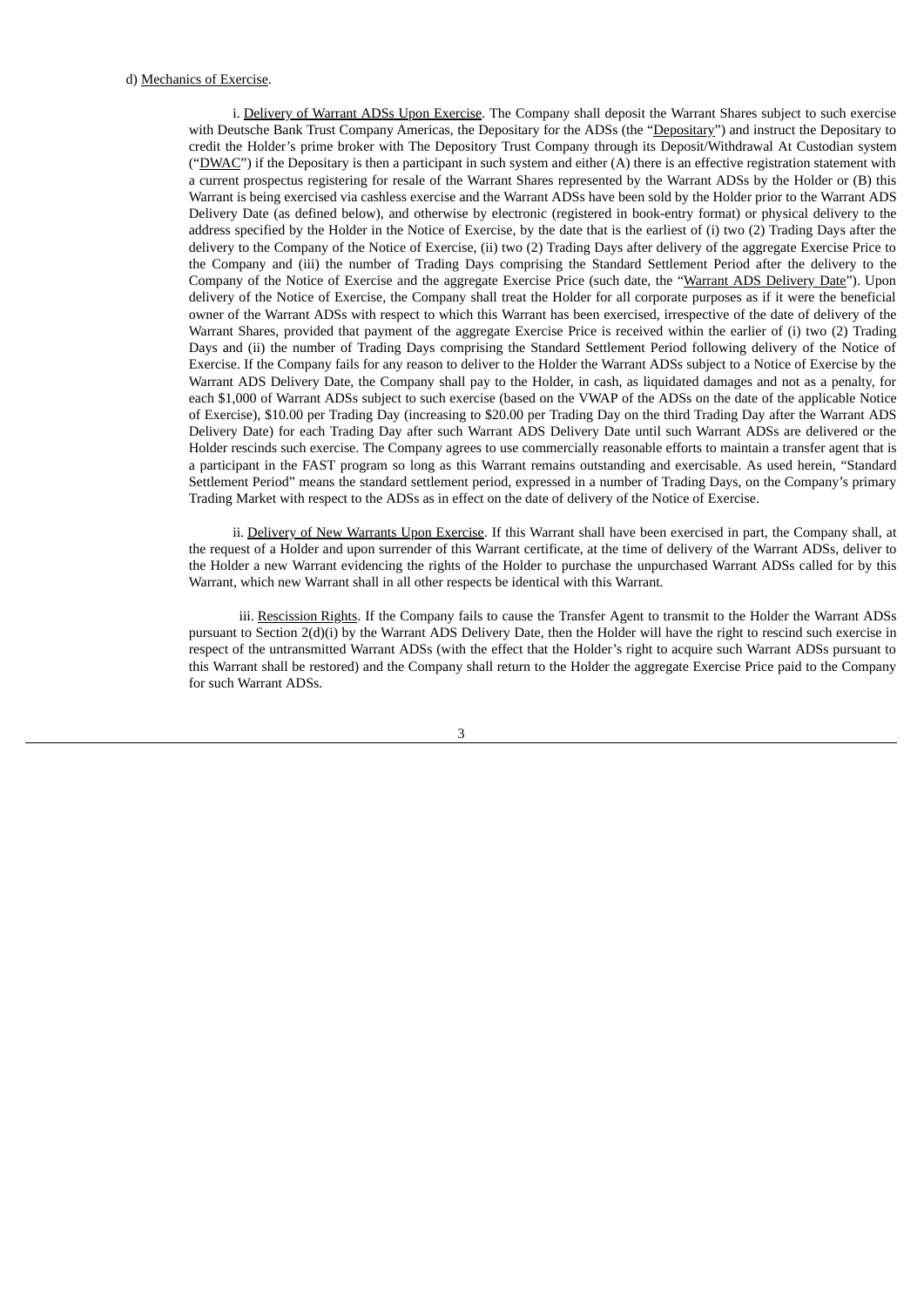iv. Compensation for Buy-In on Failure to Timely Deliver Warrant ADSs Upon Exercise. In addition to any other rights available to the Holder, if the Company fails to cause the Depositary to deliver to the Holder the Warrant ADSs in accordance with the provisions of Section 2(d)(i) above pursuant to an exercise on or before the Warrant ADS Delivery Date, and if after such date the Holder is required by its broker to purchase (in an open market transaction or otherwise) or the Holder's brokerage firm otherwise purchases, ADSs to deliver in satisfaction of a sale by the Holder of the Warrant ADSs which the Holder anticipated receiving upon such exercise (a "Buy-In"), then the Company shall (A) pay in cash to the Holder the amount, if any, by which (x) the Holder's total purchase price (including brokerage commissions, if any) for the ADSs so purchased exceeds (y) the amount obtained by multiplying (1) the number of Warrant ADSs that the Company failed to deliver to the Holder in connection with the exercise at issue by (2) the price at which the sell order giving rise to such purchase obligation was executed, and (B) at the option of the Holder, either reinstate the portion of the Warrant in respect of the Warrant ADSs for which such exercise was not honored and return any amount received by the Company in respect of the Exercise Price for those Warrant ADSs (in which case such exercise shall be deemed rescinded) or deliver to the Holder the number of ADSs that would have been issued had the Company timely complied with its exercise and delivery obligations hereunder. For example, if the Holder purchases ADSs having a total purchase price of \$11,000 to cover a Buy-In with respect to an attempted exercise of the Warrant with an aggregate sale price giving rise to such purchase obligation of \$10,000, under clause (A) of the immediately preceding sentence the Company shall be required to pay the Holder \$1,000. The Holder shall provide the Company written notice indicating the amounts payable to the Holder in respect of the Buy-In and, upon request of the Company, evidence of the amount of such loss. Nothing herein shall limit a Holder's right to pursue any other remedies available to it hereunder, at law or in equity including, without limitation, a decree of specific performance and/or injunctive relief with respect to the Company's failure to timely deliver ADSs upon exercise of the Warrant as required pursuant to the terms hereof.

v. No Fractional Shares or Scrip. No fractional Warrant Shares or Warrant ADSs shall be issued upon the exercise of this Warrant. As to any fraction of an ADS which the Holder would otherwise be entitled to purchase upon such exercise, the Company shall, at its election, either pay a cash adjustment in respect of such final fraction in an amount equal to such fraction multiplied by the Exercise Price or round up to the next whole ADS; provided, however, the fraction of an ADS shall not be rounded up to the next whole ADS if such rounding results in the issue price being lower than the nominal value of the ADS.

vi. Charges, Taxes and Expenses. Issuance of Warrant ADSs shall be made without charge to the Holder for any issue or transfer tax or other incidental expense in respect of the issuance of Warrant ADSs, all of which taxes and expenses shall be paid by the Company, and such Warrant ADSs shall be issued in the name of the Holder or in such name or names as may be directed by the Holder; provided, however, that in the event that Warrant ADSs are to be issued in a name other than the name of the Holder, this Warrant when surrendered for exercise shall be accompanied by the Assignment Form attached hereto duly executed by the Holder and the Company may require, as a condition thereto, the payment of a sum sufficient to reimburse it for any transfer tax incidental thereto. The Company shall pay all Depositary fees required for same-day processing of any Notice of Exercise and all fees to the Depository Trust Company (or another established clearing corporation performing similar functions) required for same-day electronic issuance and delivery of the Warrant ADSs.

vii. Closing of Books. The Company will not close its shareholder books or records in any manner which prevents the timely exercise of this Warrant, pursuant to the terms hereof; provided, however, that the foregoing shall not be deemed or construed to limit any rights of the Depositary under the terms and provisions of the deposit agreement among, *inter alia*, the Company and the Depositary.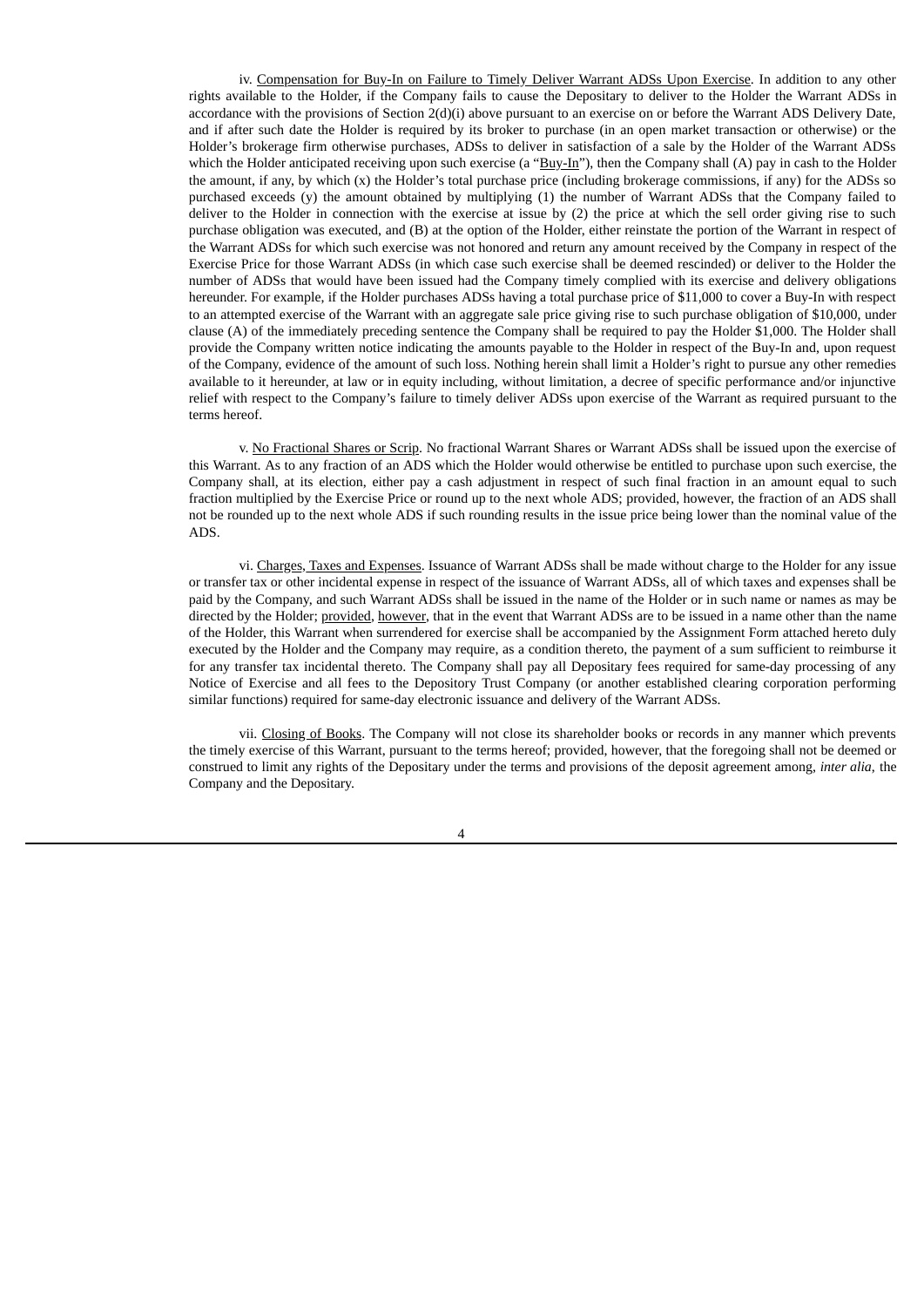e) Holder's Exercise Limitations. Notwithstanding anything to the contrary contained herein, the Company shall not effect the exercise of any portion of this Warrant, and the Holder shall not have the right to exercise any portion of this Warrant, pursuant to the terms and conditions of this Warrant and any such exercise shall be null and void and treated if never made, to the extent that after giving effect to such exercise, the Holder together with the other Attribution Parties collectively would beneficially own in excess of [9.99][4.99]% (the "Maximum Percentage") of the number of Ordinary Shares outstanding immediately after giving effect to such exercise. For purposes of the foregoing sentence, the aggregate number of Ordinary Shares beneficially owned by the Holder and the other Attribution Parties shall include the number of Ordinary Shares underlying ADSs held by the Holder and all other Attribution Parties plus the number of Ordinary Shares underlying ADSs issuable upon exercise of this Warrant with respect to which the determination of such sentence is being made, but shall exclude the number of Ordinary Shares underlying ADSs which would be issuable upon (A) exercise of the remaining, unexercised portion of this Warrant beneficially owned by the Holder or any of the other Attribution Parties and (B) exercise or conversion of the unexercised or unconverted portion of any other securities of the Company beneficially owned by the Holder or any other Attribution Party subject to a limitation on conversion or exercise analogous to the limitation contained in this Section 3(e). For purposes of this Section 3(e), beneficial ownership shall be calculated in accordance with Section 13(d) of the Exchange Act. For purposes of this Warrant, in determining the number of Ordinary Shares underlying ADSs the Holder may acquire upon the exercise of this Warrant without exceeding the Maximum Percentage, the Holder may rely on the number of Ordinary Shares as reflected in (x) the Company's most recent Annual Report on Form 20-F, Current Report on Form 6-K or other public filing with the Commission, as the case may be, (y) a more recent public announcement by the Company or (3) any other written notice by the Company setting forth the number of Ordinary Shares outstanding (the "Reported Outstanding Share Number"). If the Company receives an Exercise Notice from the Holder at a time when the actual number of outstanding Ordinary Shares is less than the Reported Outstanding Share Number, the Company shall (i) notify the Holder in writing of the number of Ordinary Shares then outstanding and, to the extent that such Exercise Notice would otherwise cause the Holder's beneficial ownership, as determined pursuant to this Section 2(e), to exceed the Maximum Percentage, the Holder must notify the Company of a reduced number of Warrant ADSs to be purchased pursuant to such Exercise Notice (the number of shares by which such purchase is reduced, the "Reduction Shares") and (ii) as soon as reasonably practicable, the Company shall return to the Holder any exercise price paid by the Holder for the Reduction Shares. For any reason at any time, upon the written or oral request of the Holder, the Company shall within one (1) Business Day confirm orally and in writing or by electronic mail to the Holder the number of Ordinary Shares then outstanding. In any case, the number of outstanding Ordinary Shares shall be determined after giving effect to the conversion or exercise of securities of the Company, including this Warrant, by the Holder and any other Attribution Party since the date as of which the Reported Outstanding Share Number was reported. In the event that the issuance of Ordinary Shares to the Holder upon exercise of this Warrant results in the Holder and the other Attribution Parties being deemed to beneficially own, in the aggregate, more than the Maximum Percentage of the number of outstanding Ordinary Shares (as determined under Section 13(d) of the Exchange Act), the Company and the Holder shall use commercially reasonable efforts to procure that the number of shares so issued by which the Holder's and the other Attribution Parties' aggregate beneficial ownership exceeds the Maximum Percentage (the "Excess Shares") are repurchased by the Company (out of its distributable reserves pursuant to a contract duly authorized in accordance with the law, or as it may otherwise be legally permitted from time to time) for a price equal to the applicable Exercise Price, and pending such repurchase the Holder agrees it shall not exercise any rights relating to the power to vote or to transfer the Excess Shares. Upon delivery of a written notice to the Company, the Holder may from time to time increase (with such increase not effective until the sixty-first (61st) day after delivery of such notice) or decrease the Maximum Percentage to any other percentage not in excess of 9.99% as specified in such notice; provided that (i) any such increase in the Maximum Percentage will not be effective until the sixty-first (61st) day after such notice is delivered to the Company and (ii) any such increase or decrease will apply only to the Holder and the other Attribution Parties and not to any other holder of Warrants that is not an Attribution Party of the Holder. For purposes of clarity, the Ordinary Shares issuable pursuant to the terms of this Warrant in excess of the Maximum Percentage shall not be deemed to be beneficially owned by the Holder for any purpose including for purposes of Section 13(d) or Rule 16a-1(a)(1) of the Exchange Act. The provisions of this paragraph shall be construed and implemented in a manner otherwise than in strict conformity with the terms of this Section 3(e) to the extent necessary to correct this paragraph or any portion of this paragraph which may be defective or inconsistent with the intended beneficial ownership limitation contained in this Section 2(e) or to make changes or supplements necessary or desirable to properly give effect to such limitation. The limitation contained in this paragraph may not be waived and shall apply to a successor holder of this Warrant. "Attribution Parties" means, collectively, the following Persons and entities: (i) any investment vehicle, including, any funds, feeder funds or managed accounts, currently, or from time to time after the issuance date, directly or indirectly managed or advised by the Holder's investment manager or any of its Affiliates or principals, (ii) any direct or indirect Affiliates of the Holder or any of the foregoing, (iii) any Person acting or who could be deemed to be acting as a group together with the Holder or any of the foregoing and (iv) any other Persons whose beneficial ownership of the Company's Ordinary Shares would or could be aggregated with the Holder's and the other Attribution Parties for purposes of Section 13(d) of the Exchange Act. For clarity, the purpose of the foregoing is to subject collectively the Holder and all other Attribution Parties to the Maximum Percentage.

<sup>5</sup>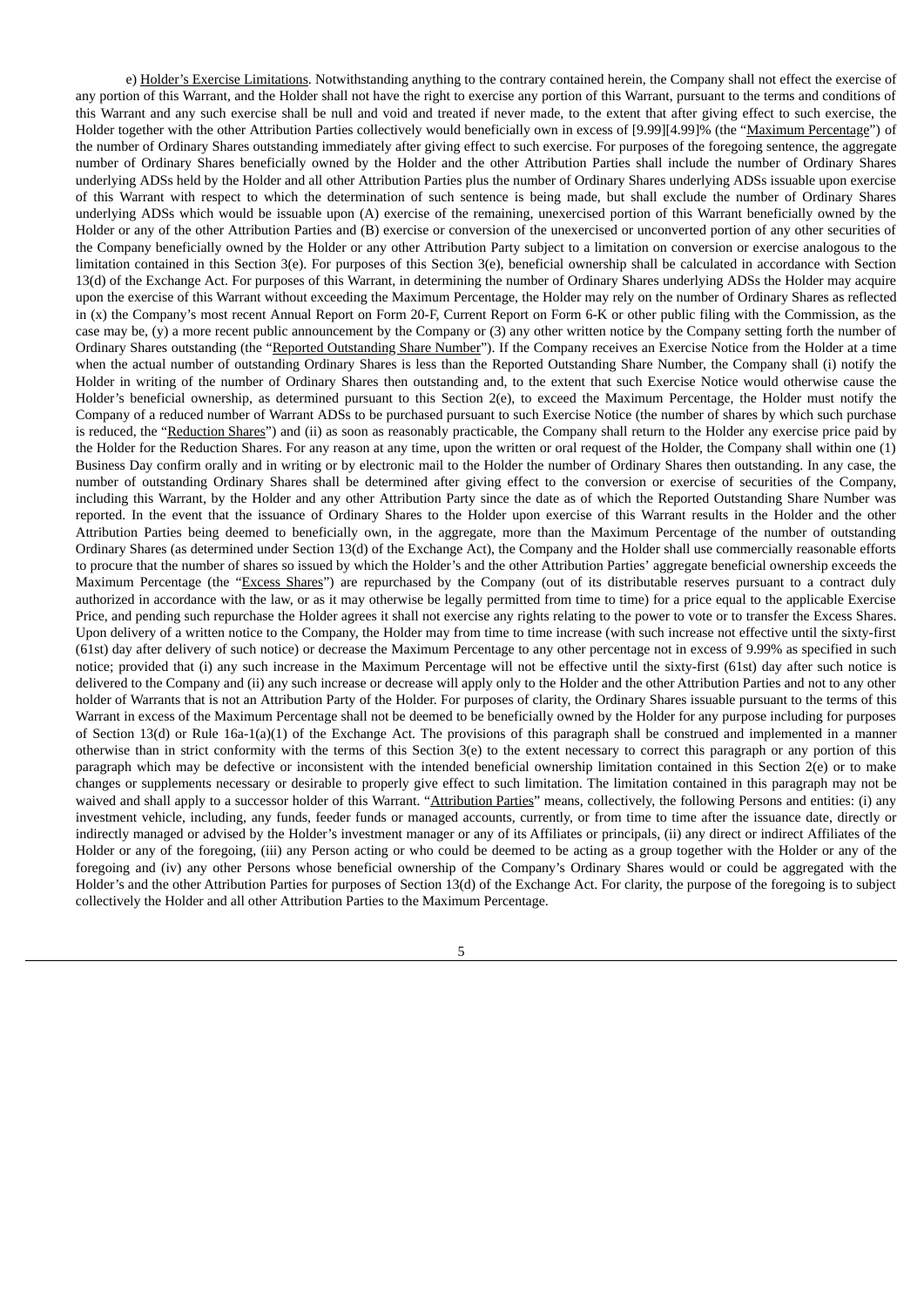f) Restrictions. The Holder acknowledges that the Warrant Shares acquired upon the exercise of this Warrant, if not registered, will have restrictions upon resale imposed by state and federal securities laws. Section 3. Certain Adjustments.

a) Share Dividends and Splits. If the Company, at any time while this Warrant is outstanding: (i) pays a share dividend or otherwise makes a distribution or distributions on its Ordinary Shares or ADSs or any other equity or equity equivalent securities payable in Ordinary Shares or ADSs (which, for avoidance of doubt, shall not include any ADSs issued by the Company upon exercise of this Warrant), as applicable, (ii) subdivides outstanding Ordinary Shares or ADSs into a larger number of shares or ADSs, as applicable, (iii) combines (including by way of reverse share split) outstanding Ordinary Shares or ADSs into a smaller number of shares or ADSs, as applicable, (iv) redesignates any other securities as Ordinary Shares or ADSs or (v) issues Ordinary Shares or ADSs by way of capitalization of profits or reserves, then in each case the Exercise Price shall be multiplied by a fraction of which the numerator shall be the number of ADSs (excluding treasury shares, if any) outstanding immediately before such event and of which the denominator shall be the number of ADSs outstanding immediately after such event, and the number of shares issuable upon exercise of this Warrant shall be proportionately adjusted so that the aggregate Exercise Price of this Warrant shall remain unchanged. Any adjustment made pursuant to this Section 3(a) shall become effective immediately after the record date or (if there is no record date) the effective date of the transaction giving rise to the adjustment.

#### b) [RESERVED]

c) Subsequent Rights Offerings. In addition to any adjustments pursuant to Section 3(a) above, if at any time the Company grants, issues or sells any Ordinary Share Equivalents or rights to purchase shares, warrants, securities or other property pro rata to the record holders of any class of Ordinary Shares or ADSs (the "Purchase Rights"), then the Holder will be entitled to acquire, upon the terms applicable to such Purchase Rights, the aggregate Purchase Rights which the Holder could have acquired if the Holder had held the number of Ordinary Shares or ADSs acquirable upon complete exercise of this Warrant (without regard to any limitations on exercise hereof, including without limitation, the Maximum Percentage) immediately before the date on which a record is taken for the grant, issuance or sale of such Purchase Rights, or, if no such record is taken, the date as of which the record holders of Ordinary Shares or ADSs are to be determined for the grant, issue or sale of such Purchase Rights (provided, however, to the extent that the Holder's right to participate in any such Purchase Right would result in the Holder exceeding the Maximum Percentage, then the Holder shall not be entitled to participate in such Purchase Right to such extent (or beneficial ownership of such ADSs as a result of such Purchase Right to such extent) and such Purchase Right to such extent shall be held in abeyance for the Holder until such time, if ever, as its right thereto would not result in the Holder exceeding the Maximum Percentage).

d) Pro Rata Distributions. Except to the extent that the adjustments pursuant to Section 3(a) above apply, during such time as this Warrant is outstanding, if the Company shall declare or make any dividend or other distribution of its assets (or rights to acquire its assets) to holders of Ordinary Shares or ADSs, by way of return of capital or otherwise (including, without limitation, any distribution of cash, shares or other securities, property or options by way of a dividend, spin off, reclassification, corporate rearrangement, scheme of arrangement or other similar transaction) (a "Distribution"), at any time after the issuance of this Warrant, then, in each such case, the Holder shall be entitled to receive at the time such Distribution is made the amount of cash or assets that are distributed in the Distribution per Ordinary Share or ADS multiplied by the number of Ordinary Shares or ADSs acquirable upon complete exercise of this Warrant (without regard to any limitations on exercise hereof, including without limitation, the Maximum Percentage) immediately before the date of which a record is taken for such Distribution, or, if no such record is taken, the date as of which the record holders of Ordinary Shares or ADSs are to be determined for the participation in such Distribution (provided, however, that the Holder shall not be entitled to receive any Ordinary Shares or ADSs pursuant to the foregoing right to the extent that this would result in the Holder exceeding the Maximum Percentage, and any such Ordinary Shares or ADSs shall be held in abeyance for the benefit of the Holder until such time, if ever, as its right thereto would not result in the Holder exceeding the Maximum Percentage).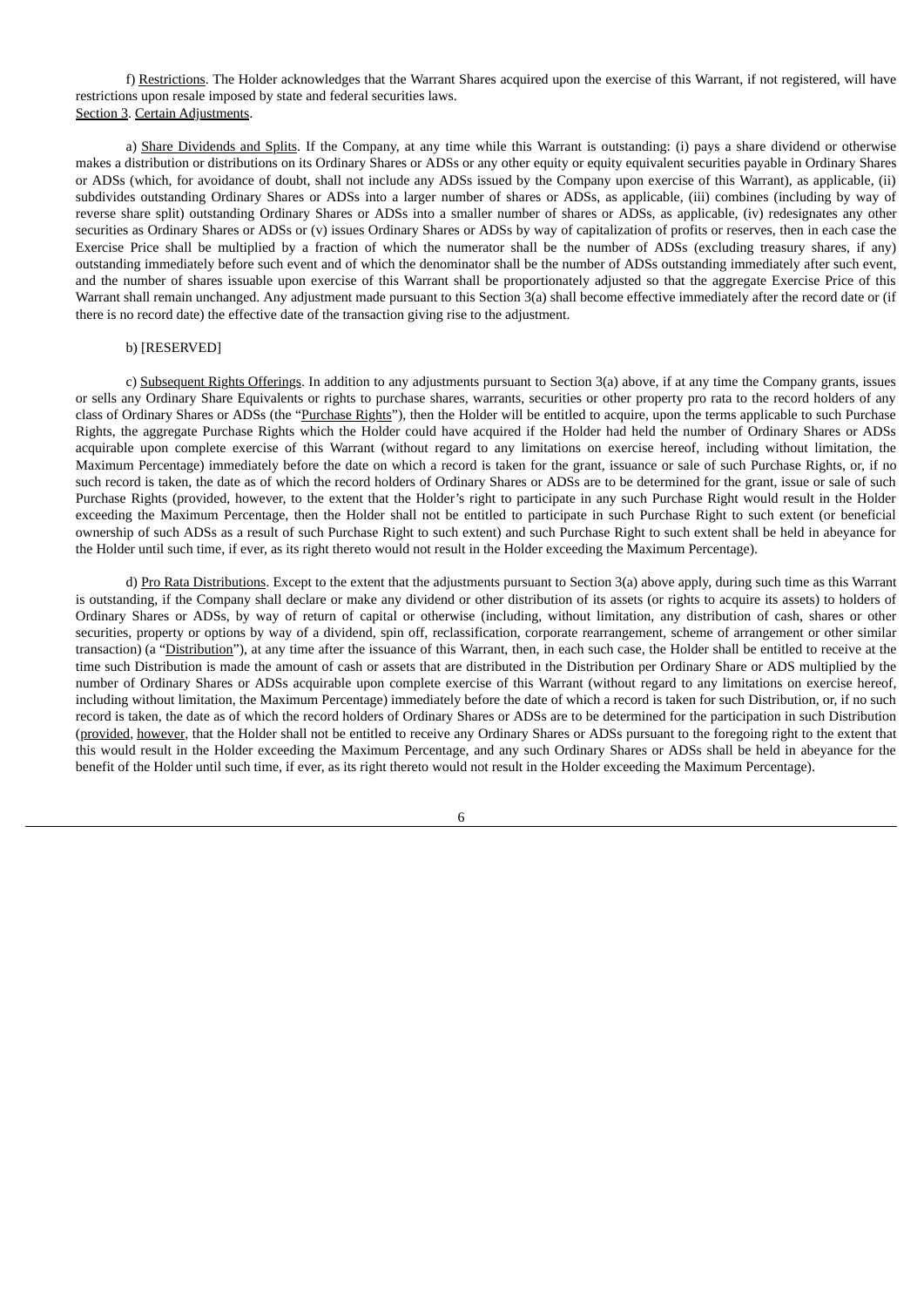e) Fundamental Transactions. If, at any time while this Warrant is outstanding, (i) the Company, directly or indirectly, in one or more related transactions effects any merger or consolidation of the Company with or into another Person, (ii) the Company, directly or indirectly, effects any sale, lease, license, assignment, transfer, conveyance or other disposition of all or substantially all of its assets in one or a series of related transactions, (iii) any, direct or indirect, purchase offer, tender offer or exchange offer (whether by the Company or another Person) is completed pursuant to which holders of Ordinary Shares are permitted to sell, tender or exchange their shares for other securities, cash or property and has been accepted by the holders of 50% or more of the outstanding Ordinary Shares, (iv) the Company, directly or indirectly, in one or more related transactions effects any reclassification, reorganization or recapitalization of the Ordinary Shares or any compulsory share exchange pursuant to which the Ordinary Shares is effectively converted into or exchanged for other securities, cash or property, or (v) the Company, directly or indirectly, in one or more related transactions consummates a stock or share purchase agreement or other business combination (including, without limitation, a reorganization, recapitalization, spin-off or scheme of arrangement) with another Person or group of Persons whereby such other Person or group acquires more than 50% of the outstanding Ordinary Shares (not including any Ordinary Shares held by the other Person or other Persons making or party to, or associated or affiliated with the other Persons making or party to, such stock or share purchase agreement or other business combination) (each a "Fundamental Transaction"), then, upon any subsequent exercise of this Warrant, the Holder shall have the right to receive, for each Warrant Share that would have been issuable upon such exercise immediately prior to the occurrence of such Fundamental Transaction, at the option of the Holder (without regard to any limitation in Section 2(e) on the exercise of this Warrant), the number of shares of the successor or acquiring corporation or of the Company, if it is the surviving corporation, and/or any additional consideration (the "Alternate Consideration ") receivable as a result of such Fundamental Transaction by a holder of the number of Ordinary Shares for which this Warrant is exercisable immediately prior to such Fundamental Transaction (without regard to any limitation in Section 2(e) on the exercise of this Warrant). For purposes of any such exercise, the determination of the Exercise Price shall be appropriately adjusted to apply to such Alternate Consideration based on the amount of Alternate Consideration issuable in respect of one Ordinary Share in such Fundamental Transaction, and the Company shall apportion the Exercise Price among the Alternate Consideration in a reasonable manner reflecting the relative value of any different components of the Alternate Consideration. If holders of Ordinary Shares are given any choice as to the securities, cash or property to be received in a Fundamental Transaction, then the Holder shall be given the same choice as to the Alternate Consideration it receives upon any exercise of this Warrant following such Fundamental Transaction. The Company shall cause any successor entity in a Fundamental Transaction in which the Company is not the survivor (the "Successor Entity") to assume in writing all of the obligations of the Company under this Warrant in accordance with the provisions of this Section 3(d) pursuant to written agreements in form and substance reasonably satisfactory to the Holder and approved by the Holder (without unreasonable delay) prior to such Fundamental Transaction and shall, at the option of the Holder, deliver to the Holder in exchange for this Warrant a security of the Successor Entity evidenced by a written instrument substantially similar in form and substance to this Warrant which is exercisable for a corresponding number of shares of capital stock of such Successor Entity (or its parent entity) equivalent to the Ordinary Shares acquirable and receivable upon exercise of this Warrant (without regard to any limitations on the exercise of this Warrant) prior to such Fundamental Transaction, and with an Exercise price which applies the Exercise Price hereunder to such shares of capital stock (but taking into account the relative value of the Ordinary Shares pursuant to such Fundamental Transaction and the value of such shares of capital stock, such number of shares of capital stock and such exercise price being for the purpose of protecting the economic value of this Warrant immediately prior to the consummation of such Fundamental Transaction), and which is reasonably satisfactory in form and substance to the Holder. Upon the occurrence of any such Fundamental Transaction, the Successor Entity shall succeed to, and be substituted for (so that from and after the date of such Fundamental Transaction, the provisions of this Warrant referring to the "Company" shall refer instead to the Successor Entity), and may exercise every right and power of the Company and shall assume all of the obligations of the Company under this Warrant with the same effect as if such Successor Entity had been named as the Company herein.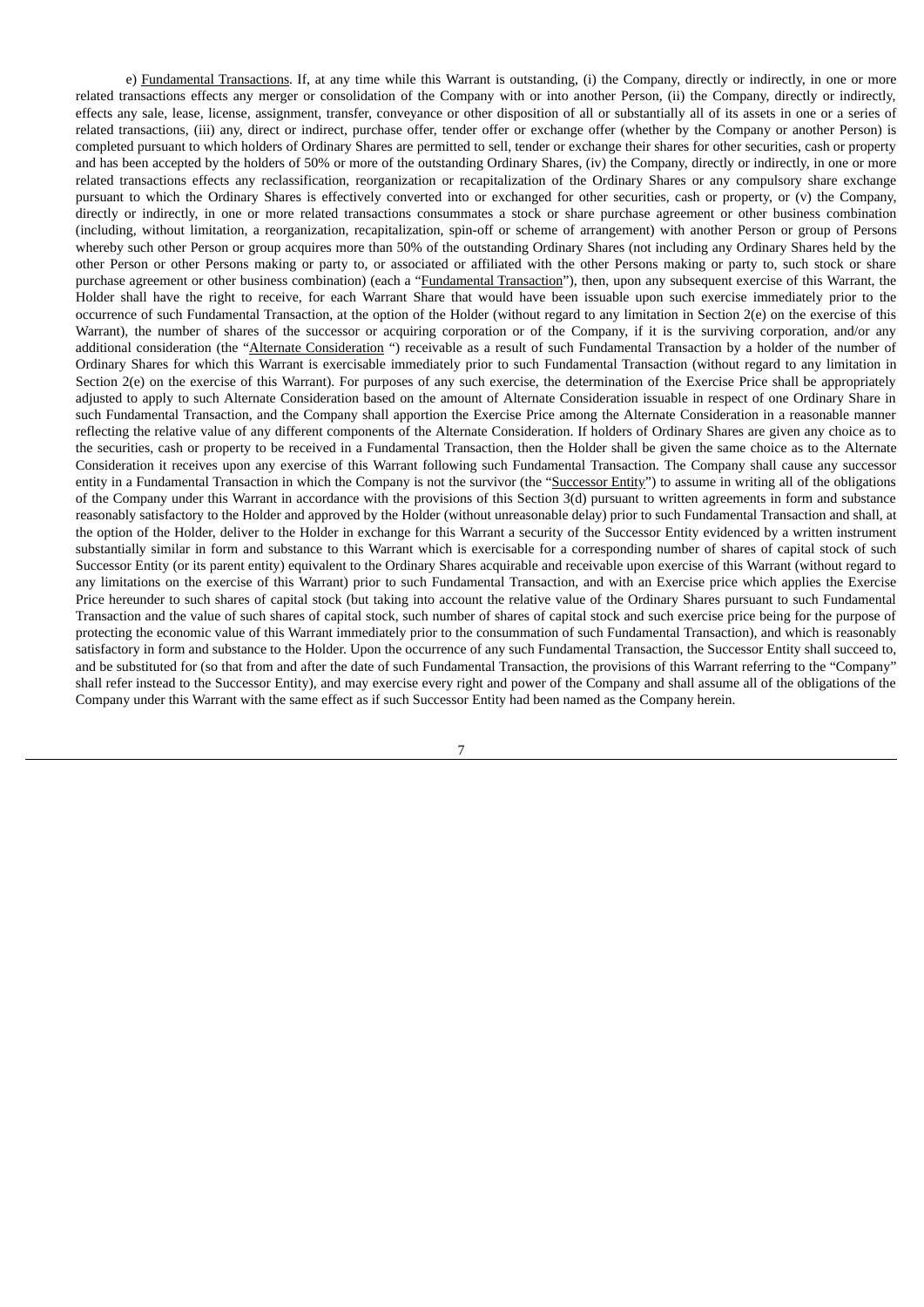f) Calculations. All calculations under this Section 3 shall be made to the nearest cent or the nearest 1/100th of an ADS, as the case may be. For purposes of this Section 3, the number of Ordinary Shares deemed to be issued and outstanding as of a given date shall be the sum of the number of Ordinary Shares (excluding treasury shares, if any) issued and outstanding.

#### g) Notice to Holder.

i. Adjustment to Exercise Price. Whenever the Exercise Price is adjusted pursuant to any provision of this Section 3, the Company shall promptly mail to the Holder a notice setting forth the Exercise Price after such adjustment and any resulting adjustment to the number of Warrant ADSs and setting forth a brief statement of the facts requiring such adjustment.

ii. Notice to Allow Exercise by Holder. If (A) the Company shall declare a dividend (or any other distribution in whatever form) on the Ordinary Shares, (B) the Company shall declare a special nonrecurring cash dividend on or a redemption of the Ordinary Shares or ADSs, (C) the Company shall authorize the granting to all holders of the Ordinary Shares or ADSs rights or warrants to subscribe for or purchase any shares of capital stock of any class or of any rights, (D) the approval of any shareholders of the Company shall be required in connection with any reclassification of the Ordinary Shares or ADSs, any consolidation or merger to which the Company is a party, any sale or transfer of all or substantially all of the assets of the Company, or any compulsory share exchange whereby the Ordinary Shares are converted into other securities, cash or property, or (E) the Company shall authorize the voluntary or involuntary dissolution, liquidation or winding up of the affairs of the Company, then, in each case, the Company shall cause to be mailed to the Holder at its last address as it shall appear upon the Warrant Register of the Company, at least 20 calendar days prior to the applicable record or effective date hereinafter specified, a notice stating (x) the date on which a record is to be taken for the purpose of such dividend, distribution, redemption, rights or warrants, or if a record is not to be taken, the date as of which the holders of the Ordinary Shares or ADSs of record to be entitled to such dividend, distributions, redemption, rights or warrants are to be determined or (y) the date on which such reclassification, consolidation, merger, sale, transfer or share exchange is expected to become effective or close, and the date as of which it is expected that holders of the Ordinary Shares of record shall be entitled to exchange their Ordinary Shares for securities, cash or other property deliverable upon such reclassification, consolidation, merger, sale, transfer or share exchange; provided that the failure to mail such notice or any defect therein or in the mailing thereof shall not affect the validity of the corporate action required to be specified in such notice. To the extent that any notice provided in this Warrant constitutes, or contains, material, non-public information regarding the Company or any of the Subsidiaries, the Company shall simultaneously file such notice with the Commission pursuant to a Report on Form 6-K. The Holder shall remain entitled to exercise this Warrant during the period commencing on the date of such notice to the effective date of the event triggering such notice except as may otherwise be expressly set forth herein.

#### Section 4. Transfer of Warrant.

a) Transferability. Subject to compliance with any applicable securities laws, this Warrant and all rights hereunder are transferable, in whole or in part, upon surrender of this Warrant at the principal office of the Company or its designated agent, together with a written assignment of this Warrant substantially in the form attached hereto duly executed by the Holder or its agent or attorney and funds sufficient to pay any transfer taxes payable upon the making of such transfer. Upon such surrender and, if required, such payment, the Company shall execute and deliver a new Warrant or Warrants in the name of the assignee or assignees, as applicable, and in the denomination or denominations specified in such instrument of assignment, and shall issue to the assignor a new Warrant evidencing the portion of this Warrant not so assigned, and this Warrant shall promptly be cancelled. Notwithstanding anything herein to the contrary, the Holder shall not be required to physically surrender this Warrant to the Company unless the Holder has assigned this Warrant in full, in which case, the Holder shall surrender this Warrant to the Company within three (3) Trading Days of the date the Holder delivers an assignment form to the Company assigning this Warrant in full. The Warrant, if properly assigned in accordance herewith, may be exercised by a new holder for the purchase of Warrant ADSs without having a new Warrant issued.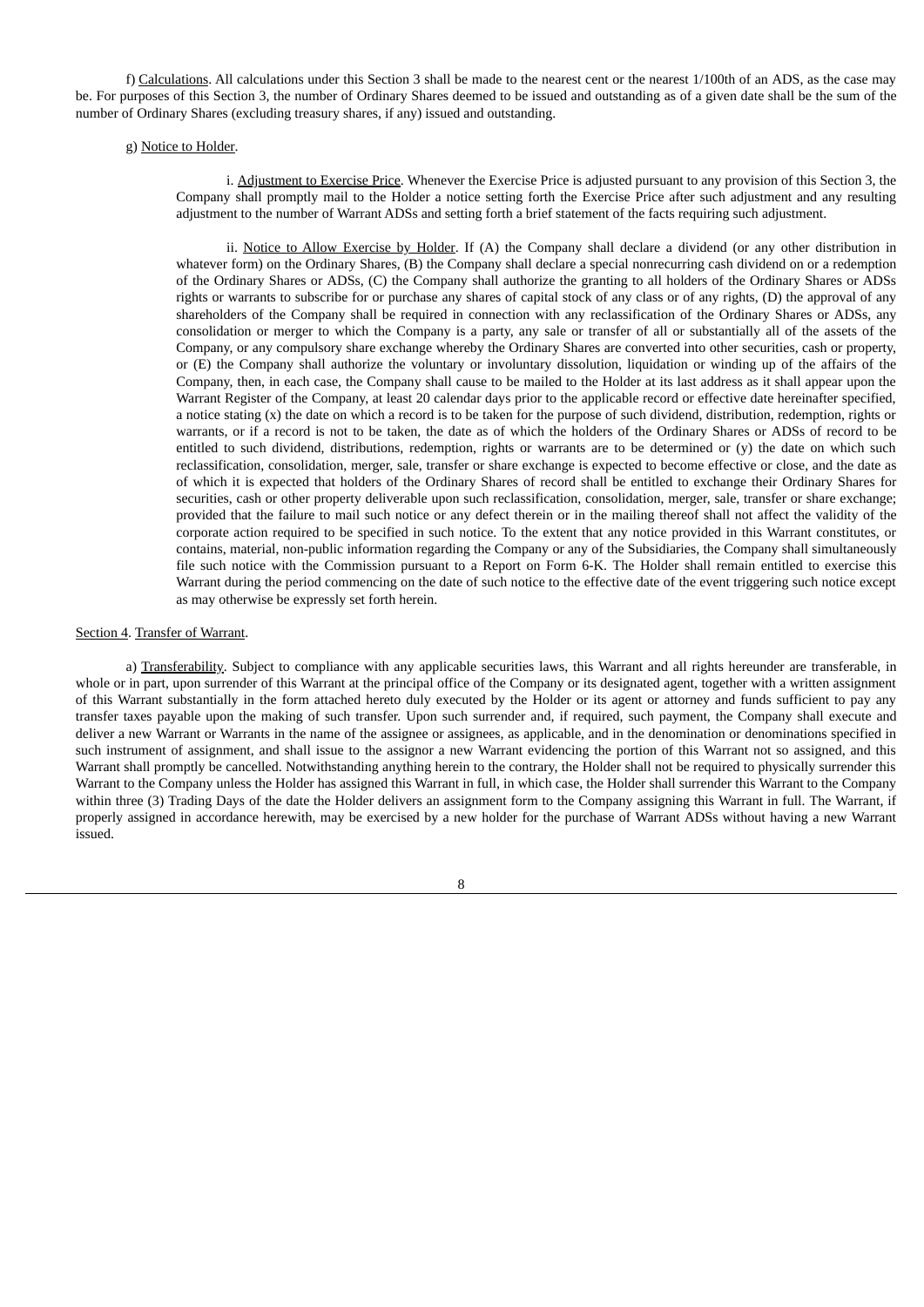b) New Warrants. This Warrant may be divided or combined with other Warrants upon presentation hereof at the aforesaid office of the Company, together with a written notice specifying the names and denominations in which new Warrants are to be issued, signed by the Holder or its agent or attorney. Subject to compliance with Section 4(a), as to any transfer which may be involved in such division or combination, the Company shall execute and deliver a new Warrant or Warrants in exchange for the Warrant or Warrants to be divided or combined in accordance with such notice. All Warrants issued on transfers or exchanges shall be dated the Issue Date and shall be identical with this Warrant except as to the number of Warrant ADSs issuable pursuant thereto.

c) Warrant Register. The Company shall register this Warrant, upon records to be maintained by the Company for that purpose (the "Warrant Register"), in the name of the record Holder hereof from time to time. The Company may deem and treat the registered Holder of this Warrant as the absolute owner hereof for the purpose of any exercise hereof or any distribution to the Holder, and for all other purposes, absent actual notice to the contrary.

#### Section 5. Miscellaneous.

a) No Rights as Shareholder Until Exercise. This Warrant does not entitle the Holder to any voting rights, dividends or other rights as a shareholder of the Company prior to the exercise hereof as set forth in Section 2(d)(i), except as expressly set forth in Section 3.

b) Loss, Theft, Destruction or Mutilation of Warrant. The Company covenants that upon receipt by the Company of evidence reasonably satisfactory to it of the loss, theft, destruction or mutilation of this Warrant or any stock certificate relating to the Warrant ADSs, and in case of loss, theft or destruction, of indemnity or security reasonably satisfactory to it (which, in the case of the Warrant, shall not include the posting of any bond), and upon surrender and cancellation of such Warrant or stock certificate, if mutilated, the Company will make and deliver a new Warrant or stock certificate of like tenor and dated as of such cancellation, in lieu of such Warrant or stock certificate.

c) Saturdays, Sundays, Holidays, etc. If the last or appointed day for the taking of any action or the expiration of any right required or granted herein shall not be a Business Day, then, such action may be taken or such right may be exercised on the next succeeding Business Day.

#### d) Authorized Shares.

The Company covenants that, during the period the Warrant is outstanding, its directors will have authority to allot a sufficient number of shares to provide for the issuance of the Warrant ADSs and underlying Ordinary Shares upon the exercise of any purchase rights under this Warrant. The Company further covenants that its issuance of this Warrant shall constitute full authority to its officers who are charged with the duty of issuing the necessary Warrant Shares upon the exercise of the purchase rights under this Warrant. The Company will take all such reasonable action as may be necessary to assure that such Warrant ADSs may be issued as provided herein without violation of any applicable law or regulation, or of any requirements of the applicable Trading Market upon which the Ordinary Shares and ADSs may be listed. The Company covenants that all Warrant Shares which may be issued upon the exercise of the purchase rights represented by this Warrant will, upon exercise of the purchase rights represented by this Warrant and payment for such Warrant ADSs in accordance herewith, be duly authorized, validly issued, fully paid and nonassessable and free from all taxes, liens and charges created by the Company in respect of the issue thereof (other than taxes in respect of any transfer occurring contemporaneously with such issue).

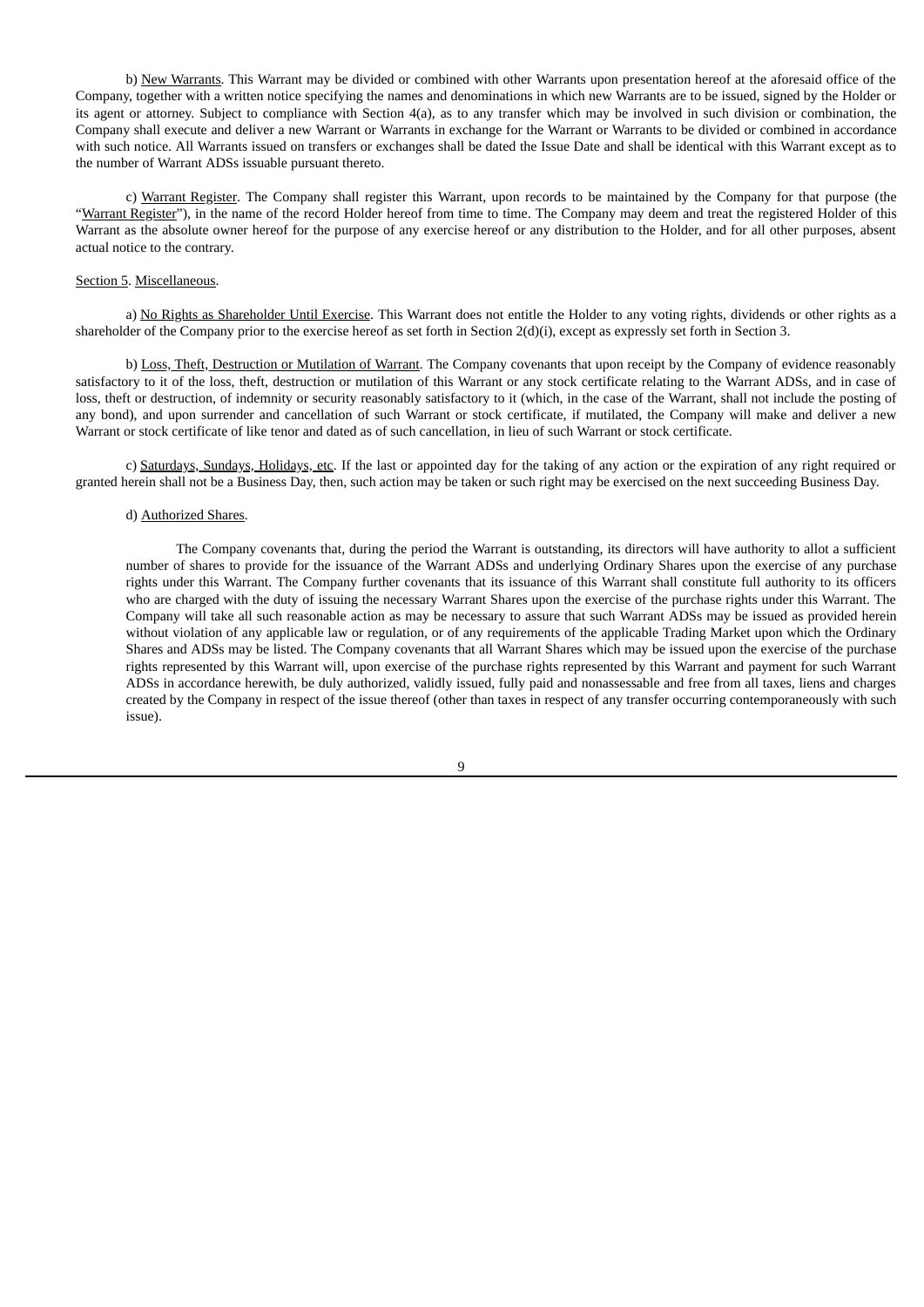Except and to the extent as waived or consented to by the Holder, the Company shall not by any action, including, without limitation, amending its certificate of incorporation or through any reorganization, transfer of assets, consolidation, merger, dissolution, issue or sale of securities or any other voluntary action, avoid or seek to avoid the observance or performance of any of the terms of this Warrant, but will at all times in good faith assist in the carrying out of all such terms and in the taking of all such actions as may be necessary or appropriate to protect the rights of Holder as set forth in this Warrant against impairment. Without limiting the generality of the foregoing, the Company will (i) not increase the par value of any Warrant Shares above the amount payable therefor upon such exercise immediately prior to such increase in par value, (ii) take all such action as may be necessary or appropriate in order that the Company may validly and legally issue fully paid and nonassessable Warrant Shares upon the exercise of this Warrant and (iii) use commercially reasonable efforts to obtain all such authorizations, exemptions or consents from any public regulatory body having jurisdiction thereof, as may be, necessary to enable the Company to perform its obligations under this Warrant.

Before taking any action which would result in an adjustment in the number of Warrant ADSs for which this Warrant is exercisable or in the Exercise Price, the Company shall obtain all such authorizations or exemptions thereof, or consents thereto, as may be necessary from any public regulatory body or bodies having jurisdiction thereof. Unless required by law, the Company shall not do anything that would require the Exercise Price to be adjusted to an amount that is less than the nominal value of an ADS at that time.

e) Jurisdiction. All questions concerning the construction, validity, enforcement and interpretation of this Warrant shall be determined in accordance with the provisions of the Purchase Agreement.

f) Nonwaiver and Expenses. No course of dealing or any delay or failure to exercise any right hereunder on the part of Holder shall operate as a waiver of such right or otherwise prejudice the Holder's rights, powers or remedies, notwithstanding the fact that all rights hereunder terminate on the Termination Date. If the Company willfully and knowingly fails to comply with any provision of this Warrant, which results in any material damages to the Holder, the Company shall pay to the Holder such amounts as shall be sufficient to cover any costs and expenses including, but not limited to, reasonable attorneys' fees, including those of appellate proceedings, incurred by the Holder in collecting any amounts due pursuant hereto or in otherwise enforcing any of its rights, powers or remedies hereunder.

g) Notices. Any notice, request or other document required or permitted to be given or delivered to the Holder by the Company shall be delivered in accordance with the notice provisions of the Purchase Agreement.

h) Limitation of Liability. No provision hereof, in the absence of any affirmative action by the Holder to exercise this Warrant to purchase Warrant ADSs, and no enumeration herein of the rights or privileges of the Holder, shall give rise to any liability of the Holder for the purchase price of any Ordinary Shares or ADSs or as a shareholder of the Company, whether such liability is asserted by the Company or by creditors of the Company.

i) Remedies. The Holder, in addition to being entitled to exercise all rights granted by law, including recovery of damages, will be entitled to specific performance of its rights under this Warrant. The Company agrees that monetary damages would not be adequate compensation for any loss incurred by reason of a breach by it of the provisions of this Warrant and hereby agrees to waive and not to assert the defense in any action for specific performance that a remedy at law would be adequate.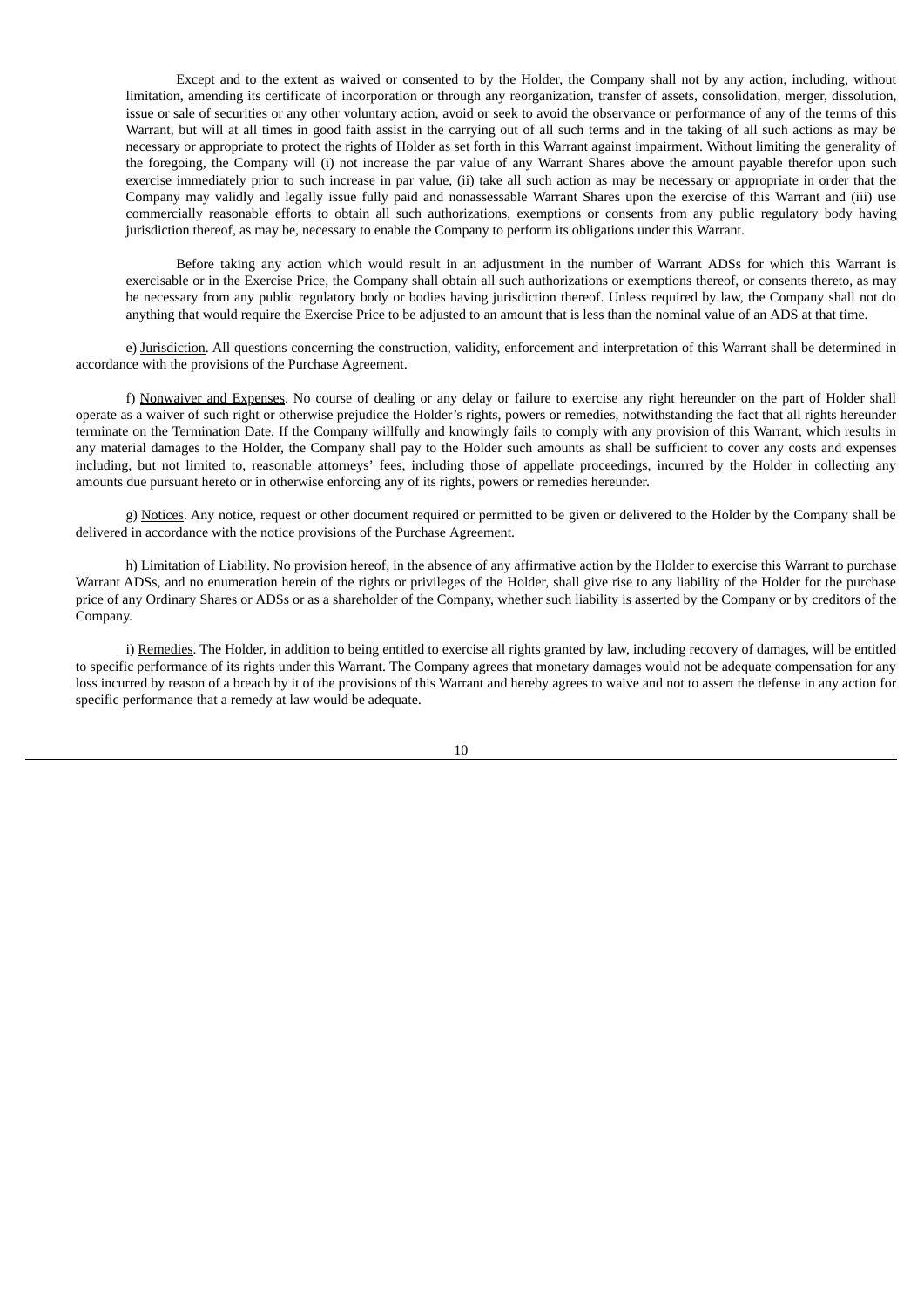j) Depositary. For the avoidance of doubt, notwithstanding anything to the contrary contained herein, the Depositary's rights and obligations with respect to the Company and the ADSs (including the Warrant ADSs) shall be as set forth in, and subject to, the terms and provisions of the deposit agreement among, *inter alia*, the Company and the Depositary and in no event shall this Warrant be deemed or construed to impose any additional obligations or liabilities on the Depositary.

k) Successors and Assigns. Subject to applicable securities laws, this Warrant and the rights and obligations evidenced hereby shall inure to the benefit of and be binding upon the successors and permitted assigns of the Company and the successors and permitted assigns of Holder. The provisions of this Warrant are intended to be for the benefit of any Holder from time to time of this Warrant and shall be enforceable by the Holder or holder of Warrant ADSs.

l) Amendment. This Warrant may be modified or amended or the provisions hereof waived with the written consent of the Company and the Holder.

m) Severability. Wherever possible, each provision of this Warrant shall be interpreted in such manner as to be effective and valid under applicable law, but if any provision of this Warrant shall be prohibited by or invalid under applicable law, such provision shall be ineffective to the extent of such prohibition or invalidity, without invalidating the remainder of such provisions or the remaining provisions of this Warrant.

n) Headings. The headings used in this Warrant are for the convenience of reference only and shall not, for any purpose, be deemed a part of this Warrant.

\*\*\*\*\*\*\*\*\*\*\*\*\*\*\*\*\*\*\*\*

*(Signature Page Follows)*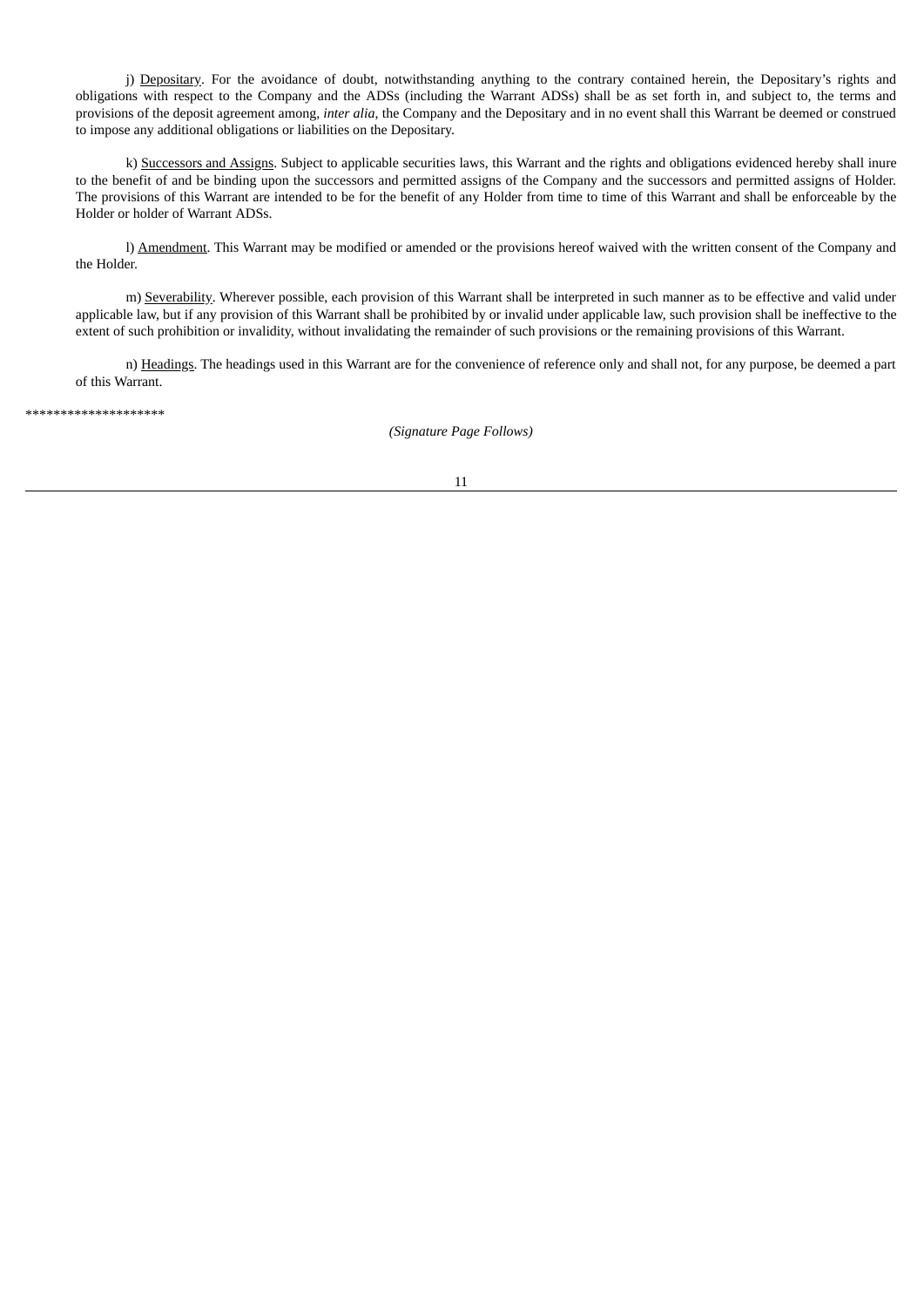IN WITNESS WHEREOF, the Company has caused this Warrant to be executed by its officer thereunto duly authorized as of the date first above indicated.

# **AKARI THERAPEUTICS, PLC**

By:

Name: Title: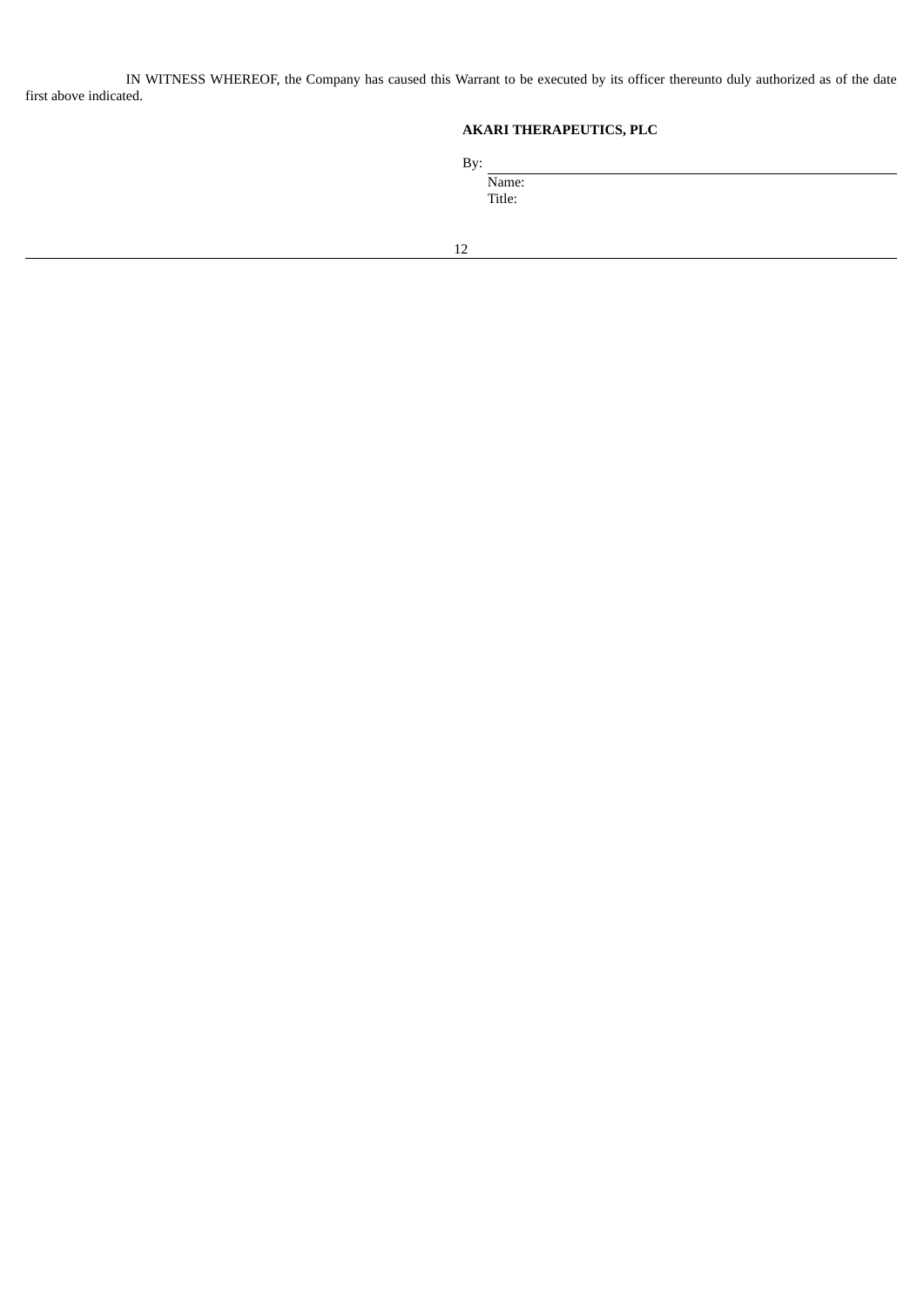#### **NOTICE OF EXERCISE**

#### TO: AKARI THERAPEUTICS, PLC

## DEUTSCHE BANK TRUST COMPANY AMERICAS, AS DEPOSITARY

(1) The undersigned hereby elects to purchase \_\_\_\_\_\_\_\_ Warrant ADSs of the Company pursuant to the terms of the attached Warrant (only if exercised in full), and tenders herewith payment of the exercise price in full, together with all applicable transfer taxes, if any.

(2) Payment shall take the form of (check applicable box):

☐ in lawful money of the United States; or

□ if permitted the cancellation of such number of Warrant ADSs as is necessary, in accordance with the formula set forth in subsection 2(c), to exercise this Warrant with respect to the maximum number of Warrant ADSs purchasable pursuant to the cashless exercise procedure set forth in subsection 2(c).

(3) Please register and issue said Warrant ADSs in the name of the undersigned or in such other name as is specified below:

DTC Participant name and number:

\_\_\_\_\_\_\_\_\_\_\_\_\_\_\_\_\_\_\_\_\_\_\_\_ \_\_\_\_\_\_\_\_\_\_\_\_\_\_\_\_\_\_\_\_\_\_\_\_

\_\_\_\_\_\_\_\_\_\_\_\_\_\_\_\_\_\_\_\_\_\_\_\_ \_\_\_\_\_\_\_\_\_\_\_\_\_\_\_\_\_\_\_\_\_\_\_\_

Name and account number of DTC Participant Client:

Contact of DTC Participant: \_\_\_\_\_\_\_\_\_\_\_\_\_\_\_\_\_\_\_\_\_\_\_

\_\_\_\_\_\_\_\_\_\_\_\_\_\_\_\_\_\_\_\_\_\_\_\_ \_\_\_\_\_\_\_\_\_\_\_\_\_\_\_\_\_\_\_\_\_\_\_\_

\_\_\_\_\_\_\_\_\_\_\_\_\_\_\_\_\_\_\_\_\_\_\_ \_\_\_\_\_\_\_\_\_\_\_\_\_\_\_\_\_\_\_\_\_\_\_\_ \_\_\_\_\_\_\_\_\_\_\_\_\_\_\_\_\_\_\_\_\_\_\_\_

\_\_\_\_\_\_\_\_\_\_\_\_\_\_\_\_\_\_\_\_\_

Contact of Holder:

Telephone Number of DTC Participant:

[SIGNATURE OF HOLDER]

Name of Investing Entity: *Signature of Authorized Signatory of Investing Entity:* Name of Authorized Signatory: Title of Authorized Signatory: Date: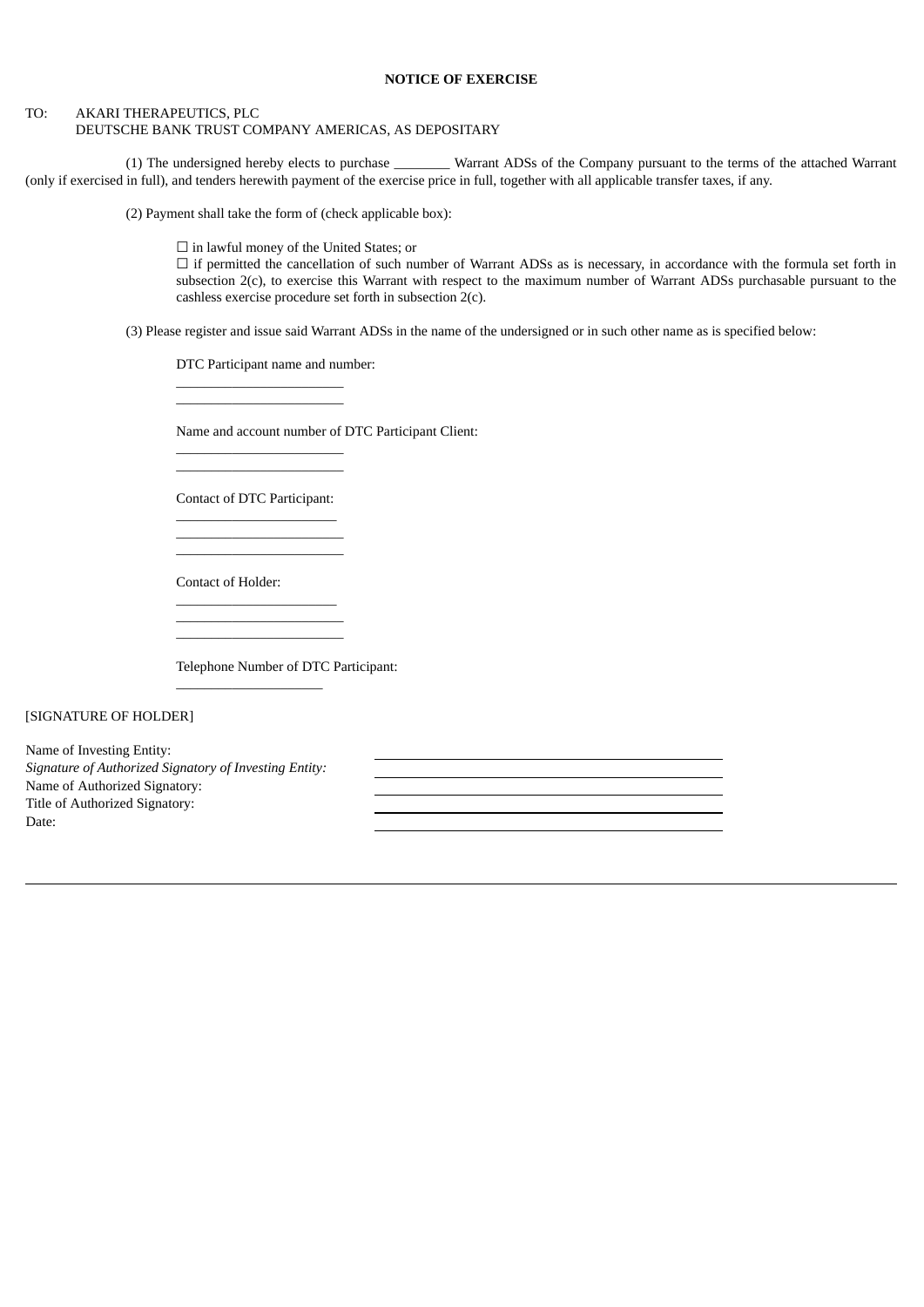## ASSIGNMENT FORM

(To assign the foregoing Warrant, execute this form and supply required information. Do not use this form to purchase Warrant ADSs.)

FOR VALUE RECEIVED, the foregoing Warrant and all rights evidenced thereby are hereby assigned to

Name:

Address:

(Please Print)

(Please Print)

Dated: \_\_\_\_\_\_\_\_\_\_\_\_\_\_\_ \_\_, \_\_\_\_\_\_

Holder's Signature: \_\_\_\_\_\_\_\_\_\_\_\_\_\_\_\_\_

Holder's Address: \_\_\_\_\_\_\_\_\_\_\_\_\_\_\_\_\_\_